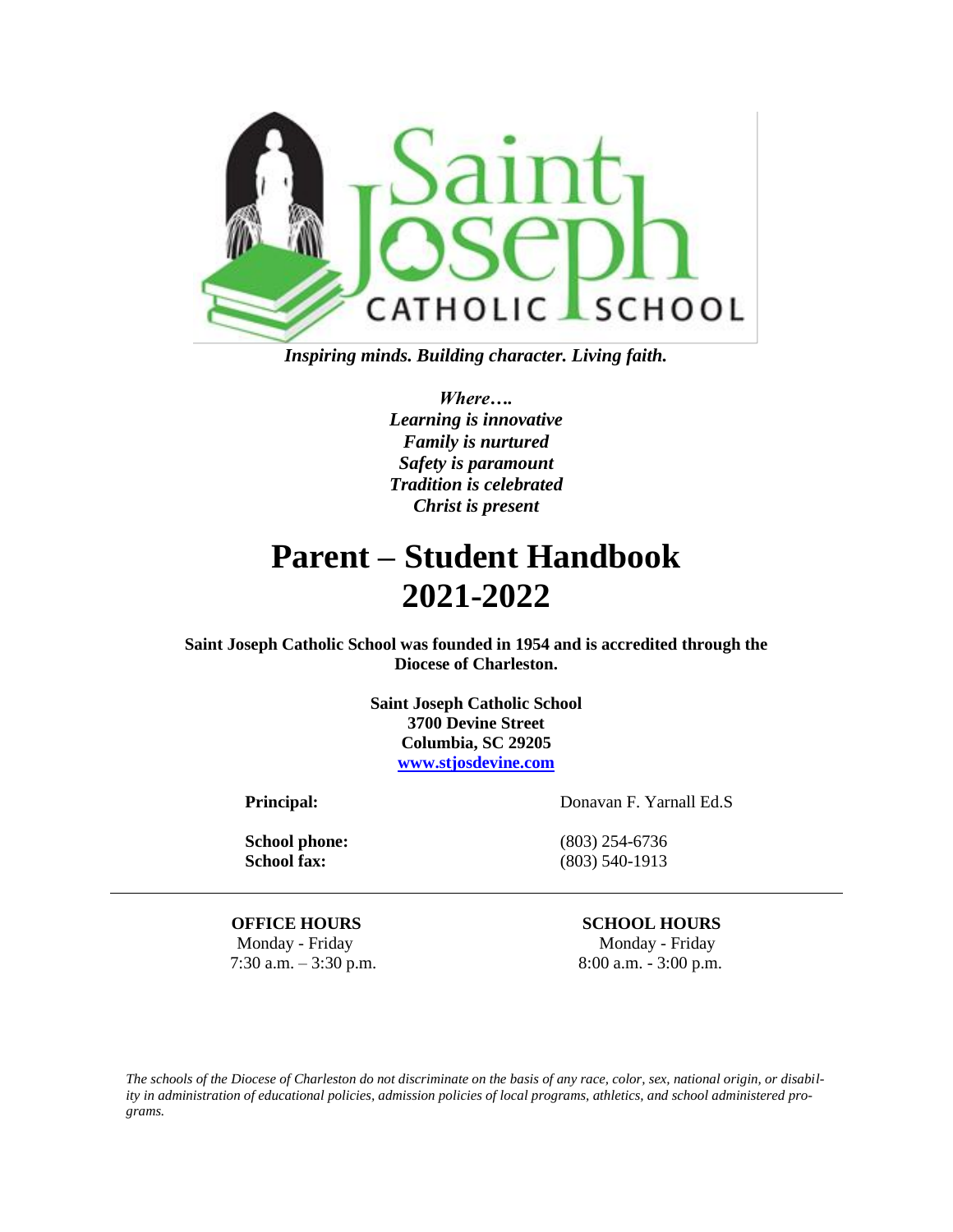Dear Parents and Students,

The theme for the 2021-2022 school year is "Blessed are we". It is in the moments of trials and tribulation that we are invited to a time of deep reflection and prayer on how the Lord works in our lives. During this COVID-19 pandemic, we have realized the many opportunities we have along with the many blessings God places in our midst. More than that, we are so blessed to belong to a community of faith where fellowship, spirituality, and service are encouraged and nurtured. We look forward to showcasing the ways in which our staff, students, and families connect to this spiritual theme throughout the year.

We invite the active participation of parents and other family members in supporting and enriching our community. We recognize that our students' most important educators are their parents and significant family members. Saint Joseph Catholic School has a rich tradition of meaningful partnerships with parents. We will work hard to foster and enrich mutually supportive relationships with parents during the 2021-2022 school year and beyond.

The partnership is reflected in the policies and procedures outlined in this handbook. Please take time to read this handbook carefully and discuss it with your children. In your child's first Monday folder, you will find a signature page upon which you will indicate with your signature that you have read and received this handbook. Please return this to the school no later than August 30<sup>th</sup>, indicating that you and your children have read the policies and agree to follow them.

Please read the 2021-2022 Approved Reopening plan on pages 47-56 of the handbook. Where noted, our school reopening plan will take precedence over many sections of this handbook.

Thank you for your continued commitment to Saint Joseph Catholic School and the examples you offer to our children.

Sincerely,

Dama Pull

Mr. Donavan Yarnall Ed.S, Principal And the Faculty and Staff of Saint Joseph Catholic School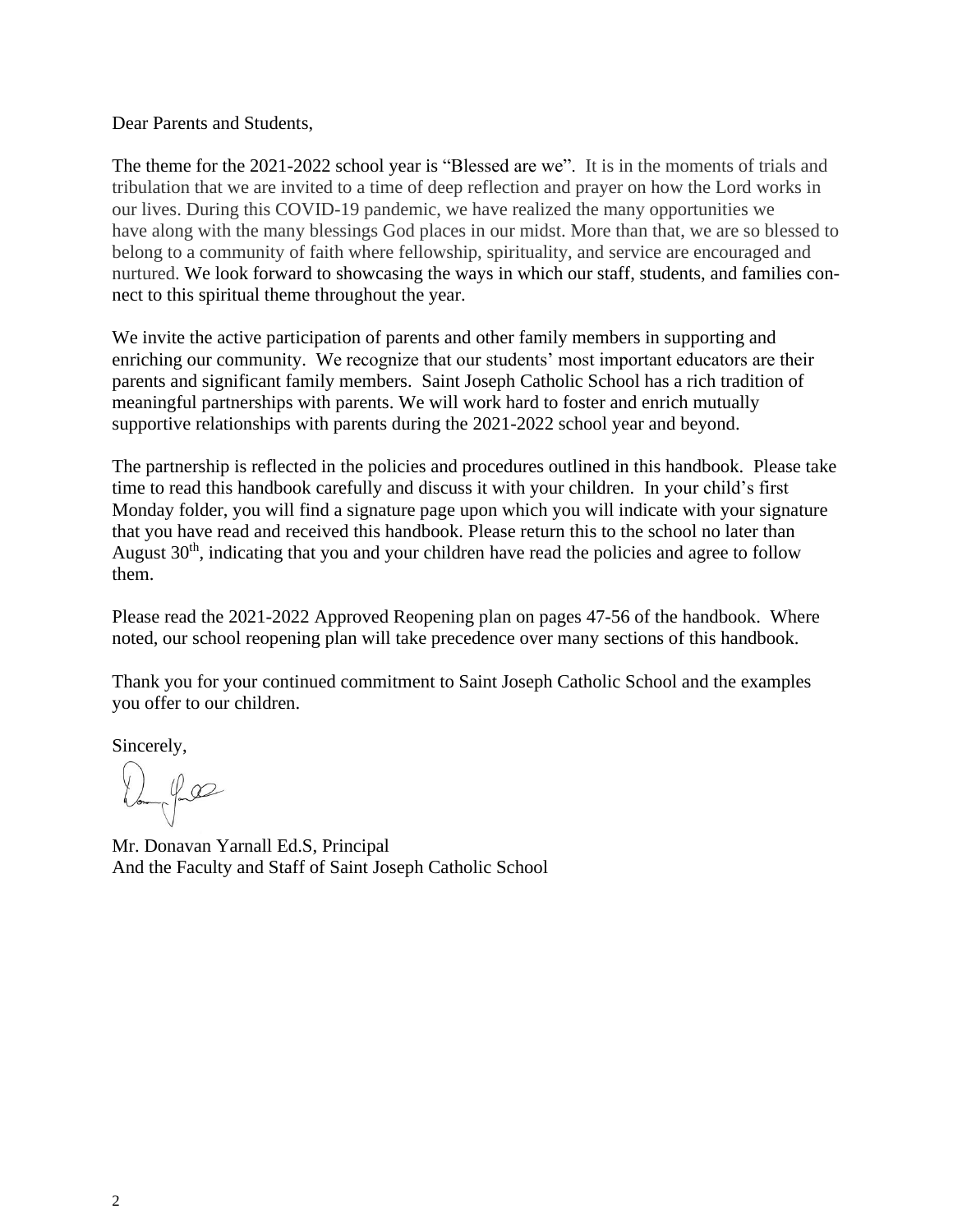The Saint Joseph Catholic School Parent-Student Handbook is intended to describe the philosophy, services, and structure of the school's educational program to parents and students. The school administration (Pastor, Principal) reserves the right to make changes and/or additions to this handbook without prior notice. **The school administration is the final interpreter of the content of this handbook.**

#### **FACTS AT A GLANCE**

#### **SCHOOL DAY — 8:00 A.M. TO 3:00 P.M**.

PLEASE SEE 2021-22 APPROVED REOPENING PLAN ON PAGES 47-56

Teachers are on duty on the carpool line beginning at 7:30 a.m. each morning. Upon arrival at school students go directly to the playground until 7:45 and the classroom after 7:45. **Children may not be dropped off prior to 7:30 a.m. as there is no staff on duty.**

#### **ATTENDANCE POLICY**

Regular attendance and punctuality are important in developing habits and attitudes of responsible behavior. Students must attend school for at least half of the school day  $(3 \frac{1}{2}$  hours) to be counted "present" for the day**.** Students in grades K4-6 leaving school before 11:30 a.m. or students arriving to school after 11:30 a.m. will be counted as "absent" for the day.

In South Carolina, children aged five through seventeen must go to school. South Carolina State law requires 170 of 180 days of attendance. A frequent cause of unsatisfactory school progress is irregular school attendance. Therefore, attendance at school is very important and governed by state attendance laws. **If a child misses over 10 days of school without a medical excuse, the school has the right to retain the child for the next school year.** This decision is at the principal's discretion. When absences do occur, excused or unexcused, it is important that parents and students assume the responsibility for make-up work.

Parents will be notified by Facts Family once a student has 5 absences. Once a student has 10 absences for the school year, an intervention plan will be created. After 15 absences of any type the school has the right to retain the child for the next school year.

#### **MAKE UP WORK**

Please call the school office or email your child's teacher by 9:00 a.m. to request make up work. Requests made after 9:00 a.m. may not be ready until the following school day. Teachers will assist students in gathering any work missed due to absences. Missed work must be made up within a reasonable amount of time depending upon the length and cause of the absence. As a general rule, students should have the same number of days to make up work as the number of days they were absent.

**Students who are to be absent from school for 3 or more days should request work.** Please understand it is not always possible to provide work ahead of time because some assignments change at the last minute. It is the parent's and child's responsibility to complete missed assignments and missed tests.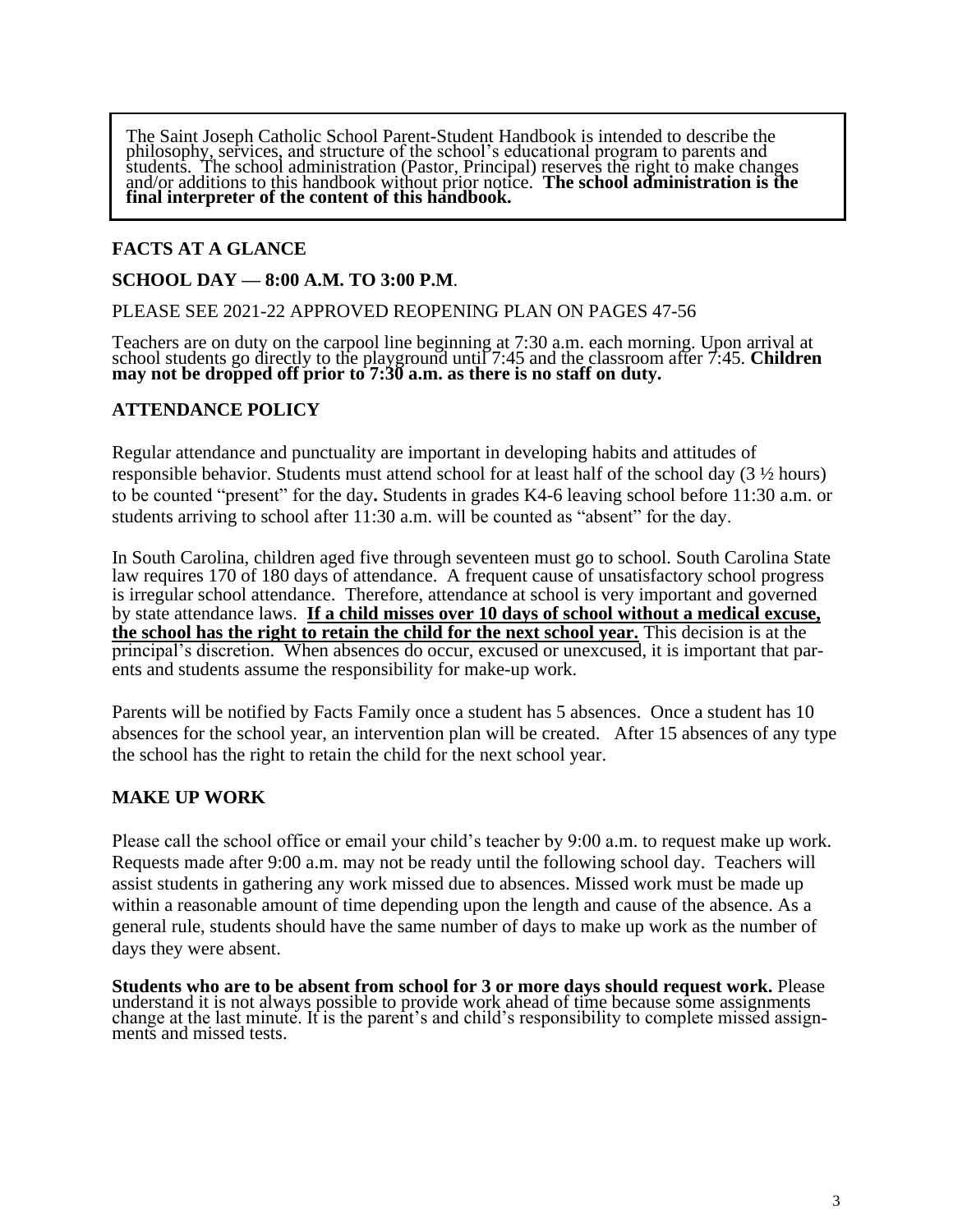#### **HANDBOOK TABLE OF CONTENTS**

| FACULTY/STAFF EMAIL ADDRESSES     | 5         |
|-----------------------------------|-----------|
|                                   | $6-9$     |
|                                   | $9 - 12$  |
|                                   | 12        |
|                                   | 12        |
|                                   | $12 - 18$ |
|                                   | $18 - 21$ |
|                                   | $21 - 23$ |
|                                   | $23 - 31$ |
|                                   | $31 - 32$ |
|                                   | 32        |
| SOCIAL MEDIA AND ONLINE POSTINGS  | 33        |
|                                   | 33-36     |
|                                   | $37-41$   |
|                                   | 41        |
|                                   | $42 - 43$ |
|                                   | 44        |
| EMERGENCY SCHOOL CLOSING          | 45        |
|                                   | 45        |
|                                   | 45        |
|                                   | 46        |
|                                   | 46        |
|                                   | 46-47     |
| APPROVED 2021-2022 REOPENING PLAN | $47 - 56$ |
|                                   | 57        |
|                                   |           |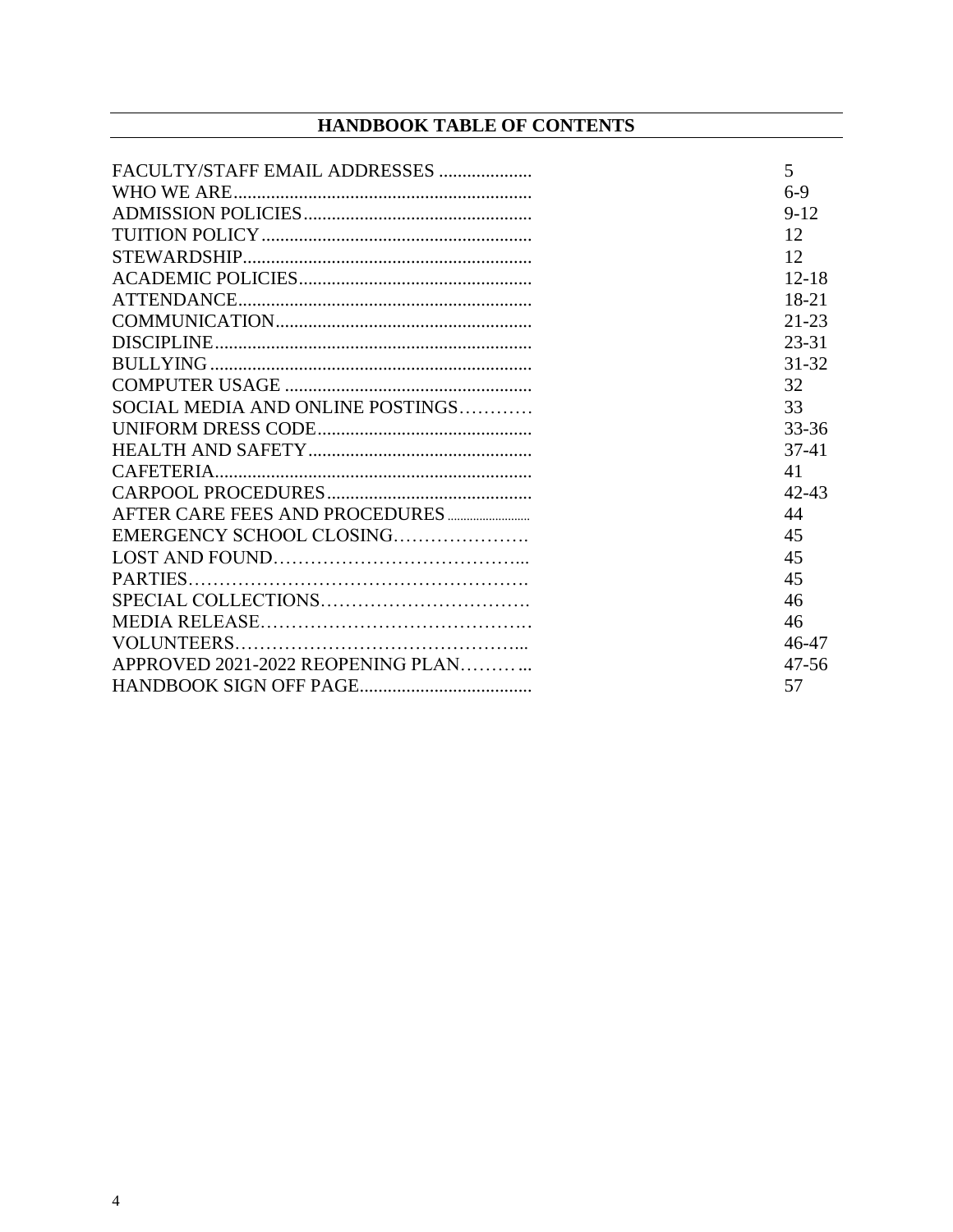## **FACULTY AND STAFF EMAIL ADDRESSES**

| Diane Ford              | 1st grade teacher                      | dford@stjosdevine.com       |
|-------------------------|----------------------------------------|-----------------------------|
| <b>Eleanor Fischer</b>  | 1st grade teacher                      | efischer@stjosdevine.com    |
| Joanne Anderson         | 2nd grade teacher                      | janderson@stjosdevine.com   |
| Michelle McLeod         | 2nd grade teacher                      | mmcleod@stjosdevine.com     |
| Jennifer Branham        | 3rd grade teacher                      | Jbranham@stjosdevine.com    |
| Courtney Thompson       | 3rd grade teacher                      | cthompson@stjosdevine.com   |
| Mary Hughes Walker      | 4K teacher                             | mhwalker@stjosdevine.com    |
| MC Cox                  | 4K teacher                             | mccox@stjosdevine.com       |
| Laura Oliver            | 4K teacher                             | loliver@stjosdevine.com     |
| Elizabeth Abramson      | 4th grade teacher                      | eabramson@stjosdevine.com   |
| Sonnie Moore            | 4th grade teacher                      | smoore@stjosdevine.com      |
| <b>Britney Temple</b>   | 5K teacher                             | btemple@stjosdevine.com     |
| Kim Riley               | 5K teacher                             | Kriley@stjosdevine.com      |
| <b>Betty Loia</b>       | 5th/6th grade teacher                  | bloia@stjosdevine.com       |
| Chris Bailey            | 5th/6th grade teacher                  | cbailey@stjosdevine.com     |
| Jude Barrineau          | 5th/6th grade teacher                  | jbarrineau@stjosdevine.com  |
| Sophie Gorrin           | 5th/6th grade teacher                  | sgorrin@stjosdevine.com     |
| <b>Bob Bramhall</b>     | art teacher                            | bbramhall@stjosdevine.com   |
| Nancy Sexton            | business manager                       | nsexton@stjosdevine.com     |
| Rebecca Seezen          | director of communication              | rseezen@stjosdevine.com     |
| <b>Stacy Carns</b>      | director of student support            | scarns@stjosdevine.com      |
| Lisa Leonard            | guidance                               | lleonard@stjosdevine.com    |
| Diana Von Plinsky       | $6th$ grade Math and homebound teacher | dvonplinsky@stjosdevine.com |
| Christie Cook           | Technology teacher                     | Ccook@stjosdevine.com       |
| <b>Elizabeth Comer</b>  | instructional assistant                | ecomer@stjosdevine.com      |
| <b>Emily Harper</b>     | instructional assistant                | eharper@stjosdevine.com     |
| Katy Cleary             | instructional assistant                | kcleary@stjosdevine.com     |
| Krista Tuorto           | instructional assistant                | ktuorto@stjosdevine.com     |
| Michelle Wendell        | instructional assistant                | mwendell@stjosdevine.com    |
| Susan Simonelli         | instructional assistant                | ssimonelli@stjosdevine.com  |
| Stephanie Gray          | instructional assistant                | sgray@stjosdevine.com       |
| <b>Colleen Fennessy</b> | librarian                              | cfennessy@stjosdevine.com   |
| Cynthia Fruth           | music teacher                          | Cfruth@stjosdevine.com      |
| Jessica Eadon           | Nurse                                  | jeadon@stjosdevine.com      |
| Kaley Wilson            | office assistant                       | Kwilson@Stjosdevine.com     |
| Kerry Reedy             | office manager                         | kreedy@stjosdevine.com      |
| Karen Tucker            | PE teacher                             | ktucker@stjosdevine.com     |
| Donavan Yarnall         | Principal                              | dyarnall@stjosdevine.com    |
| Jordan Baker            | Spanish teacher                        | jbacker@Stjosdevine.com     |
|                         |                                        |                             |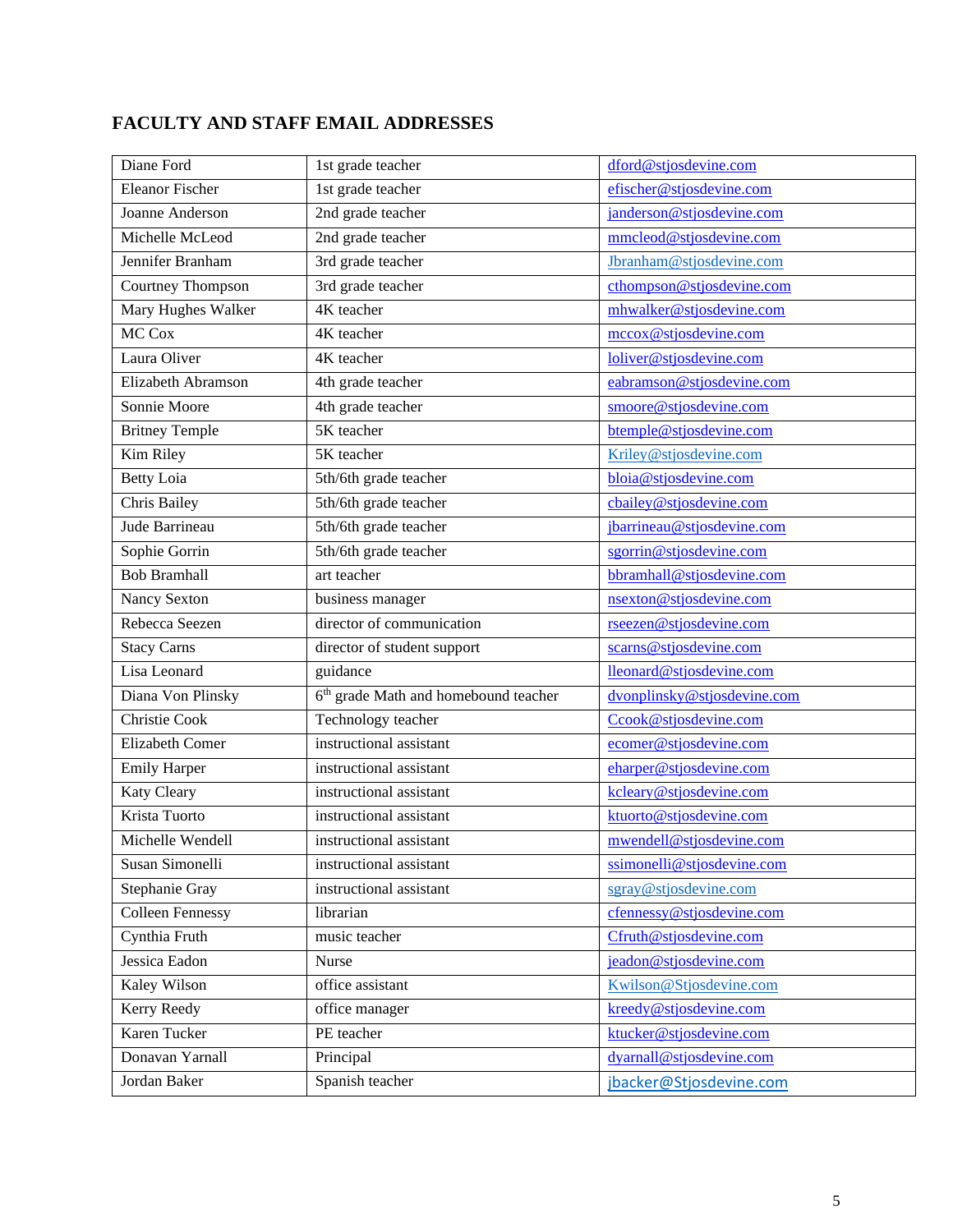## **GENERAL INFORMATION**

Saint Joseph Catholic School is a pre-kindergarten through sixth grade Catholic elementary school governed by the Diocese of Charleston Schools Office.

Our curriculum stresses academic achievement within a Christian community in which the child feels that he/she is loved and respected by his/her peers as well as the teacher. Vatican II texts are used so that our theology is in compliance with the Bishops of the World. United with each other in meaningful Liturgy and prayer, the students can further come to an understanding of the Christian life. At Saint Joseph Catholic School, we are attempting to "teach as Jesus did."

The Diocesan curriculum guidelines, consistent with the state of South Carolina guidelines, are followed for the teaching of all secular subject areas. The curriculum is marked by current content and fresh approaches to methodology. We strive to offer a program that makes use of many sources of reading material, a wide variety of audio-visual and technological tools and a multi-text approach to the content areas.

#### **Diocese of Charleston Mission Statement**

The mission of the Catholic schools of the Diocese of Charleston is the preparation of young people for their future life in the Church and society. This mission is attained as it encompasses:

- 1. Educational activities that allow every student to reach his/her potential; and
- 2. Formal instruction and formation in which the students develop beliefs, values and traditions of' Catholic Christianity.

More distinctly, Catholic schools of the Diocese of Charleston are educational centers where faith is part of the school's culture and in which all members of the school community share this Christian vision. The Catholic schools are asked to "integrate all aspects of human knowledge through the subjects taught in the light of the Gospel." (*The Catholic School. Sacred Congregation, Rome, 1977*.)

#### **Parish of Saint Joseph Church Mission Statement**

We, the people of God in the parish of Saint Joseph, are constantly attempting to become a faith community of those who, believing in Jesus, proclaim God's kingdom and share the mystery of faith by: Worshipping the Father; Enabling all members to grow in their relationship with each other through the Son; and Witnessing our gifts through service to others in the Spirit.

#### **Saint Joseph Catholic School Mission Statement**

Saint Joseph Catholic School, a coeducational parish school for grades K4 through 6, exists for the purpose of providing Catholic education of the highest quality to the children of parishioners and other residents of the Columbia area. Central to the school program is a dedication to spiritual development and academic excellence based on Gospel values. Through opportunities to worship, to learn and to grow in character, Saint Joseph students are prepared to be lifelong learners who practice and live their values in the Catholic, Christian tradition.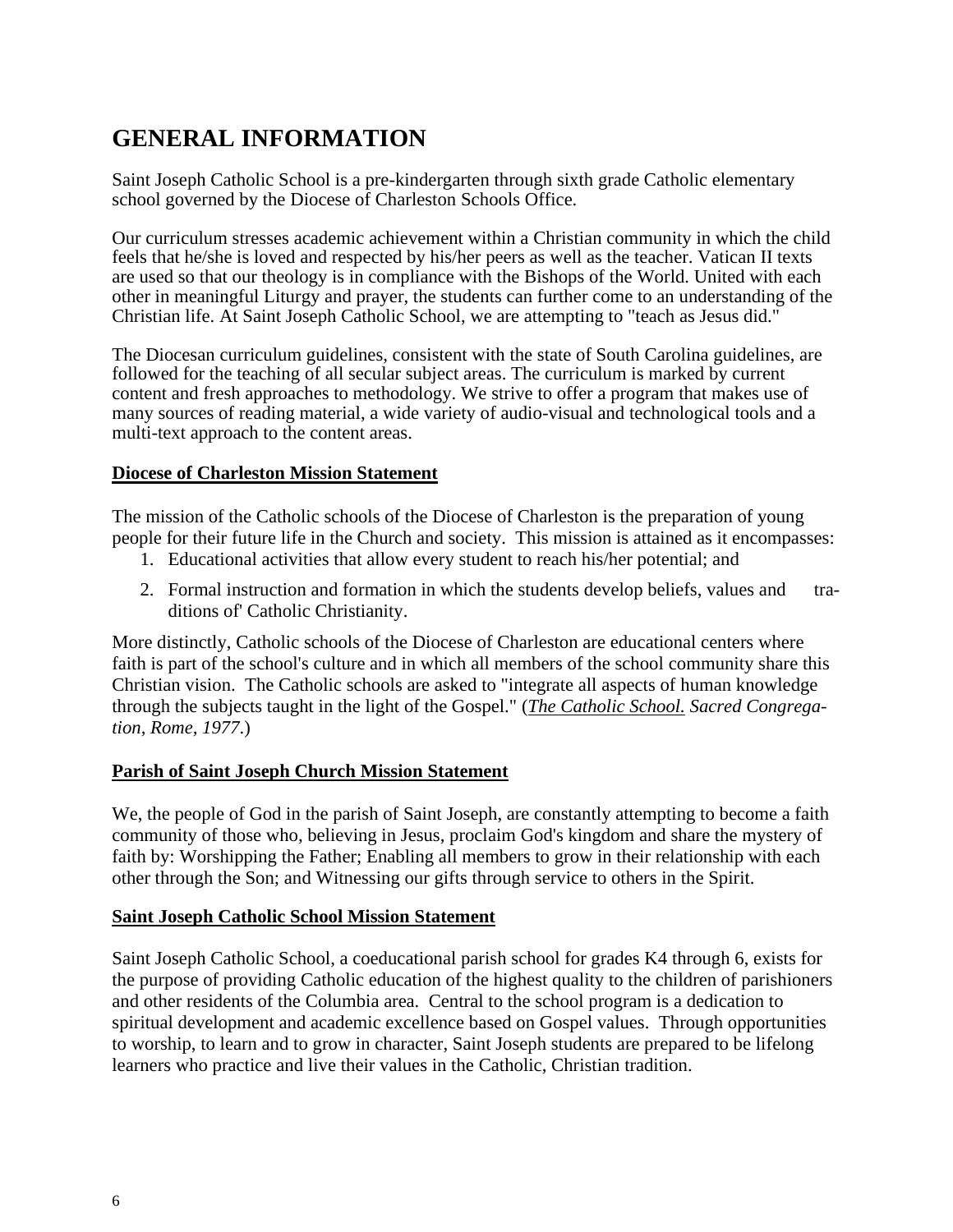#### **Saint Joseph Catholic School Philosophy**

It is our belief as Christians that the family is the basis and chief influence in the lives of children. Parents/guardians are the primary educators of their children and are helped in this responsibility by the school. A true Christian community can only be achieved with the mutual cooperation of the home, the school, and the Church.

We believe that the school should provide an atmosphere of acceptance, trust, and love, which will help facilitate the children's growth into mature Christians. It is believed that with this background children will be able to take full part in the Church and world community in joyful service to others according to the message of Christ.

As Christians, we are called to the imitation of Jesus Christ. All children should be encouraged to develop a satisfactory sense of self, their talents and limitations, and Gospel values. From this will flow a respect for all of God's creatures and the recognition of our own personal accountability to one another and self.

We believe that the Church, the school, and the family expect children to receive a high-quality academic education. The academic curriculum emphasizes teaching children life skills needed to adapt to changes, cope with pressures, work cooperatively in groups, and develop guiding values to help them in their growth to maturity.

#### **Parent Teacher Organization (PTO)**

The primary purpose of the PTO is to support the ongoing mission of Saint Joseph Catholic School. Through the PTO, parents/guardians and teachers strive to build community, strengthen communications, and provide resources necessary to support the school and the programs it offers. The PTO is also a forum for exchanging thoughts, expressing ideas, and sharing experiences. There are many opportunities to volunteer and become an active part of your child's school as well as make lifelong friends in the PTO.

#### **Advisory Council**

The Advisory Council assists the pastor and principal in the operation of Saint Joseph Catholic School. The President of the Advisory Council is Mrs. Taje Davis [Tajewdavis@gmail.com](mailto:Tajewdavis@gmail.com) This council meets in executive session monthly to advise and support the principal and the pastor. Parents who wish to address the Council must contact President Davis in advance and be placed on the agenda. The President reserves the right to grant or deny the request to speak to the council.

#### **Parents' Role in Education**

We, at Saint Joseph Catholic School, consider it a privilege to work with parents in the education of children because we believe parents are the primary educators of their children. Therefore, it is your right and your duty to become the primary role models for the development of your child's life – physically, mentally, spiritually, emotionally, and psychologically. Your choice of Saint Joseph Catholic School involves a commitment and exhibits a concern for helping your child to recognize God as the greatest good in his/her life.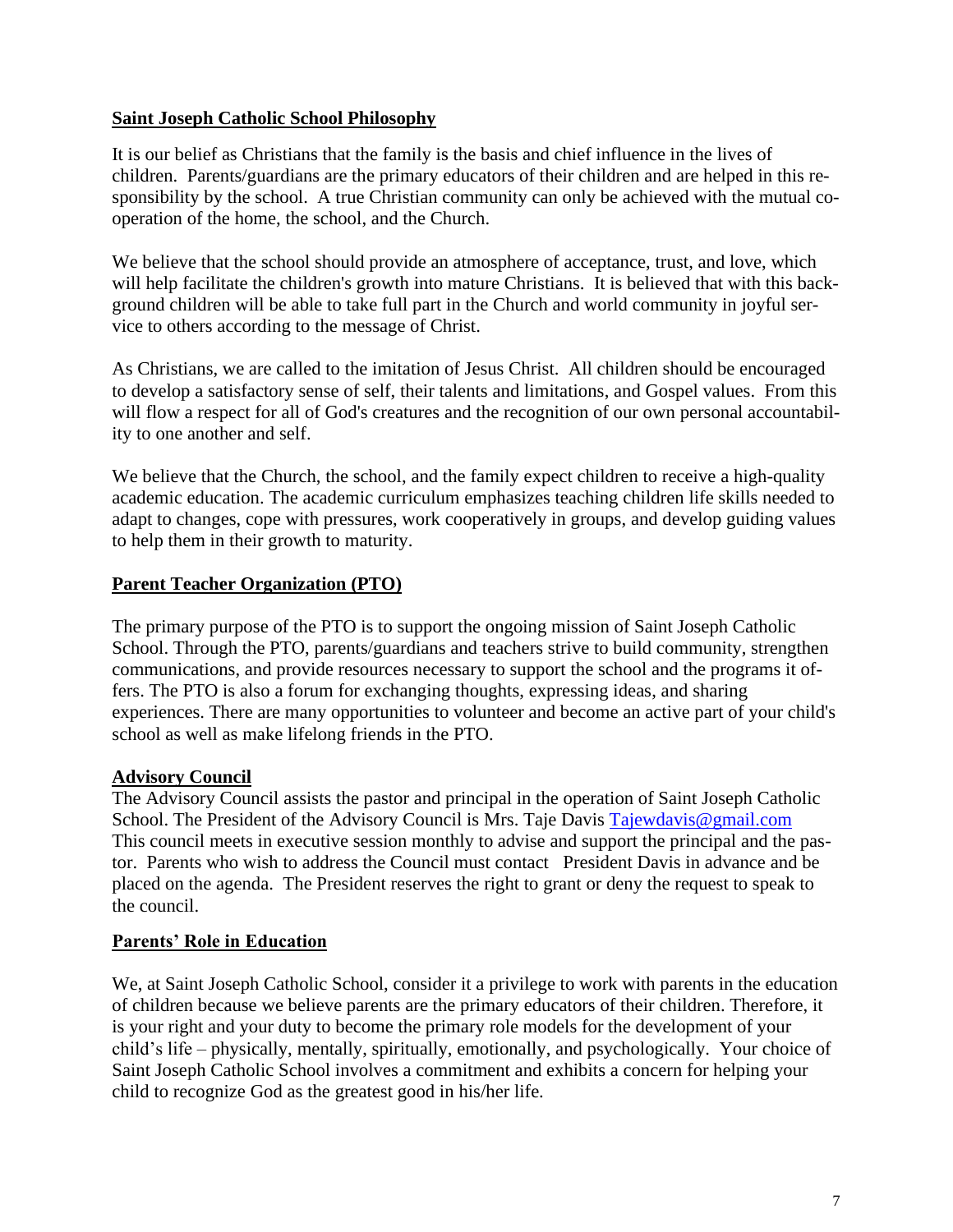Good example is the strongest teacher. Your personal relationship with God, with each other, and with the Church community will affect the way your child relates to God and others. Ideals taught in school are not well rooted in the child unless these are nurtured by the example of good Catholic/Christian morality and by an honest personal relationship with God in your family life. Respect of life and individual differences should be taught by action and word.

Once you have chosen to enter into a partnership with us at Saint Joseph Catholic School, we trust you will be loyal to this commitment. During these formative years (Pre-K to 6), your child needs constant support from both parents and faculty in order to nurture his/her moral, intellectual, social, cultural, and physical development. Neither parents nor teachers can afford to doubt the sincerity of the efforts of their educational partner in the quest of challenging, yet nourishing, the student to reach his/her potential. It is vital that both parents and teachers remember that allowing oneself to be caught between the student and the other partner will never have positive results. **To divide authority between school and home or within the home will only teach disrespect of all authority**. If there is an incident at school, you, as parents, must make investigation of the complete story your first step. Evidence of mutual respect between parents and teachers will model good mature behavior and relationships.

Students are naturally eager to grow and learn. However, sometimes in the process of maturation new interests may cause them to lose focus. As this natural process occurs, the student needs both understanding and discipline. At times, your child may perceive discipline as restrictive. However, boundaries and limits provide a young person with both guidance and security.

It is essential that a child take responsibility for the grades he/she earns and be accountable for homework, long-term assignments, major tests, service projects, and all other assignments. This responsibility also extends to times of absence.

Together, let us begin this year with a commitment to partnership as we support one another in helping your child to become the best person he/she is capable of becoming.

**The education of a student is a partnership between the parent/guardian and the school. Just as a parent/guardian has the right to withdraw a child if desired, the school administration reserves the right to require the withdrawal of a student if the administration determines that the partnership is irretrievably broken.**

#### **Parents as Partners**

As partners in the educational process at Saint Joseph Catholic School, we ask parents:

To set rules, times, and limits so that your child:

- Gets to bed early on school nights;
- Arrives at school on time and is picked up on time at the end of the day;
- Is dressed according to the school dress code.
- Completes assignments on time; and
- Has lunch and/or nutritional snacks every day.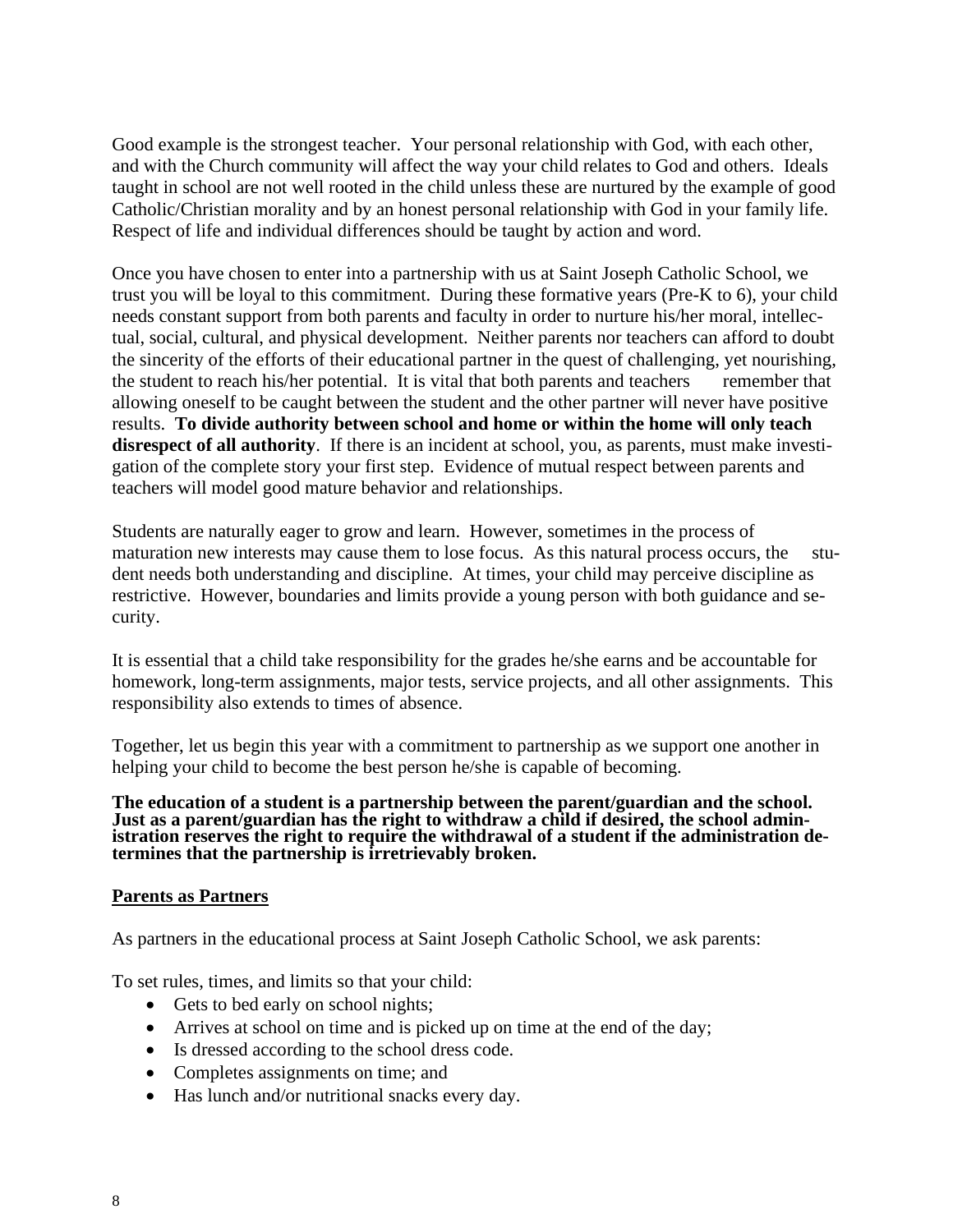To actively participate in school activities such as Parent-Teacher Conferences;

To see that the student pays for any damage to school books or property due to carelessness or neglect on the part of the student;

To notify the school with a written note when the student has been absent or tardy;

To notify the school office of any changes of address or important phone numbers;

To meet all financial obligations to the school;

To inform the school of any special situation regarding the student's well-being, safety, and health;

To complete and return to school any requested information promptly;

To read school notes and newsletters and to show interest in the student's total education;

To support the religious and educational goals of the school;

To attend Mass/services and teach the Catholic/Christian faith by word and example;

To support and cooperate with the discipline policy of the school;

To treat teachers with respect and courtesy in discussing student problems.

## **POLICIES AND PROCEDURES**

#### **Admissions**

#### **General Admission Policies**

Admission priority shall be given to Catholic children. All others are welcome when space is available, with the understanding that:

- All students participate in the religious program;
- Once a student is accepted, re-enrollment is not denied because of religion;
- Students must meet age requirements for kindergarten in conformity with the regulations of the state of South Carolina;
- Catholic schools will not discriminate on the basis of race, color, national, or ethnic origin in the admission of students.
- Any student who has previously been expelled from a school, asked to leave a school, or left a school to avoid expulsion, shall not be admitted into an elementary school of the Diocese without written permission from the Pastor.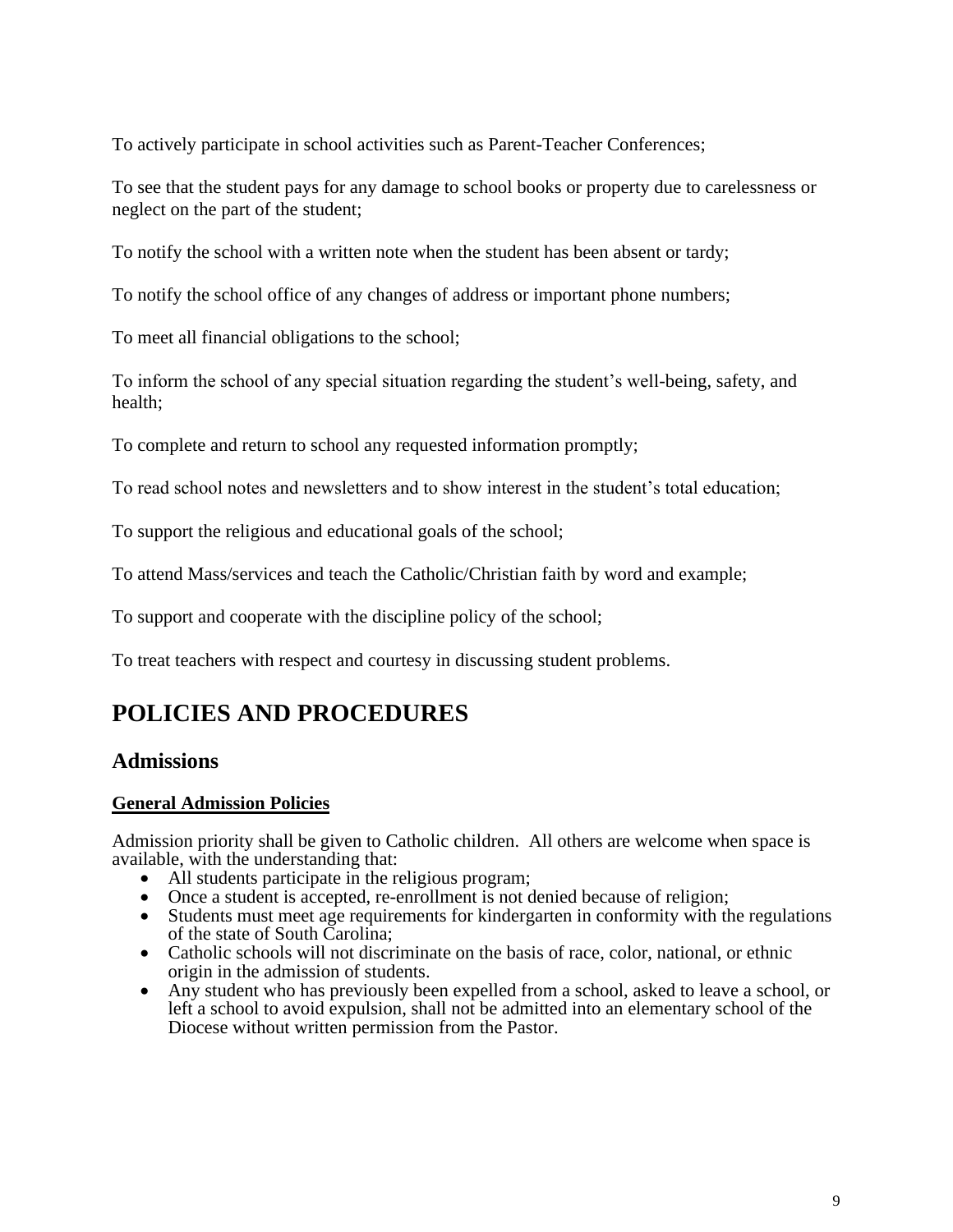#### **New Students**

Families of children who seek application to Saint Joseph Catholic School will be notified via school website, mail, as well as church bulletins, to the period of application for the coming school year. An information package will be mailed from the school office upon request. All applications are completed online via the school website. Registration for school takes place during the months of January – March. Tours are conducted throughout the year.

An applicant for Saint Joseph Catholic School's four-year-old kindergarten (K4) must be four years of age on or before September 1. A new applicant for five-year-old kindergarten (K5) must be five years of age on or before September 1. A new applicant for Saint Joseph Catholic School first grade must be six years old on or before September 1, as required by state law.

After all application requirements have been completed, students are accepted into Saint Joseph Catholic School in this order:

- Currently enrolled students;
- Siblings of students currently enrolled;
- Children of registered and regular contributing parishioners of Saint Joseph Parish;
- Children of registered and regular contributing parishioners of neighboring Catholic parishes;
- Children of non-Catholic families.

All incoming students in grades 2-6 will take English-Language Arts and Mathematics placement assessments. These tests usually are administered during the 1<sup>st</sup> week of school.

It is a policy of Saint Joseph Catholic School that all new students in grades K5 through 6<sup>th</sup> are accepted on a probationary basis. At the end of the first marking period, academic progress and cooperation with the school program will be evaluated by the principal, parents/guardians, teachers and student.

At the end of the second quarter, a similar evaluation will be conducted. If the student is cooperating with and benefiting from the school program, the probationary period ends.

If a third quarter is needed to determine the result of the probationary period, the time will be provided. However, the probationary period will not extend beyond the third quarter of the school year.

For newly enrolled students it is mandatory that the following grade-level materials/forms be submitted by the parent/guardian on or before the due date. Admission is not final until all of the following steps are completed and accepted:

- a) Parish verification, Birth Certificate, and a South Carolina Certificate of Immunization. Please contact your pediatrician for new immunization regulations.
- b) Appropriate reporting of student testing and academic records.
- c) Declaration of student's special education, psychological, and/or medical needs (if any) by parents/guardians.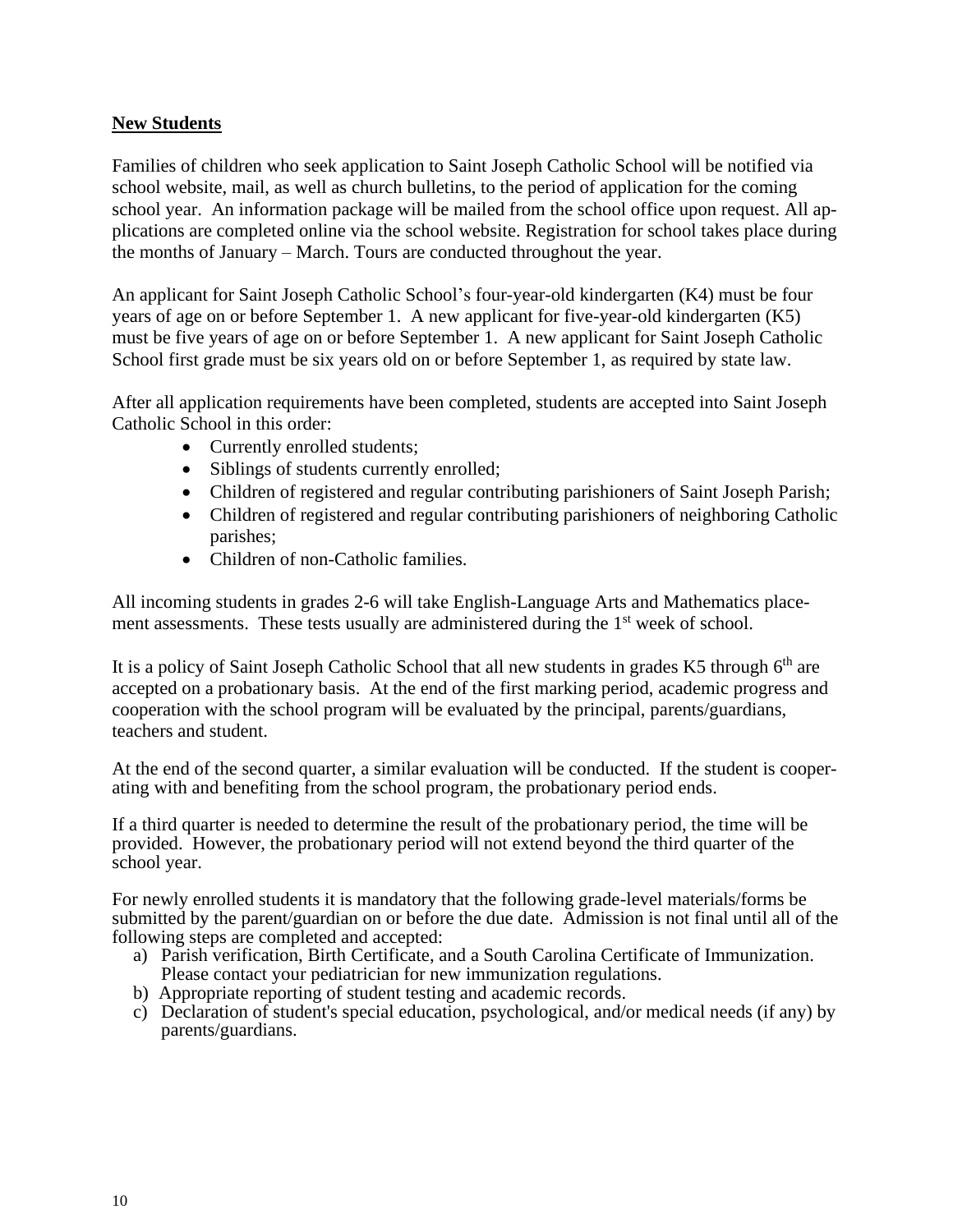#### **Preschool (K4)**

Our preschool class has been designed to help prepare the young child to enter the school system at a level of age and maturity where the child can most benefit in an academic/social setting. Children entering K4 must be toilet trained.

As children mature at varied levels and times, the administration and preschool staff of Saint Joseph Catholic School pay close attention to each child's development and readiness for school. If a child appears/demonstrates that he/she is not ready for a school environment, the teacher, guidance counselor, and principal will meet with parents/guardians to develop a workable plan to help the child become more adapted to school life.

If by the end of the first quarter of the school year the preschool child has not adapted to the routine of school and/or the preschool program, the parents/guardians will be advised to allow the child to wait until the next school year before entering the Saint Joseph Catholic School preschool program.

#### **Returning Students**

Each January, currently enrolled students will be given the opportunity to re-enroll for the following school year. Re-registration will occur online and by the due date in order to ensure a spot for the next school year.

#### **Special Needs or Diagnosed Learning Disabilities**

Saint Joseph Catholic School is aware that some children have been diagnosed with physical and/or intellectual disabilities. It is the parent's/guardian's responsibility to provide documentation regarding personal conditions which may require special services by the school. The documentation should be provided by a certified medical professional or educational authority and be given to the principal prior to registration. At that time the special education teacher, under the direction of the administration and the guidance staff, will formulate a Student Assistance Plan (SAP) which offers reasonable accommodations for the student based upon the recommendations of the documentation provided to the school. The parent's/guardian's will review the plan and may choose to accept the plan Saint Joseph's has provided or to enroll their child at another school that has more in-depth programs for their child.

These cases will be evaluated on these two criteria: the educational standards of the school and the school's financial ability to provide the service.

#### **Transfer and Withdrawal**

Written notice of a student's withdrawal from Saint Joseph Catholic School is to be made by the parent/guardian to the Principal and Teacher **no later than one week in advance of the withdrawal date**. This will enable the teacher to secure grades and the parent/guardian to settle accounts. Records will be sent directly to the transfer school upon request. **All financial obligations must be fulfilled before school records will be released.** Copies of records to be transferred when a student enrolls in another school include the:

- Cumulative school record:
- Educational and/or related testing record (standardized testing); and
- Health record and South Carolina immunization record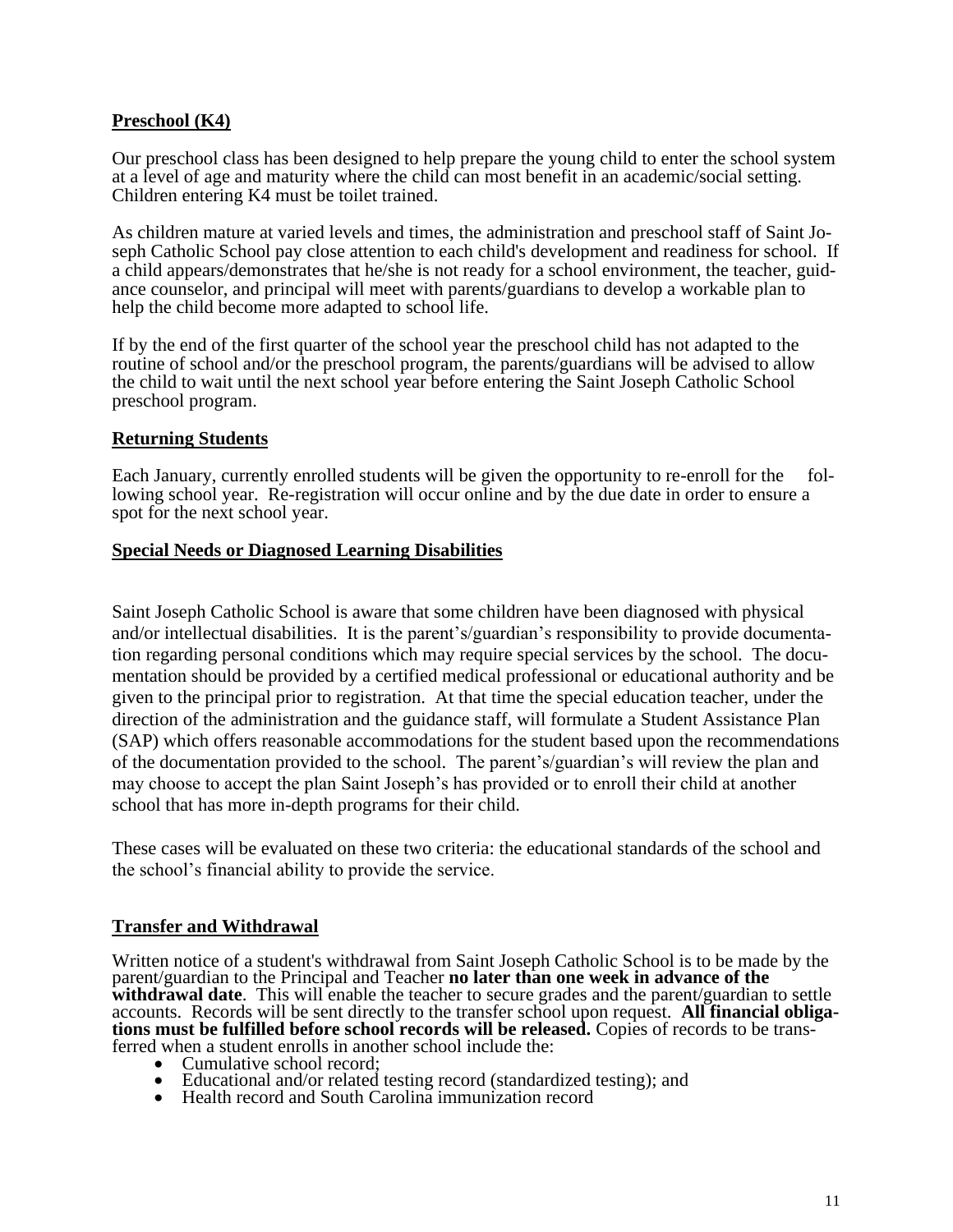Discipline records are retained by the school and not transferred at the time of withdrawal unless requested by the new school.

Psychological records may be released to another school only with the written request of the receiving school and the written release of the parent/guardian as per FERPA regulations.

#### **Tuition and Fees**

Please refer to the Tuition and Fees policy that was signed at time of enrollment. It may be found on our website,

Please make all checks payable to *Saint Joseph Catholic School.*

#### **Stewardship**

Catholic schools exist to provide faith formation, academic excellence, and a commitment to Christian service.

When you register/re-register your child at Saint Joseph Catholic School, you are required to take an active part in our school community. As the stewards of our school, Saint Joseph School families are expected to provide time, talent, and treasure. We expect you to work along with other families to be a part of our school family. We also require all Saint Joseph Church parish families to be in good standing with the Church in order to receive the parishioner rate.

All Saint Joseph Catholic families are required to complete and sign an annual Stewardship Agreement.

## **ACADEMIC POLICIES**

#### **Grading**

Students in grades 3-6 receive letter grades for their work in the various academic courses. Special area courses, handwriting, and work/study habits receive an "O" for outstanding, an "S" for satisfactory completion of work or a "U" for unsatisfactory completion of work.

The letter grades correlate to the following numerical scale:

| $98-100$     | $A+$      |
|--------------|-----------|
| $95-97$      | A         |
| 92-94        | A-        |
| $89-91$      | $B+$      |
| 86-88        | B         |
| $83 - 85$    | $B-$      |
| 80-82        | $C_{\pm}$ |
| $77-79$      | $\subset$ |
| 74-76        | $C-$      |
| $70-73$      | D         |
| 69 and below | F         |

**Special area classes are not calculated in the academic GPA.**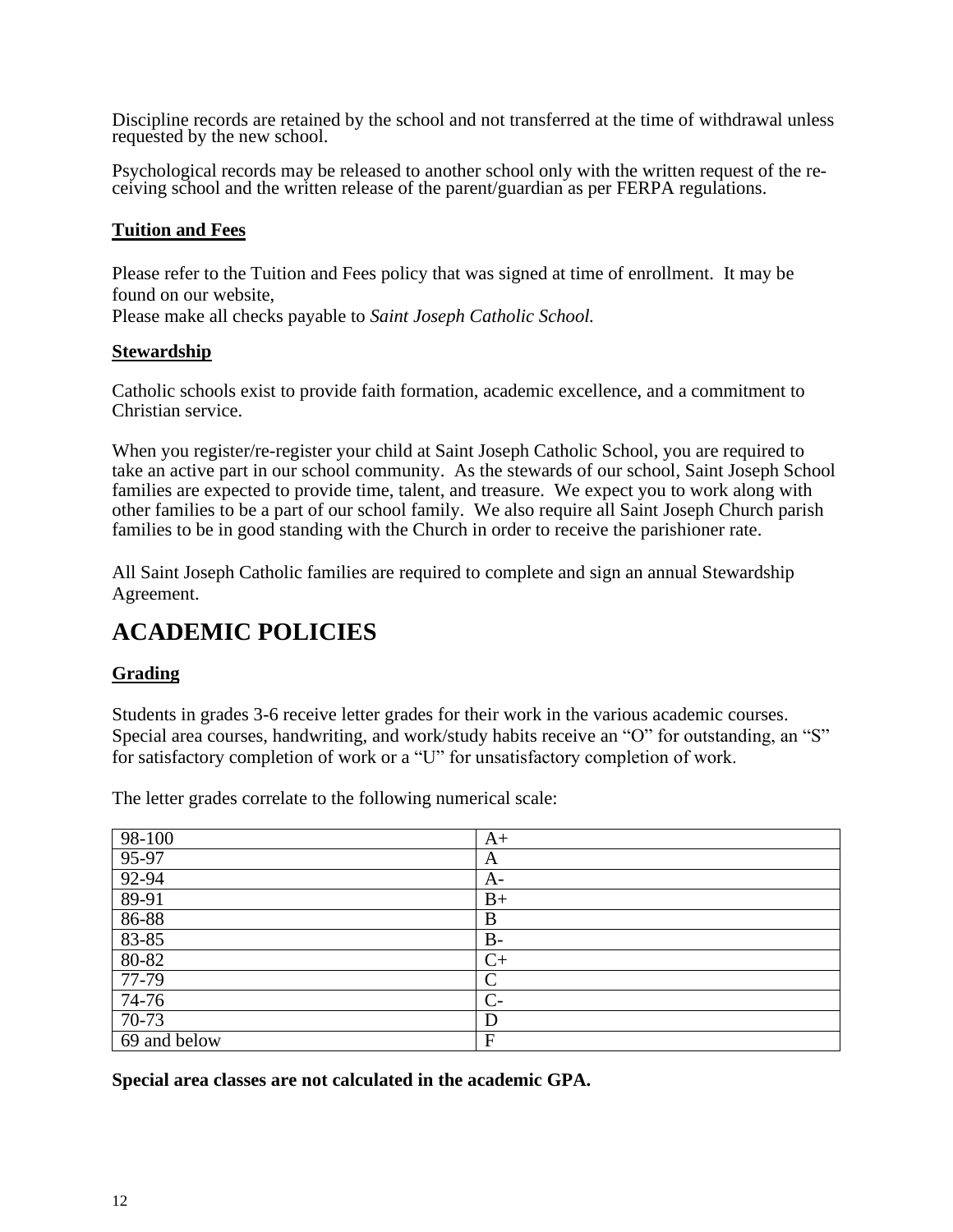#### **Students in grade PK4 –2 receive numeric grades.**

- 4: Understanding go beyond X Grade standards
- 3: Meets Grade standards
- 2: Progress is being made toward Grade standards
- 1: Area of Concern; Not making appropriate progress

**Marking System:** Art, Computer, Library, Music, Physical Education, Spanish, Social Skills and Work/Study Habits

- O: Outstanding Effort
- S: Satisfactory Effort
- N: Needs Improvement

#### **Report Cards**

The school will send report cards via email. Report card grades represent the student's performance in class, on written and oral material, and on regular tests and homework. School report cards will also be available for viewing on the Facts Family Portal.

In most cases, when teachers categorize grades into classwork, homework, quizzes and test categories, there are AT LEAST four such assignments in each category. Parents are encouraged to monitor grades regularly and send questions directly to their child's teachers.

#### **Homework**

Homework is defined as out-of-class tasks assigned to students as an extension or elaboration of classroom work. There are three types of homework: practice, preparation, and extension.

**Practice assignments** reinforce newly acquired skills. For example, students who have just learned a new method of solving a mathematical problem should be given sample problems to complete on their own.

**Preparation assignments** help students get ready for activities that will occur in the classroom. Students may, for example, be required to do background research on a topic to be discussed later in class.

**Extension assignments** are frequently long-term continuing projects that parallel class work. Students must apply previous learning to complete these assignments, which include science fair projects and term papers.

The following amounts of homework are to be expected: Check to make sure these are still standard homework times

- Grades K5-3: 30-45 minutes (plus an additional 15 minutes of nightly reading);
- Grades 4-6: 60-90 minutes (plus an additional 15-20 minutes of nightly reading).

Homework may be assigned Monday-Friday.

A homework assignment book is given to each student (grades 2-6) at the beginning of the year. Additional copies of the assignment book may be purchased at the school store. Homework is posted in each classroom and on the FACTS Family Portal.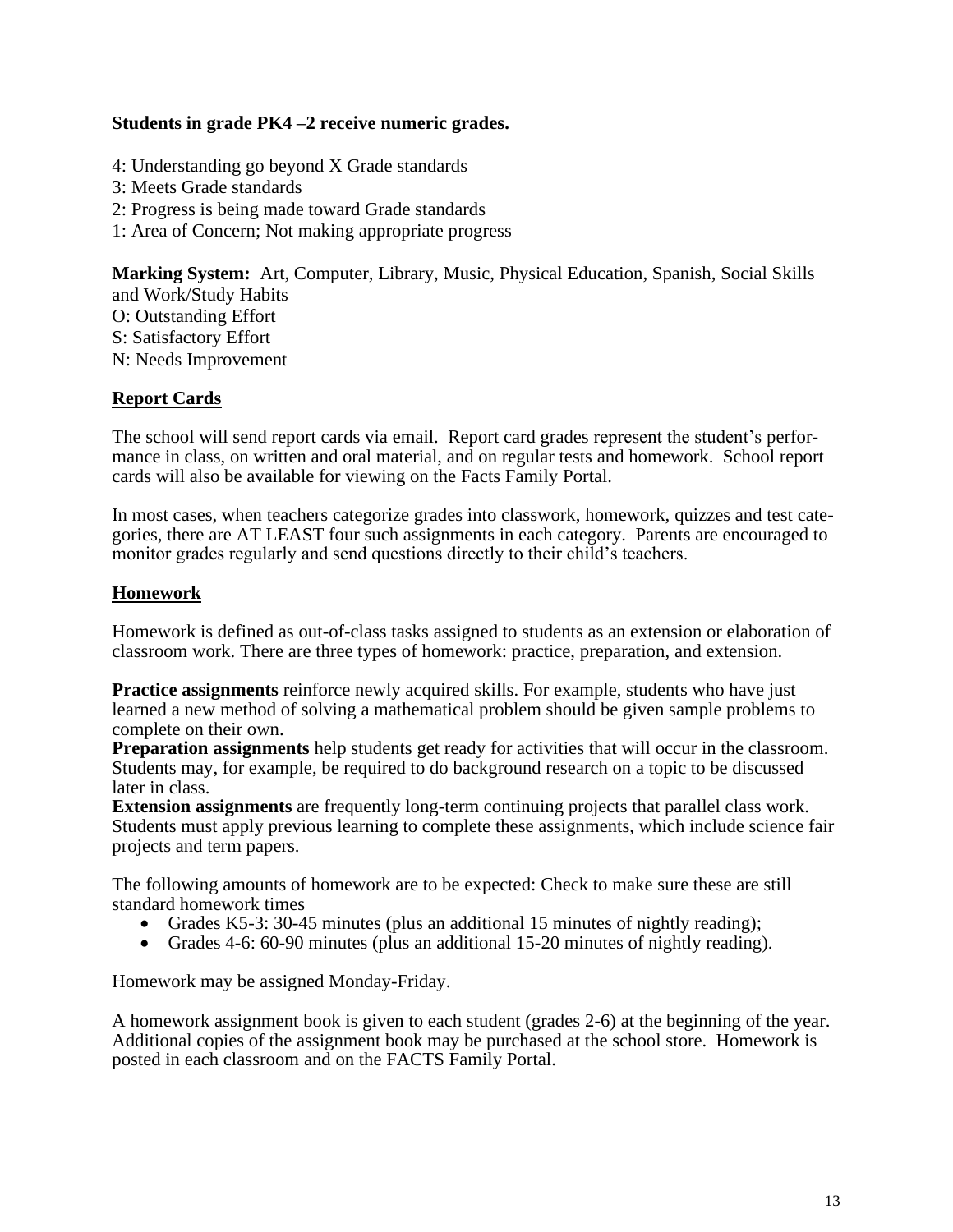Students should complete homework nightly and can expect that, if homework is not completed, they will have to stay in at recess to complete missing work.

If your child is absent and you would like to request his/her homework assignments, **e-mail the teacher by 9:00 a.m.** Assignments will be available for pick-up in the main hallway after 3:00 p.m.

Students who are absent due to illness have one day for each day of absence to make up the missed assignments, quizzes, or tests. For example, a student who was absent three days would be given three school days to complete the missed work.

#### **5 th/6th Test Policies and Grade Weights**

In the  $5<sup>th</sup>$  and  $6<sup>th</sup>$  grade the following schedule will be used for testing: Math and Social Studies tests will be given on Tuesdays and Thursdays Science and ELA tests will be given on Mondays and Wednesdays. Quizzes may be given at any time at teacher discretion.

All  $5<sup>th</sup>$  and  $6<sup>th</sup>$  grade teachers will use the following grade weights:

50% - Tests 25% - Quizzes 12.5% - Homework 12.5% - Class work

**Student-Parent-Teacher Conferences** At the end of the first quarter, there is a day devoted to Student-Parent-Teacher Conferences. Additional conferences may be scheduled throughout the year at the parent/guardian or teacher's request.

#### **Honor Rolls**

Each quarter, students in grades 4-6 may qualify for one of the following Honor Rolls:

- 1. All A Honor Roll students earn grades of A- and above in a quarter marking period;
- 2. A/B Honor Roll students earn grades of B- and above in a quarter marking period.

The Honor Rolls will be posted to the school website and Facebook pages. They will also be included in the digital/email edition of the parish bulletin.

#### **Math Placement**

A rising  $6<sup>th</sup>$  grader must have completed  $5<sup>th</sup>$  grade Math with an "A" average, scored at the 90% or higher on MAP and/or receive teacher recommendation. Summer pre-Algebra work is required.

#### **Curriculum**

Students receive instruction in the areas of: Religion, Language Arts (Reading, Grammar, Spelling, Phonetic Instruction, Vocabulary, Handwriting, and Creative Writing, etc.), Math, Science, Social Studies, Art, Music, Physical Education, Computer and Foreign Language. Time allotment is governed by Diocesan guidelines. The curricula follow the State of South Carolina Standards.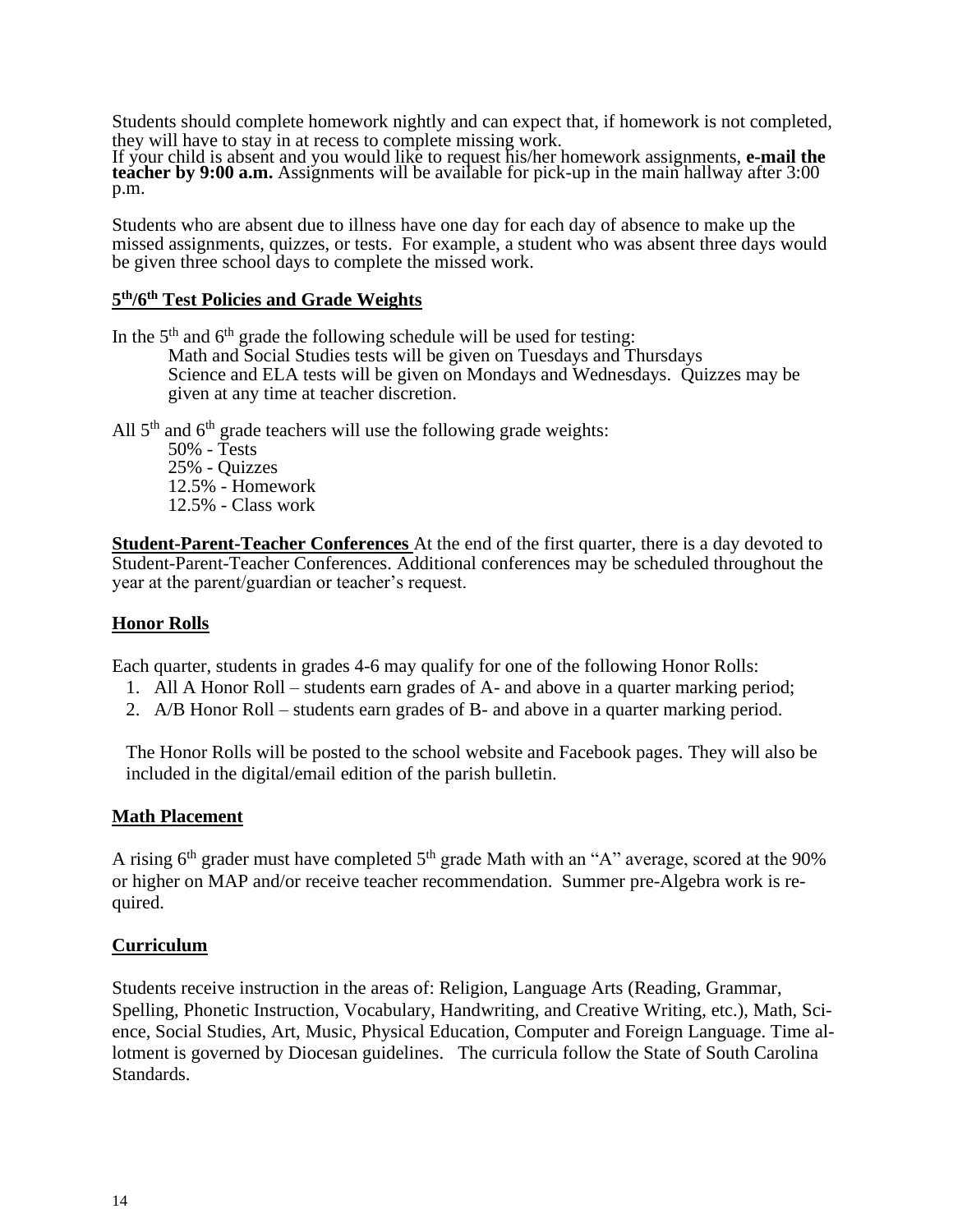#### **Media Center**

The Media Center is available to all students. Classes make regularly scheduled visits for story time, to choose library books, to work on research projects and to learn basic library skills. Students in K4 begin to visit the library in the second semester.

#### **Liturgical, Sacramental Celebration and Prayer**

Students have the opportunity to participate in the weekly school celebration of Mass. All students will attend Mass in the Church or the Gym. Face masks will be required if 3 feet of social distancing is not maintained.

The sacramental life of the children of the Catholic tradition is an important component of the religion program at Saint Joseph Catholic School. Preparations for two sacraments, Reconciliation and Eucharist, form the core of instruction in Grade 2. In accordance with the Diocesan guidelines, candidates for First Eucharist will receive the sacrament of Reconciliation prior to First Eucharist.

Parents are required to be active partners in the preparation of their children for these sacraments. The sacraments of Reconciliation and Eucharist are only conferred to students baptized in the Roman Catholic tradition. Information on this preparation will be given by the Director of Religious Education for the Parish, Mr. Ben Jett. You may contact him for more information at (803) 254-7646.

Our Non-Catholic students are welcomed and encouraged to participate in the formation program for First Holy Communion. Although they will not be able to receive the sacraments, we invite them to share in the event and come to the Church for a special blessing on that important day. This is always a very beautiful way of sharing in their classmates' special day.

#### **Promotion/Retention**

Retention of a student in any grade is inadvisable. However, if the developmental stages and academic progress of the student are inconsistent with his/her chronological age, and non-promotion seems probable, the principal and teacher(s) will meet with parents/guardians as soon as possible and no later than the third  $(3<sup>rd</sup>)$  quarter of the school year to discuss retention. After the kindergarten year only, if the parent/guardian disagrees with the school's proposal to retain, the parent/guardian must state, in writing, their intent to supersede the school's recommendation and instead exercise their individual decision to enroll their son/daughter in the next grade level. The letter shall be held in the student's records. In some instances, the school may require summer work for the benefit of the student.

Rarely are students retained beyond grade three (3), or is a student retained more than two (2) years in a single grade.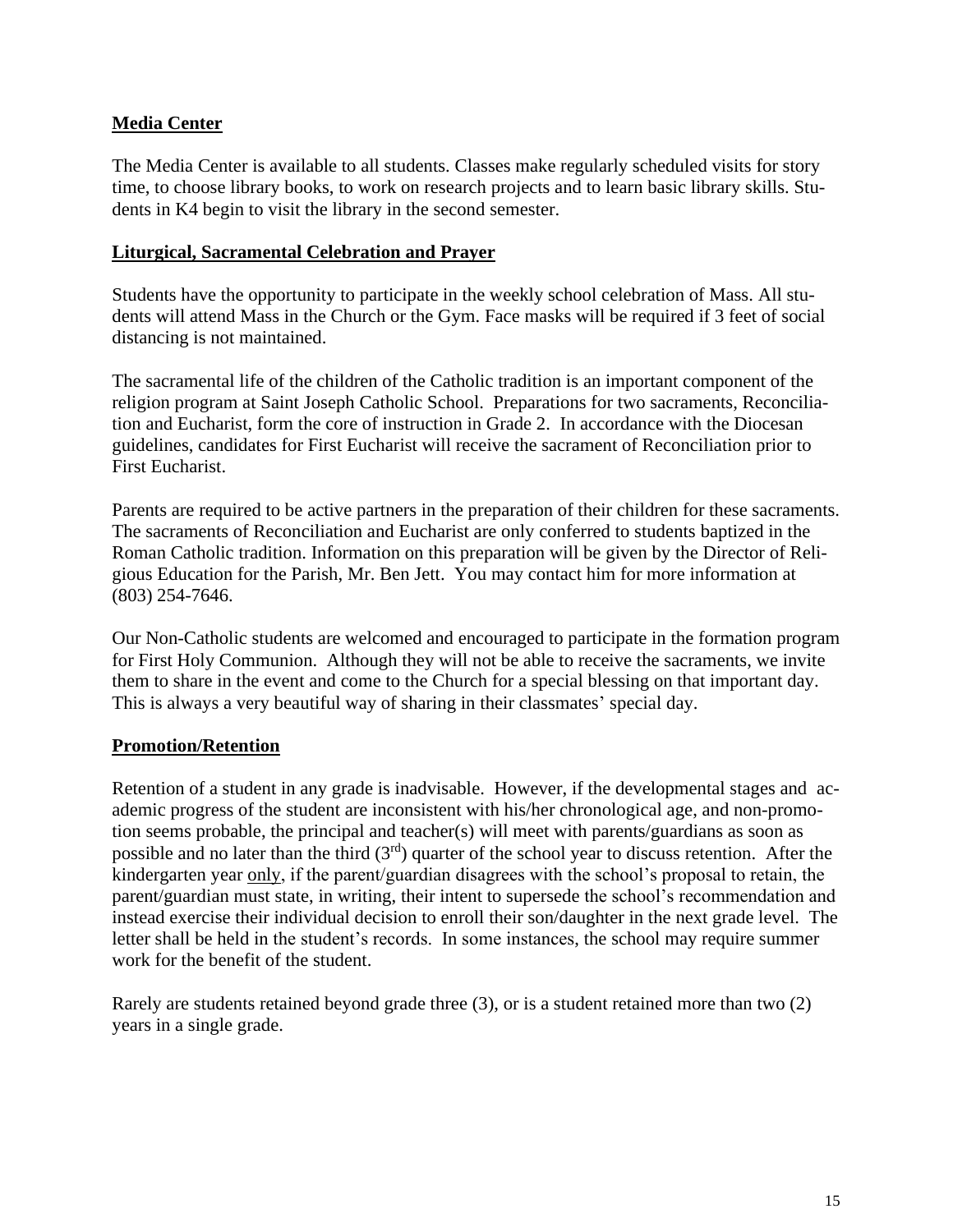#### **Acceleration**

Although acceleration of a student may be granted at the discretion of the teacher and principal with the approval of the parents/guardians, a precocious student will probably profit more by an enrichment program than by a double promotion. The student's social and emotional maturity should be seriously evaluated whenever double promotion is considered.

#### **Student Support**

The school has a Director of Student Support who works with students and teachers to ensure students are finding success in all academic aspects. The Director of Student Support will work closely with eligible students, their teachers, and parents to design the right accommodations for each student.

Our programs are designed to meet the diverse learning needs of all of our students. Eligible students receive accommodations and interventions. These may include: individual and small group interventions, small group testing, peer assistance, extended time, preferential seating, oral administration of tests, computer-based instruction, and behavior modification plans.

#### **Standardized Testing**

Students in grades K-6 participate in standardized testing: Grades K-6 take the Northwestern Education Association (NWEA) Measures of Academic Performance (MAP). These tests are normally administered in September, January and May. Results are made available to parents/guardians after school-wide testing is complete.

#### **Field Trips**

Field trips are permitted but COVID protocols will be created for each trip. These protocols will be clearly communicated with families before a trip takes place. They will be decided based on the location of the trip and the requirements of the transportation company.

A school field trip is a privilege extended to each child. However, if the principal and/or teacher determine a child should not attend the field trip due to improper behavior, missing assignments or another reason, the child will remain in school under supervision with teacher-assigned work.

At no time will a student be permitted to attend a field trip without all of the assigned permission slips or information. Students will be issued permission slips to take home to be signed and returned to school no later than the date specified on the permission slip. NO EXCEPTIONS WILL BE MADE TO THIS POLICY.

Each year the 6<sup>th</sup> grade class will take an overnight trip. Students and parents will sign a discipline contract outlining that students can have no suspensions, and no more than 2-3 detentions in their  $6<sup>th</sup>$  grade year and still attend the  $6<sup>th</sup>$  grade trip. The principal has the final decision about which students can attend the trip. It is a privilege not a right of  $6<sup>th</sup>$  grade to attend the class trip.

#### **Community Service Projects**

Each quarter the school selects a worthy cause to assist. This provides students with the opportunity to live their faith. Information about these projects is communicated via the Monday Folder and RenWeb messaging.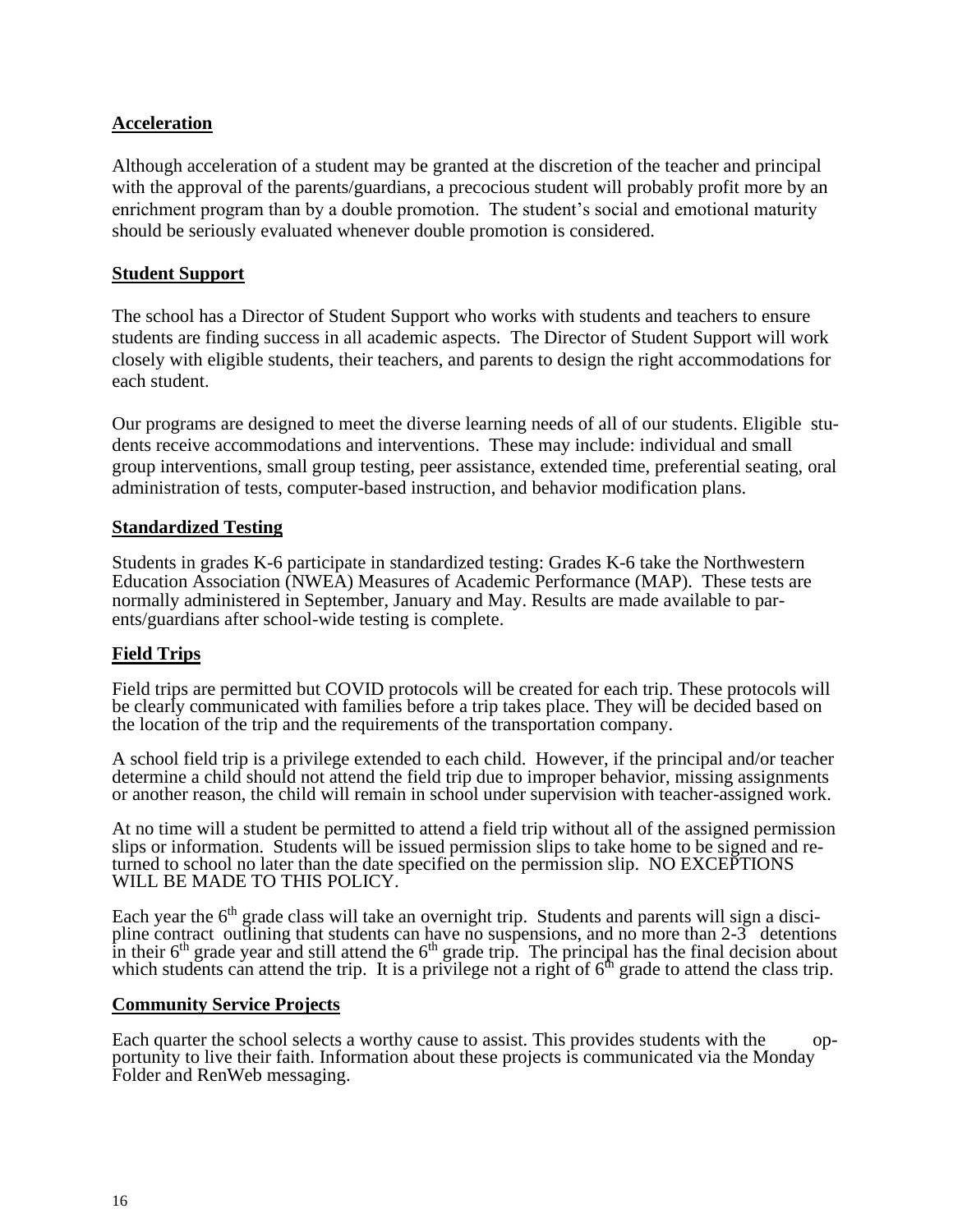#### **Service Hours**

All students in  $5<sup>th</sup>$  and  $6<sup>th</sup>$  grades will be required to complete service hours each quarter.  $5<sup>th</sup>$ grade will complete 2 hours per quarter and  $6<sup>th</sup>$  grade will complete 3 hours per quarter. Students in both grades will be able to use one hour of altar serving per quarter.

#### **Presidential Award for Academic Excellence**

We will award qualifying sixth grade students the Presidential Award for Academic Excellence. Details about the criteria for this award can be found at [http://www2.ed.gov/programs/preseda](http://www2.ed.gov/programs/presedaward/eligibility.html)[ward/eligibility.html.](http://www2.ed.gov/programs/presedaward/eligibility.html) Students must meet the following criteria:

President's Academic Gold Level Award: In order to qualify for this award, students must have RIT score in the 95<sup>th</sup> percentile or higher and have earned all

A's during both their 5th and 6th grade years.

President's Academic Silver Level Award: In order to qualify for this award, students must have RIT score in the 85th percentile or higher and have earned all A's and B's during both their 5th and 6th grade years.

#### **Student Council**

Student Council is designed to provide opportunities for leadership and service in the fifth and sixth grades.

To be eligible for Student Council, students must be in fifth or sixth grade, demonstrate leadership skills, keep up with their schoolwork and consistently demonstrate our JOSEPH character traits.

Student Council members will be required to do a summer service project. All students who complete a service project and application will be selected for the Student Council. From within that group officers will be selected.

To be eligible for Student Council, please complete the Application noting the due dates below:

- 1. Candidate Responses (page 1) due June  $2<sup>nd</sup>$ ; submit to Mrs. Leonard
- 2. Service Project Pre-Approval (page 2) due June 16th; email to Mr. Yarnall or Mrs. Leonard
- 3. Summer Service Project Summary (page 3) due Aug 19<sup>th</sup>; submit to Mrs. Leonard.

#### **Religious – Altar Servers**

Students in grades 4-6 who are members of Saint Joseph Parish have the opportunity to become altar servers. Information about altar server training is communicated in the church bulletin and the Monday Folder. Altar server training is announced and conducted by the Pastor and Printhe Monday Folder. Altar server training is announced and conducted by the Pastor and cipal, usually in the second semester.

#### **Religious – Bel Canto Choir**

Students in grades 2-6 may be eligible to participate in the Saint Joseph Church Bel Canto Choir. Specific information will be distributed during Open House, in the Monday folders, and via the church bulletin.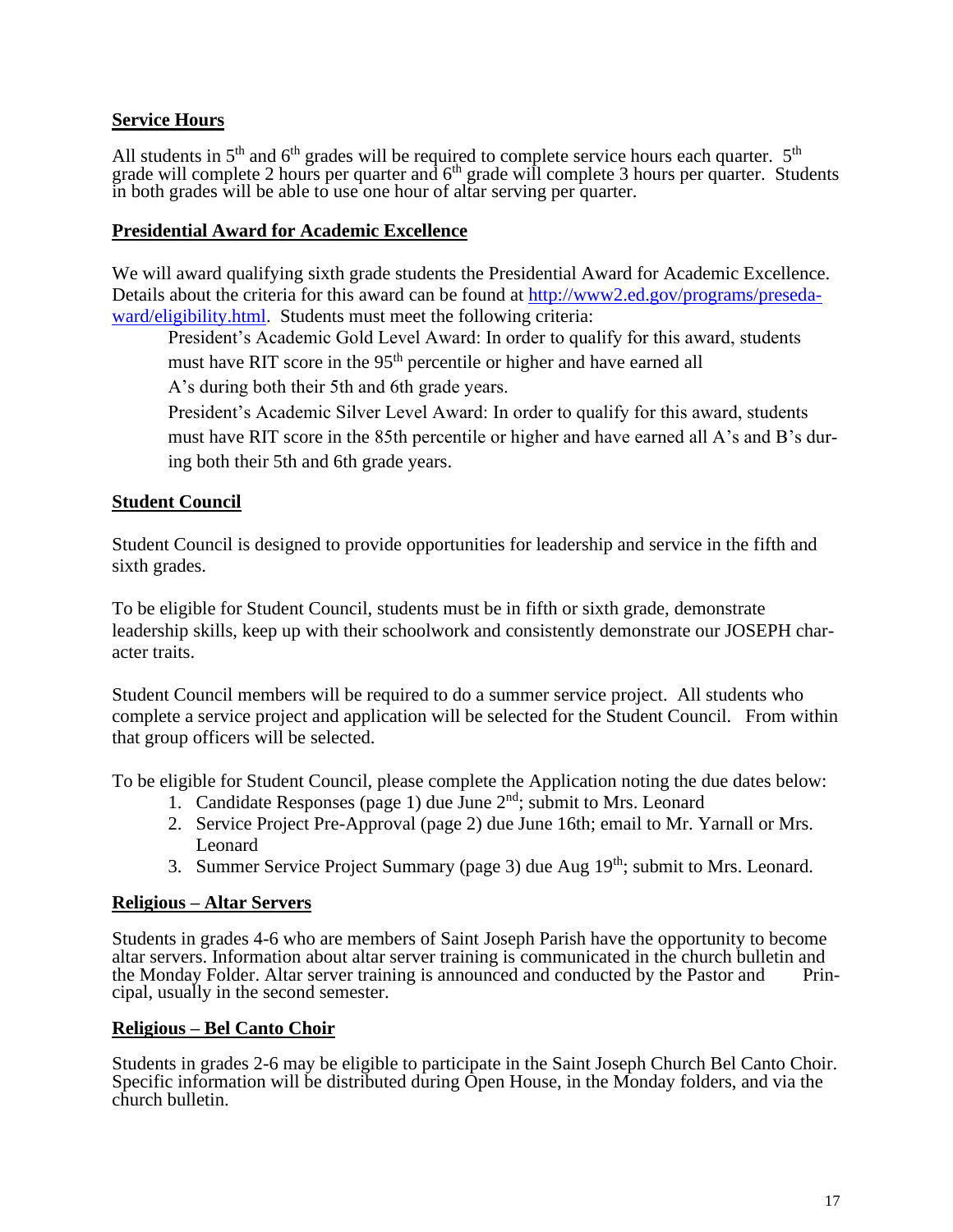#### **Religious—Cantors**

Students in grades 4-6 who wish to cantor should contact the music teacher. She will train cantors and prepare them for service during Friday Liturgies. In addition, the corps of cantors will perform ensemble pieces on a few occasions during the school year.

#### **Civic – Scouting**

Saint Joseph parish offers Cub Scouts and Boys Scouts. Information will be communicated via the Monday folder and RenWeb messaging.

#### **Athletics**

All children who attend Saint Joseph Catholic School or are members of Saint Joseph Parish may be eligible to participate in the school and parish-sponsored athletic programs, provided they meet the appropriate age and health requirements. In the older age groups, tryouts may be held at the discretion of the coach.

Fifth and sixth grade students may be eligible to try out for Cardinal Newman B and Junior Varsity teams at the discretion of the appropriate coach. Information regarding specific sporting activities will be communicated via the Monday folder and RenWeb.

#### **Miscellaneous Activities**

Additional activities may be offered, including: Drama Club, Art Club, and Girls on the Run, etc. These additional activities, as well as others, may be offered at Saint Joseph Catholic School depending on the availability of a qualified leader and sufficient student interest. Information regarding all activities will be communicated via the Monday folder and RenWeb. Some of these clubs and activities charge an additional fee that is not part of the student's tuition.

## **ATTENDANCE POLICY**

Regular attendance and punctuality are important in developing habits and attitudes of responsible behavior. Students must attend school for at least half of the school day (3 ½ hours) to be counted "present" for the day**.** Students in grades K4-6 leaving school before 11:30 AM or students arriving to school after 11:30 AM will be counted as "absent" for the day.

In South Carolina, children aged five through seventeen must go to school. South Carolina State law requires 170 of 180 days of attendance. A frequent cause of unsatisfactory school progress is irregular school attendance. Therefore, attendance at school is very important and governed by state attendance laws. **If a child misses over 10 days of school without a medical excuse, the school has the right to retain the child for the next school year.** This decision is at the principal's discretion. When absences do occur, excused or unexcused, it is important that parents and students assume the responsibility for make-up work.

Parents will be notified by FACTS Family Portal once a student has 5 absences. Once a student has 10 absences for the school year an intervention plan will be created. After 15 absences of any type the school has the right to retain the child for the next school year.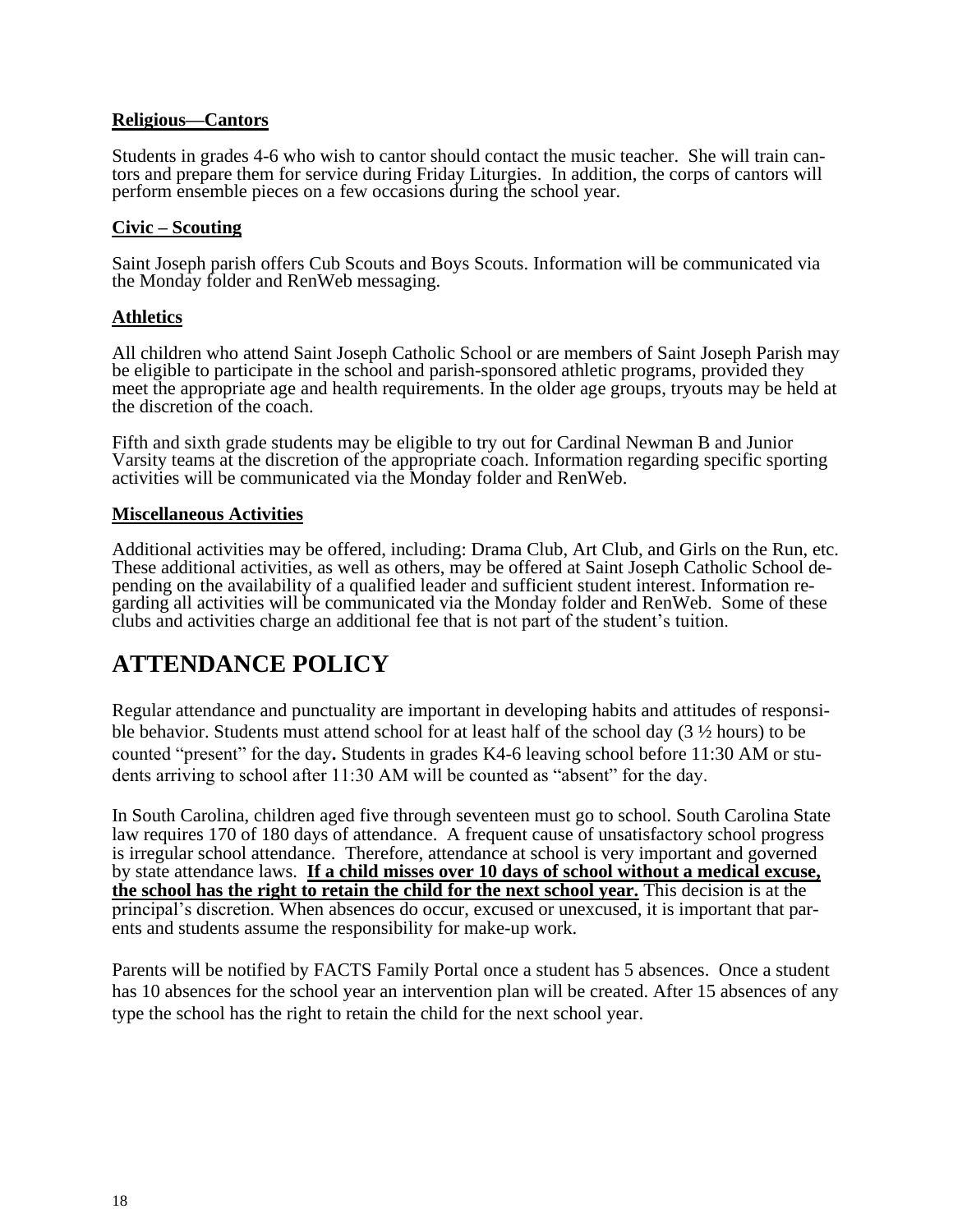#### **Appointments/ Early Dismissal**

Medical and dental appointments should be made outside of school time (after 3:00 PM).We understand that sometimes this is not possible. If a child has to miss school, a written note must be sent to the teacher prior to the appointment. Please specify in the note the adult who will pick up the student for the appointment and the time the student will be picked up. The student will be called to the office when the designated adult arrives to sign out the student, not before.

A parent or guardian must sign out any student leaving early during the school day. Dismissal during the last 30 minutes of the day should be avoided if at all possible. It becomes a disruption to the class as teachers are closing instructional activities for the day, important school announcements are being made, and all classes are ending with prayer.

#### **The school will grant 3 appointment tardy and/or early dismissals and holds the right to count every five tardy and/or early dismissals after the first 3 as an absence from school.**

#### **Tardiness**

In an effort to maximize instructional time, we encourage students to arrive at school on time, to each class period on time, and be prepared to learn. Students are considered tardy if they are not seated with their class at 8:00 AM. In the event they are not in their seat at this time, students must report to school office to obtain a tardy slip before being admitted to class.

#### **The office monitors all tardies. The school will grant 3 tardies and holds the right to count every five tardies after the first 3 as an absence from school. An intervention plan will be created by the Administrate team once a student has reached 13 tardies.**

#### **Trips**

If you know ahead of time your child will be missing school for an extended period of time (more than 2 days), please be sure to contact the teacher. If you will be taking a trip, it is required that you meet with the principal a minimum of one week in advance.

- **EXCUSED ABSENCES** Absence for student health concern that is excused by a licensed certified health practitioner.
- Absence for a serious family health concern or death in the family.
- Students may be excused from attendance in school for recognized religious holidays of their faith.
- Absence for professional evaluations provided they bring a doctor's certificate upon return.
- Absences for any other reason must be approved ahead of time by the school administration.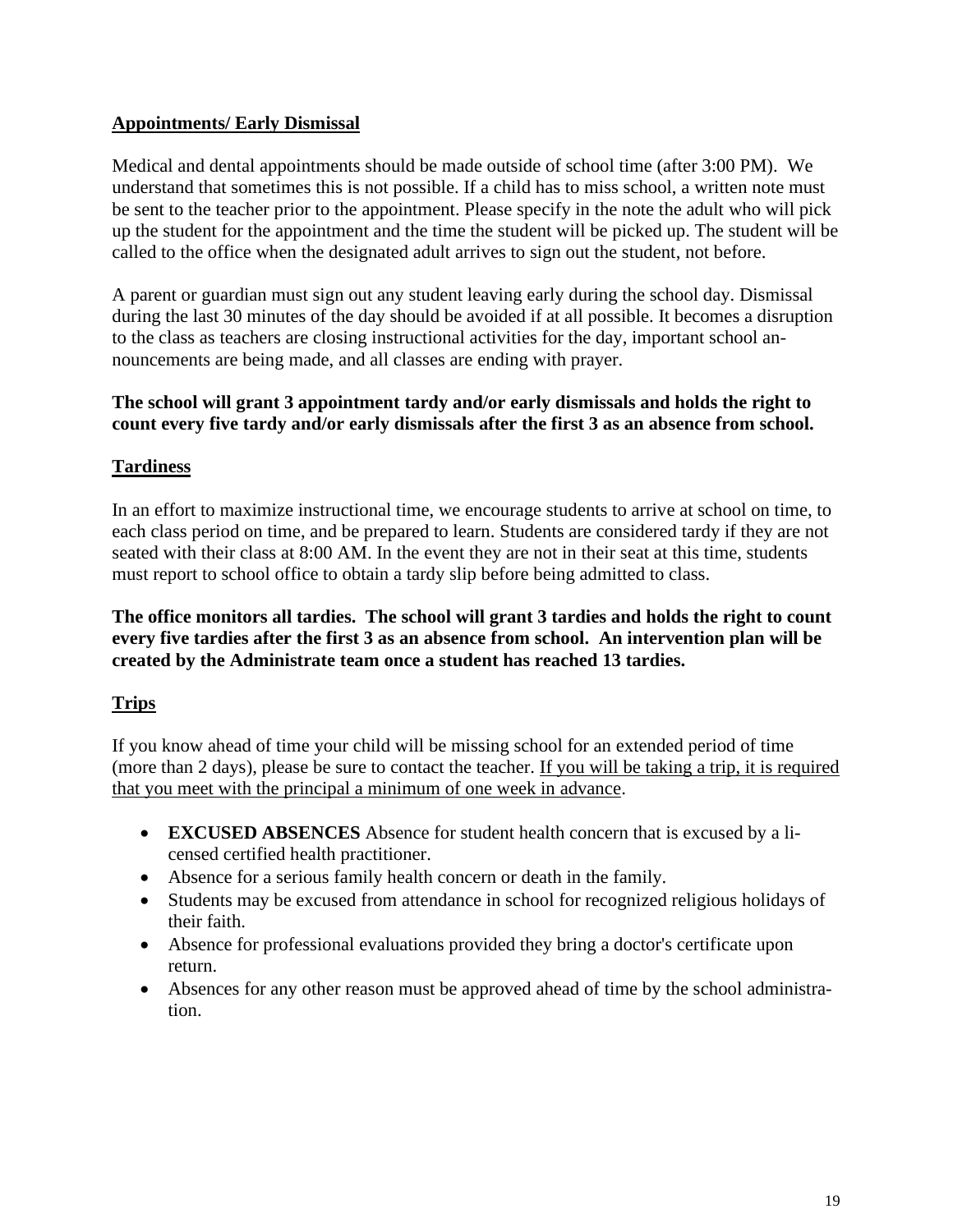#### **Illness**

During the school day, students who are too sick to remain in class will report to the school nurse. The school reserves the right to require that a parent/guardian come to sign a sick student out of school.

**Students should be symptom-free for 24 hours before returning to school.** Students who are sent home during the school day due to fever, diarrhea, or vomiting will not be allowed to return to school the next day as this would not allow for the 24-hour protection of the entire school community.

#### **Medical appointments**

In order for an absence, tardy, or early dismissal to be medically excused, the student must also present a doctor's note stating the date and time the student left the doctor's office.

#### **Unexcused Absences**

- Absence from school without acceptable cause.
- Any absence (other than illness or family illness/ death) that is not preapproved by school administration.

#### **Reporting Student Absences**

If a student is absent, please notify the school office by 9:00 a.m. to report the absence and request homework. Call 803-254-6736 or email your child's teacher and Katie Rogers. If the office is not contacted, a parent will be contacted. This policy is for the protection of Saint Joseph Students.

A written note must be submitted within 3 days of the absence and include:

- Date
- Student's full name
- The date(s) of the absence(s)
- The reason for the absence $(s)$
- Telephone number of the parent/ guardian AND
- Signature of the parent and/or the licensed certified health practitioner

\*\*This note does not excuse the absence; it simply informs the school that the parent/guardian acknowledges the absence and helps the teacher determine the amount of time to give for make up work.

#### **Make up Work**

Please **email your child's teacher by 9:00 a.m.** to request make-up work. Requests made after 9:00 a.m. may not be ready until the following school day. If you are requesting assignments, the materials will be labeled with your child's name and placed on the bench in the entryway of the school for pick-up **after 3:30 p.m**. If assignments are requested, please make every effort to pick the work up on the day of the request.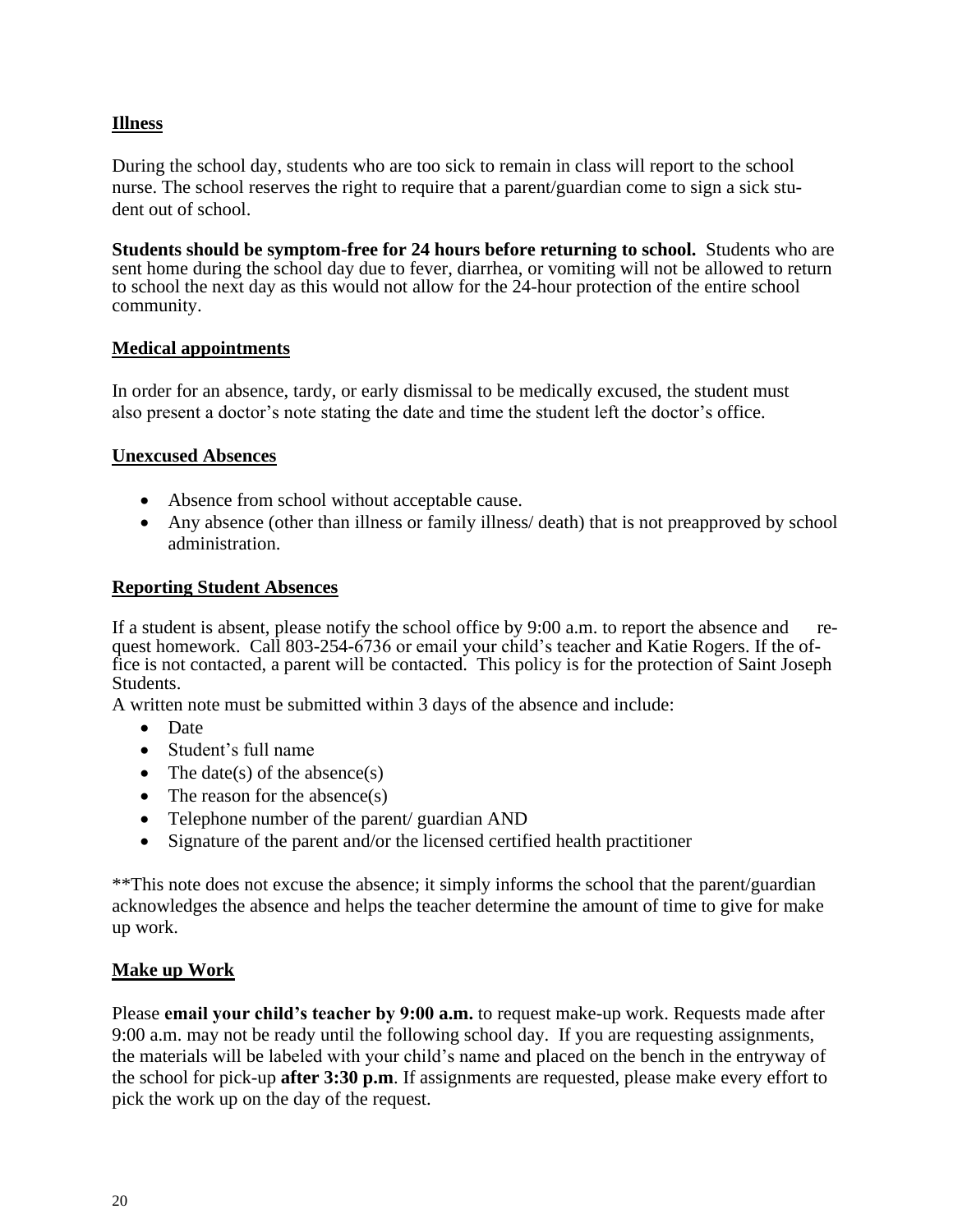**If your student will be absent from school for 3 or more days, please plan to request assignments from your child's teacher(s).** These assignments will be available on a daily basis at the end of each school day.

**Students who will be absent from school for 5 or more days** (and are well enough) are expected to request, pick up, and work on assignments at home each day. Students in  $4K - 1<sup>st</sup>$ grade will receive contact from their teachers on an as-needed basis. After 5 days for students in grades 2-6, the homebound teacher will make arrangements to schedule a Zoom check-in. This will allow students to ask questions and receive support on any assignments that have been given over the previous 5 days. Please know that students or families can email questions to the teacher at any point during the absence.

Students are responsible for completing and submitting his/her missed assignments, quizzes, and/or tests. Missed work must be made up within a reasonable amount of time depending upon the length and cause of the absence. Generally, students should have the same number of days to make up work as the number of days they were absent.

#### **Authorized Persons to Pick-Up Students**

Prior to the beginning of the school year, each family will complete via Facts Family Portal a list of persons, and their telephone numbers, who are authorized to pick up their child(ren). Phone numbers will be used only in the event that your child becomes ill or injured and the school is unable to contact a parent or guardian.

If your child is riding home with someone other than his/her usual "pick-up" person, the parent/guardian has two options:

- Submit a written note to the office. The note must be dated and clearly signed by a parent or guardian.
- Parents may make changes using FACTS Family Portal by following the steps below:

Login to FACTS Family Portal and make changes to Authorized Pick Up on FACTS Family Portal online. Parents should then call the school office to notify the school they have made a change on their authorized pick up on FACTS Family Portal. Official changes will not be made until both the authorized pick up is changed on FACTS Family Portal and a phone call verifying the changes is made to the school office. Office personnel will verify the change on the system and approve the change. Once the change is approved, the system will update all related persons (teachers, staff, and parents) of the change. All FACTS Family Portals changed to FACTS Family Portal

**Parents/guardians may also submit a list of persons who are** NEVER **permitted to pick up their child(ren).**

## **Communication Policy**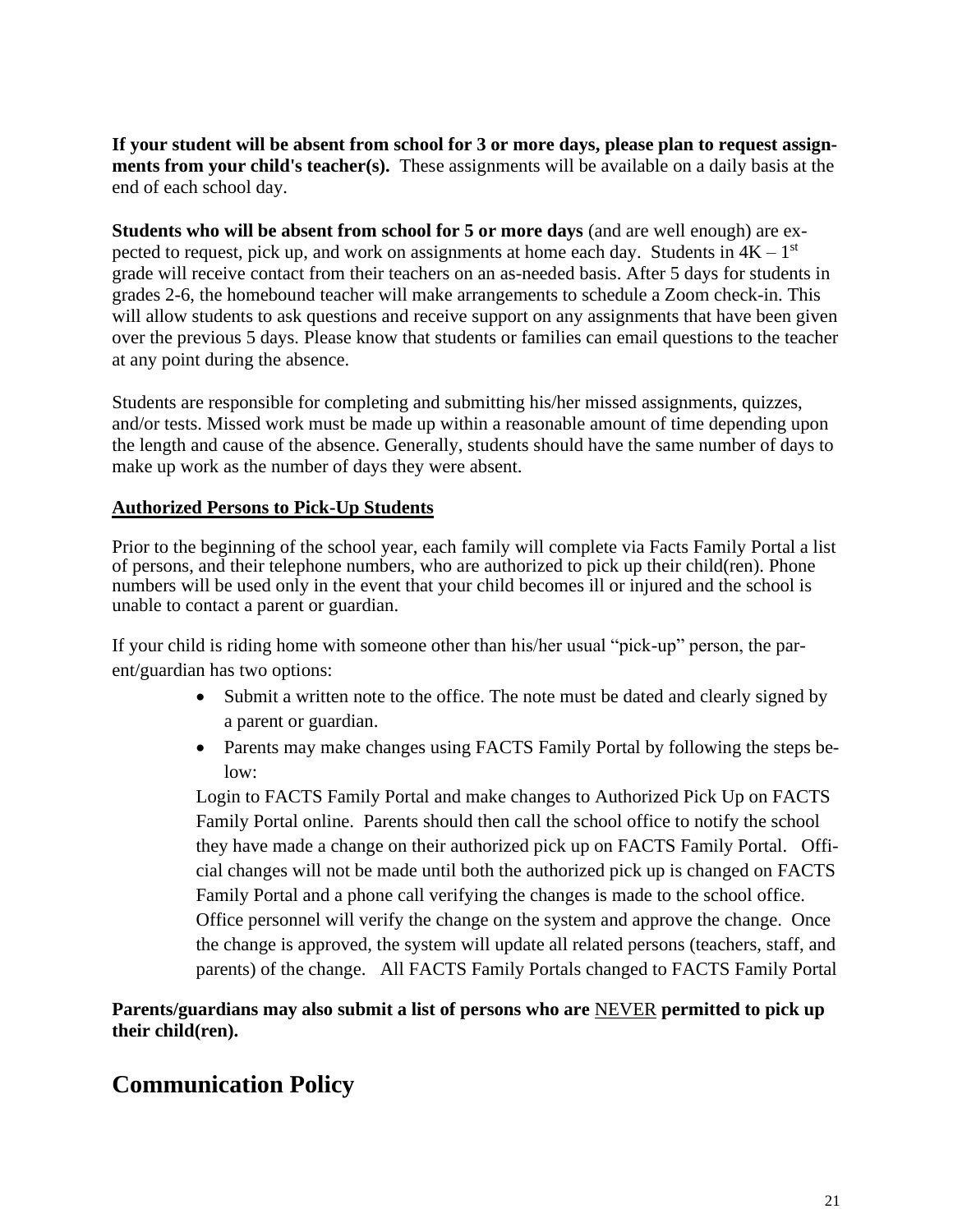#### **FACTS Family Portal**

FACTS Family Portal is the online administrative portal used by Saint Joseph Catholic School. FACTS Family Portal can be accessed by clicking on the "FACTS Family Portal" tab under "Current Families" on our school web site [\(www.stjosdevine.com\)](http://www.stjosdevine.com/). Parents are encouraged to log in daily to check for messages from teachers and other parents as well as review grades and homework teacher notes. Parents may also find the school directory information in the portal. This is the PRIMARY mode of communication used by the school.

#### **School Directory**

Students and parents may not disseminate school directory information for business or recruitment purposes. The sole purpose of the school directory is for intraschool communication. The school may share family contact information with affiliated Diocese of Charleston organizations. Families may opt out of the family directory within the FACTS Family Portal when students are enrolled or reenrolled each academic year.

#### **Monday Folder**

A folder is sent home each Monday containing current information pertaining to school activities and the student's previous week's graded work and tests. **It is important that parents/guardians read all of the information each week. Parents/guardians are asked to sign the folder and return it on Tuesday of each week.**

#### **General School Meetings**

General school meetings are usually held two times each school year (in the fall and spring). During these meetings important information regarding the school's operation and upcoming PTO events are presented. Parents/guardians should make every effort to attend these meetings.

#### **Confidentiality**

Teachers, staff, and administration will keep confidential information entrusted to them so long as no one's life, health or safety is at stake. Parents/guardians will be promptly notified of teacher, staff, or administration concerns.

#### **Parent/Guardian Information**

Emergency information is recorded in FACTS Family Portal. **It is the parent's/guardian's responsibility to keep the emergency information accurate.** Parents/guardians are asked to contact the school office if there is a change of address or telephone number.

Divorced parents should submit a copy of the custody section of the Divorce Decree to the school office to avoid an unintended and potentially embarrassing situation. The school abides by the provisions of the Buckley Amendment with respect to the rights of non-custodial parents. In the absence of a court order to the contrary, a school will provide the non-custodial parent with access to the academic records and to other school-related information regarding the child. If there is a court order specifying that there is to be no information given, it is the responsibility of the custodial parent to provide the school with an official copy of the court order.

#### **Parental Concerns**

Communication among students, parents, and teachers is an important part of education. Educators value the opportunity to hear parents' concerns and perspective on issues.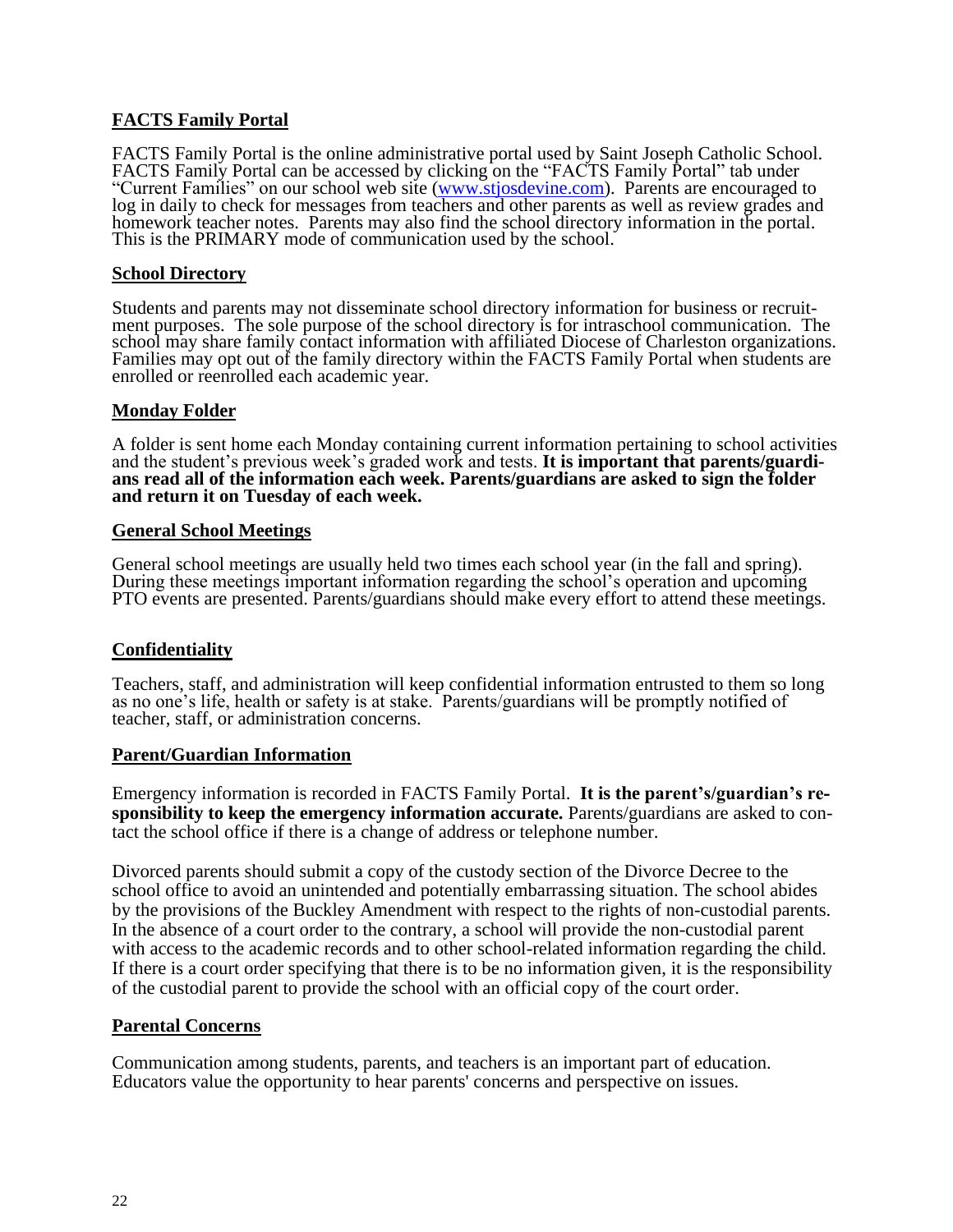Classrooms are busy places with many demands on a teacher's time. It is not possible to address all concerns immediately and adequately on a drop-in basis. Please bear in mind that the non-student time immediately preceding and following the school day is used for lesson preparation, grading, grade-level collaboration, staff meetings, scheduled appointments, training, and professional development.

Communication about problems works best when all parties work together with the same information to try to achieve a positive solution. **If you have a serious concern, please start by contacting your child's teacher**, keeping in mind that it may be necessary to schedule the time for a more focused discussion. If, after discussion with the teacher, you are unable to resolve the issue, you may contact the Principal.

#### **In order to best address parent/staff communications, we request that parents follow these general guidelines:**

- **If you have a classroom concern, please address it first with the teacher**.
- Please anticipate a response to your communication within 24-48 hours.
- Phone calls to the main office are best for immediate or urgent concerns. Because teachers cannot interrupt instruction to answer the phone, please call the office at **803-254-6736** for time-sensitive or urgent issues.
- Email communication works well for routine information or clarification.
- **If you need to make an appointment with the Principal, please call the office to schedule one. You will be asked when you schedule this appointment to give the reason for your conference.** If the issue involves one of the teachers, you will be asked to contact the teacher prior to meeting with the Principal. In some cases, the meeting you request will be with the Principal AND the teacher.

#### **School Emergencies**

When an emergency or weather conditions warrant the closing of school, late start, or early dismissal, parents/guardians will be notified via the FACTS Family communication system using email, text and/or phone call.. Please look for **Saint Joseph Catholic School** when consulting school closing information on local media outlets.

## **DISCIPLINE POLICIES**

#### "**Without confidence and love, there can be no true education." ~ St. John Bosco**

In accordance with the stated philosophy of the school, which emphasizes deep respect for human dignity and the uniqueness of every individual, each student will be considerate of the rights of others in all interactions. All students are expected to cooperate with the spirit and policies of the school, which are designed to foster mature development and personal responsibility. This requires courtesy in all personal relationships, promptness in fulfilling obligations, concern for the environment, and many other factors, which the students' sense of appropriateness will indicate to them.

The Principal reserves the right to determine the appropriateness of an action if any doubt arises.

The school administration, in accordance with state laws, will determine the appropriate disciplinary measures to be taken concerning the presence of certain items in the school. Items such as, but not limited to, questionable books and pictures, knives, guns, matches, cigarettes, alcohol,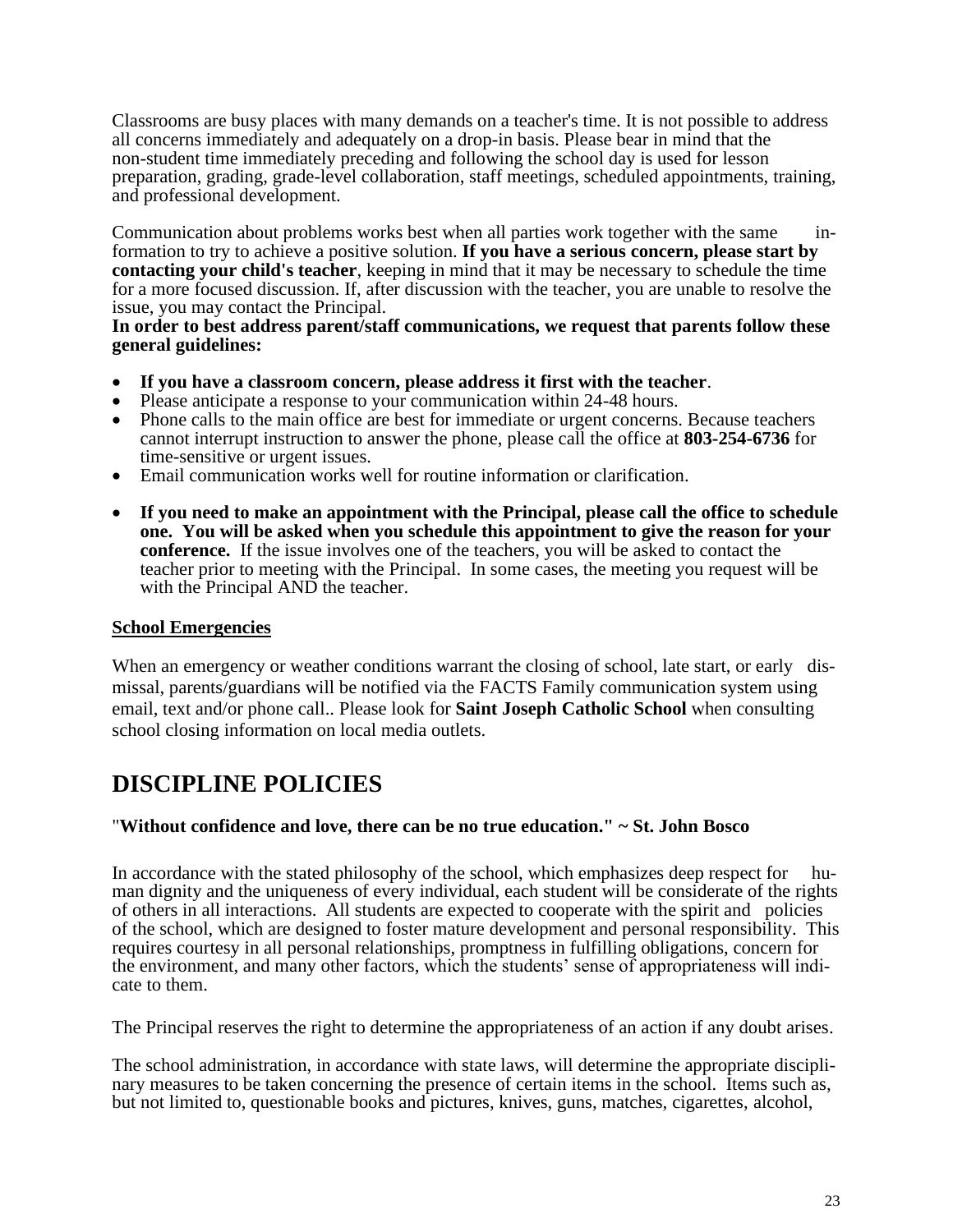drugs, trading cards, cell phones, laser lights, CDs, iPods or other mp3 players, cameras, or anything that will detract from a learning situation are not allowed at school at any time. Key chains and toys may not be attached to student backpacks. Toys from home are only allowed for Show and Tell. The administration reserves the right to take items away from students and return them to parents, a second offense will result in items being taken away and returned to parents on the last day of school.

Students at Saint Joseph Catholic School strive to follow the SJCS School Honor Code and to walk in the footsteps of Joseph, our patron saint, by following the character traits of: Just, Obedient, Service-Oriented, Example to Others, Prayerful and Humble.

The student character committee developed an honor code for our students to follow.

- 1. As a student of Saint Joseph Catholic School, I strive to be like our patron, Saint Joseph.
- 2. I pledge to be JUST to do my own work in a timely manner and make sure it is my own work. I will do the right thing, even when it is hard. Loyalty and integrity help me to have a better reputation with teachers and classmates and grow in character.
- 3. I pledge to be OBEDIENT to follow the classroom rules and do what the teachers ask, when they ask. When using the internet, I will cite all works, and we encourage safety through following LARK (Legal, Appropriate, Responsible and Kind) whenever on-line.
- 4. I pledge to be SERVICE-ORIENTED to always be courteous and kind to my classmates, team-mates, and teachers, and by doing more than what is expected.
- 5. I pledge to be an EXAMPLE TO OTHERS to follow the rules, be prepared for all subjects by doing my homework, studying for tests, using time wisely on projects and citing all works that belong to others. I will treat all people with respect, regardless of differences. I will have self-respect and honesty when it comes to academics and will maintain sportsmanship while participating in athletics.
- 6. I pledge to be PRAYERFUL to be reverent in Mass and throughout the day. I will trust in God to help me make good choices in academics, athletics, and relationships.
- 7. I pledge to be HUMBLE to understand that God has given people different strengths, and I will respect these differences. I will not brag about my abilities, grades, or achievements, but I will take pride in my work. I understand that doing my personal best is more important than being the best.

Discipline also serves to maintain an educational environment in which all students feel safe, respected and have the opportunity to learn. To accomplish this, we base our discipline on the developmental level of the student and provide students with opportunities to learn and grow from experiences.

Certain behaviors impede learning and the learning process and do not contribute to a safe, caring, and respectful learning environment. There will be opportunities to learn skills and grow from these situations but also consequences. Below is a list of possible behaviors, what they look like and a list of consequences for these actions. Consequences will be decided by the teacher and administrator after analysis of the situation. A discipline record will be maintained for each student in the FACTS Family Portal system. Each time an incident is logged, the parent will receive an email notifying them of the update.

#### **Essential Rules**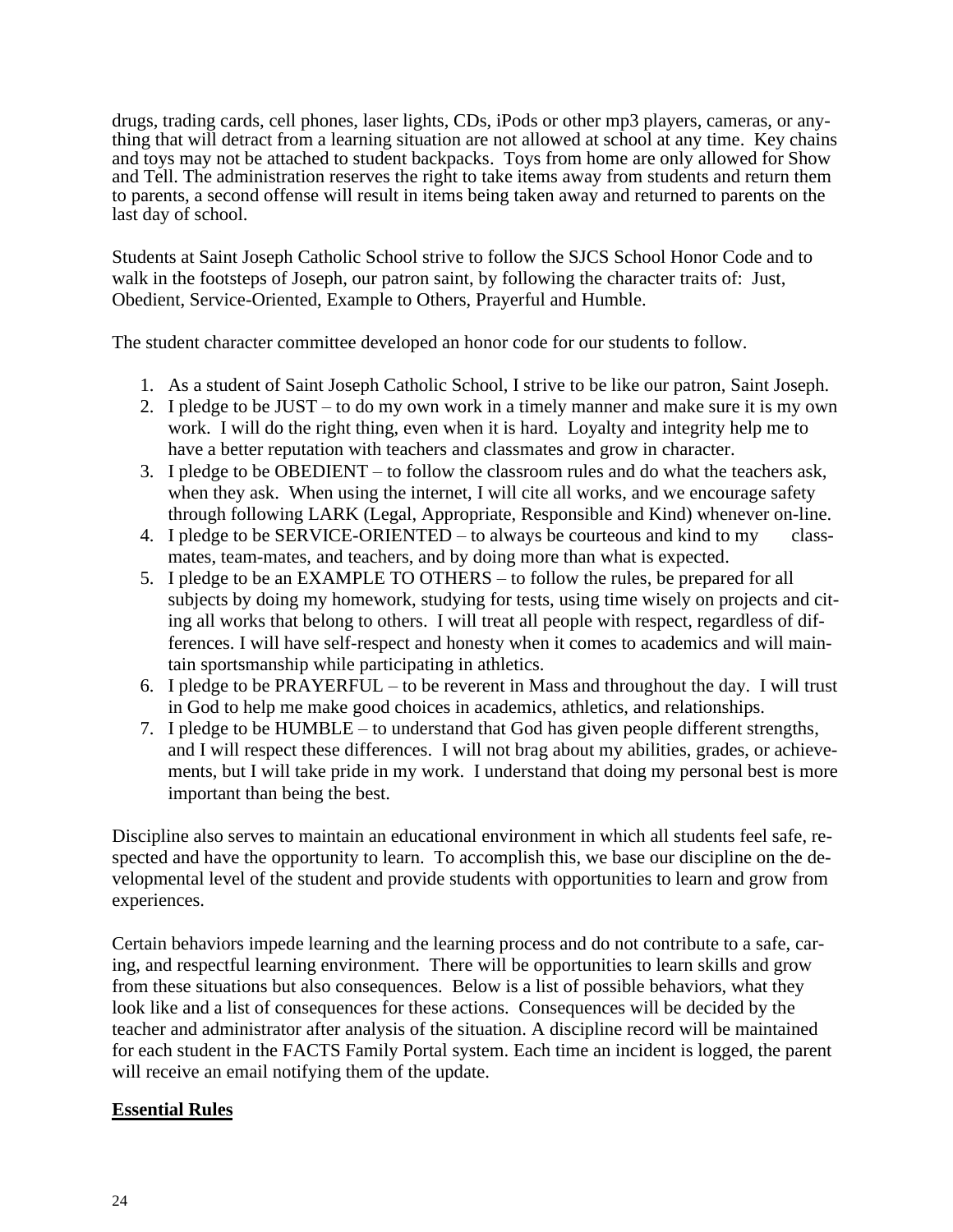The following is a listing of specific expectations for behavior of all students at Saint Joseph Catholic School.

- 1. Students are expected at all times to show respect for one another and for their teachers and administrators: fighting, bullying, aggressive acts, threats of violence, physical disrespect, insolence and impudence will not be tolerated and will result in demerits and/or detentions commensurate with the infraction.
- 2. Students are expected to keep non-school related electronic devices, such as games and toys at home. Cell phones, handheld games, portable DVD players, etc., are NOT permitted on campus. EXCEPTION: Fifth and sixth graders are permitted to bring ereaders or iPads to school for READING purposes (i.e., Kindle, Nook, etc.) Students are not permitted to use e-readers for anything other than READING! Wi-Fi should be disabled on all devices while at school.
- 3. Students may not wear smart electronic devices that connect to the internet via cellular or Wi-Fi during the school day and/or at Extended Care. This policy includes, but is not limited to, devices such as watches that receive and transmit text or email, Fitbits, and digital eyewear. Students may wear Fitbits if the sole function is to monitor the wearer's health and fitness. Health/fitness monitoring devices may not transmit warnings, alerts, or acknowledgements. Violations will be handled as a cell phone violation.
- 4. Students are expected to dress appropriately for school each and every day by adhering to the Saint Joseph Catholic School Uniform Dress Code. (See UNIFORM DRESS CODE)
- 5. Students are expected to use acceptable language (verbal and nonverbal) befitting a Catholic school at all venues. "Talking back" to adults, the use of profane or inappropriate language and/or inappropriate hand gestures are not permissible.
- 6. Students are expected to show good sportsmanship in word and action.
- 7. Students are expected to respect the classroom rules. Classroom rules include, but are not limited to, staying seated during instruction, raising hands to be recognized for class discussion and questions, speaking in turn, and allowing others to speak without disruption.
- 8. Students are expected to report concerns to their teacher immediately, especially if the child feels as though he/she is being harassed by another student.
- 9. Students should report lost or found items immediately.
- 10. Students are expected to behave with respect in the hallways and common areas of the school. When classes are in session, students should be silent in the hallways/breezeways, and should walk in straight lines to and from classrooms and special areas.
- 11. Students are expected to use good hygiene and healthy habits. The use of tobacco, alcohol and illegal drugs is forbidden. Students should use practical habits regarding cleanliness and health. Special Note for students in K4: Our preschool class has been designed to help prepare the young child to enter the school system at a level of age and maturity where the child can most benefit in an academic/social setting. Children entering 4-year-old Kindergarten must be toilet-trained.
- 12. Students are expected to always remain on campus in appropriate areas at all times. At no time is a student to leave the school campus without permission from the administration (and in the company of a parent or appropriate moderator). Students who remain after dismissal hour are not allowed to leave the school grounds.
- 13. Students are expected to take care of both their personal belongings and school equipment. Replacement or restoration of school facility items defaced by a student is the responsibility of the student/family. Textbooks that are lost or damaged must be replaced by the student/family at current cost. At all times, students should have covers on their hardbacked textbooks. (See LOST AND FOUND)
- 14. Students are expected to use the library appropriately. If students forget/neglect to return checked out books on time, a late fee will be accrued; failure to pay late fees will result in the suspension of library privileges.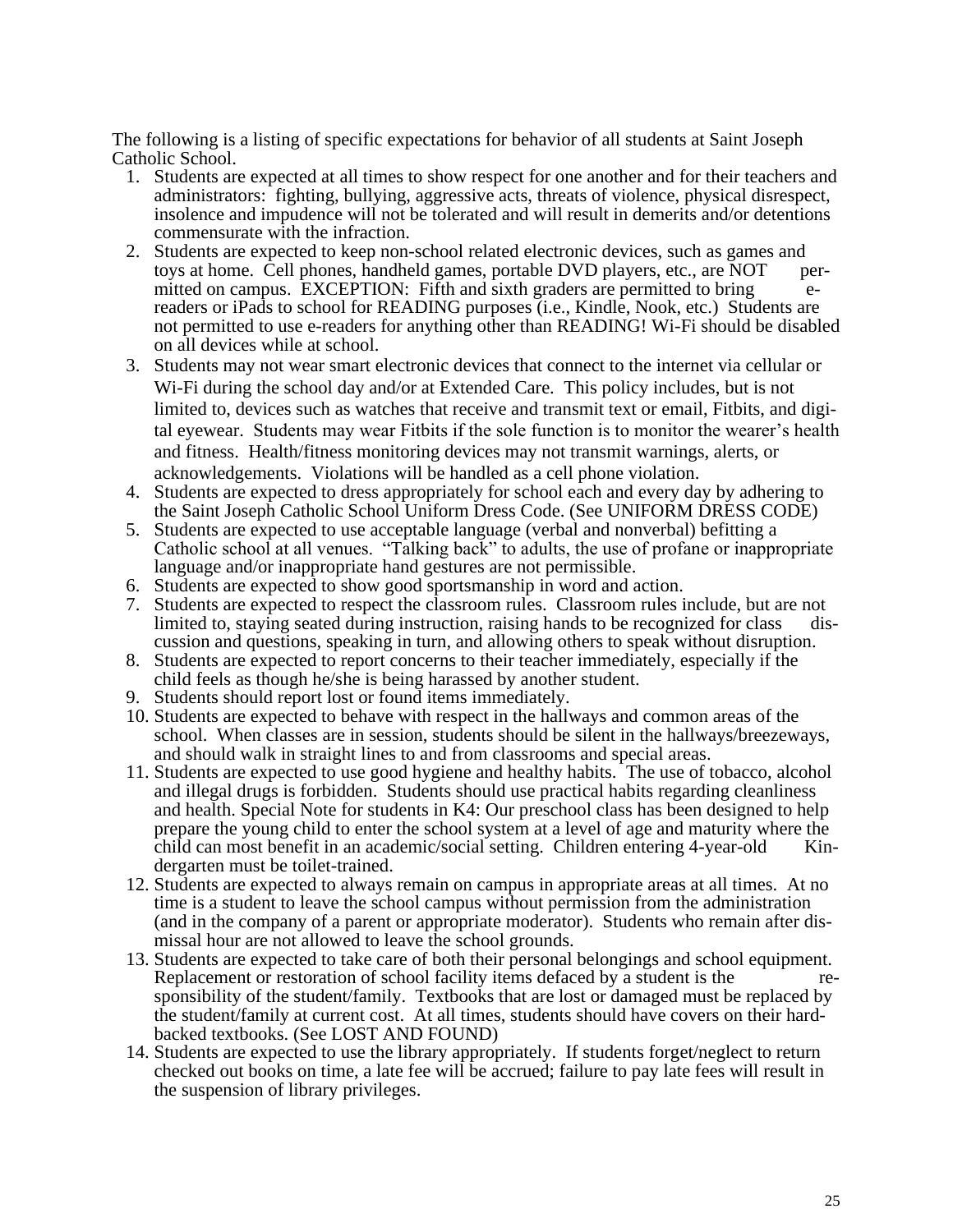- 15. Students are expected to be on time and prepared for school each day. When entering a class, each student is required to have his/her supplies with him/her and be ready to learn.
- 16. Students should not chew gum at school at any time that they are at school. Disciplinary action will occur for students who chew gum during the course of the school day or during carpool.

#### **Grade Level Procedures/Consequences**

#### **Grades K4 – 1**

We believe that early childhood, birth to age seven, is a unique period of life that deserves respect, guidance, nurturing, and time. We believe in educating the whole child, which enhances spiritual development and builds on academic excellence and Gospel values. Meaningful work and creative play in a structured environment are the pillars upon which a healthy life can be built. Saint Joseph students are prepared to be lifelong learners who practice and live their values in the Catholic, Christian tradition.

A child who is disruptive not only affects his/her own school experience, but that of his/her classmates. If a child's behavior continues to be disruptive or poses a safety risk to his/herself or others, the following discipline process will be followed:

1) The teacher contacts the parent(s) and describes the situation. Note: The parent(s) may be asked to pick up the child early from school.

2) A conference with the parents will be scheduled to discuss the situation.

3) If the disruptive behavior continues, an action plan will be developed and shared with the parent(s). The plan could involve SJCS's discipline committee (made up of teachers and administration), Response to Intervention (RTI) team (made up of the Principal, Director of Student Success, school counselor, and school learning consultant and the child's teacher) or others, if additional support is needed.

4) The teacher will follow up with the parent(s) and evaluate the situation, based on the time frame outlined in the plan.

5) General consequences for minor infractions may include but are not limited to time out, sitting out of recess for a short portion of time, making restitution through apologizing in word, deed or written form.

#### **Grades 2-4**

| <b>Behavior</b>                           | What it looks<br>like                                                           | First Of-<br>fense                                                        | Second Of-<br>fense                                                                                                  | Third Offense                                                                                                                                         |
|-------------------------------------------|---------------------------------------------------------------------------------|---------------------------------------------------------------------------|----------------------------------------------------------------------------------------------------------------------|-------------------------------------------------------------------------------------------------------------------------------------------------------|
| $A-1$<br>Showing Disre-<br>spect to Peers | name calling,<br>put-downs, re-<br>venge, rumors,<br>inappropriate<br>words, or | non-verbal<br>cues, change<br>location, stu-<br>dent confer-<br>ence with | student confer-<br>ence with counse-<br>lor, loss of privi-<br>lege, restitution,<br>contact parents,<br>action plan | office referral, meeting with<br>parents, restitution, skills les-<br>son, develop action plan, loss of<br>privilege, administrative conse-<br>quence |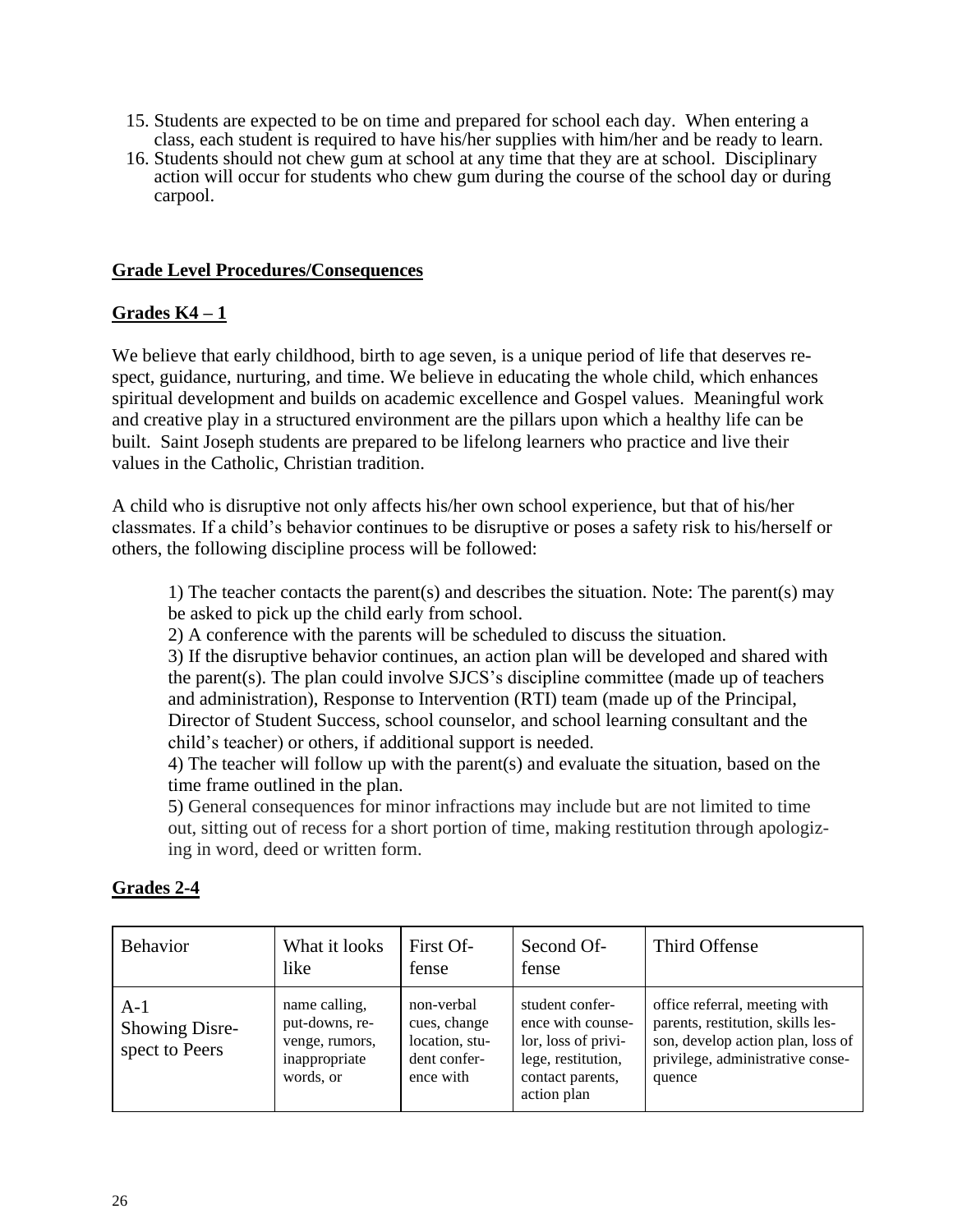|                                                                               | actions, taking<br>items                                                                                                                            | teacher, resti-<br>tution                                                                                                                          |                                                                                                                                                                                  |                                                                                                                                                                                       |
|-------------------------------------------------------------------------------|-----------------------------------------------------------------------------------------------------------------------------------------------------|----------------------------------------------------------------------------------------------------------------------------------------------------|----------------------------------------------------------------------------------------------------------------------------------------------------------------------------------|---------------------------------------------------------------------------------------------------------------------------------------------------------------------------------------|
| $A-2$<br><b>Showing Disre-</b><br>spect to Adults                             | talking back, ar-<br>guing                                                                                                                          | conference<br>with teacher,<br>restitution                                                                                                         | student confer-<br>ence with teacher,<br>loss of privilege,<br>contact parents,<br>restitution                                                                                   | office referral, meeting with<br>parents, restitution, skills les-<br>son, develop action plan, loss of<br>privilege, administrative conse-<br>quence                                 |
| $A-3$<br><b>Showing Disre-</b><br>spect to<br>Property                        | causing damage<br>to school prop-<br>erty or facilities,<br>or the property of<br>others                                                            | student confer-<br>ence with<br>teacher, resti-<br>tution, contact<br>parents, sever-<br>ity of the of-<br>fense deter-<br>mines further<br>action | office referral,<br>student confer-<br>ence with admin-<br>istrator or counse-<br>lor, contact par-<br>ents, restitution,<br>loss of privilege,<br>administrative<br>consequence | office referral, meeting with<br>parents, restitution, skills les-<br>son, develop action plan, loss of<br>privilege, administrative conse-<br>quence                                 |
| $A-4$<br><b>Showing Disre-</b><br>spect during the<br><b>Learning Process</b> | blurting out,<br>throwing things,<br>interrupting,<br>talking out of<br>turn, not doing<br>work                                                     | non-verbal<br>cue, change lo-<br>cation, confer-<br>ence with<br>teacher                                                                           | student confer-<br>ence with teacher,<br>contact parents,<br>restitution, loss of<br>privilege                                                                                   | office referral, meeting with<br>parents, restitution, skills les-<br>son, develop action plan, loss of<br>privilege, administrative conse-<br>quence                                 |
| $B-1$<br>Endangerment to<br>others/self                                       | Harmful physical<br>contact with in-<br>tent to harm:<br>pushing, shov-<br>ing, spitting,<br>pulling hair, bit-<br>ing, hitting, kick-<br>ing, etc. | office referral,<br>contact par-<br>ents, loss of<br>privilege,<br>skills lesson,<br>restitution, ad-<br>ministrative<br>consequence               | office referral,<br>meeting with par-<br>ents, restitution,<br>skills lesson, de-<br>velop action plan,<br>administrative<br>consequence                                         | office referral, meeting with<br>parents, restitution, skills les-<br>son, develop action plan, loss of<br>privilege, administrative conse-<br>quence                                 |
| $B-2$<br>Rough housing<br>that causes<br>disruption or harm                   | rough physical<br>behavior that dis-<br>rupts the learning<br>process or causes<br>harm but was not<br>intended to cause<br>harm                    | student confer-<br>ence with<br>teacher, resti-<br>tution                                                                                          | remove from situ-<br>ation, contact par-<br>ent, skills lesson<br>with counselor,<br>restitution                                                                                 | office referral, meeting with<br>parents, restitution, skills les-<br>son, develop action plan, loss of<br>privilege, administrative conse-<br>quence                                 |
| $C-1$<br>Breaking the<br><b>Honor Code</b>                                    | cheating, plagia-<br>rism, lying                                                                                                                    | student calls<br>parent, par-<br>ent/student<br>conference<br>with teacher,<br>loss of privi-<br>lege                                              | office referral,<br>meeting with par-<br>ents, restitution,<br>skills lesson, de-<br>velop action plan,<br>loss of privilege,<br>administrative<br>consequence                   | office referral, meeting with<br>parents, restitution, skills les-<br>son, develop action plan, loss of<br>privilege, examination of con-<br>science, administrative conse-<br>quence |
| $D-1$<br><b>Bullying</b>                                                      | see page 28 in<br>handbook                                                                                                                          | office referral,<br>meeting with<br>parents,                                                                                                       | office referral,<br>meeting with par-<br>ents, restitution,                                                                                                                      | office referral, meeting with<br>parents, restitution, skills les-<br>son, develop action plan, loss of                                                                               |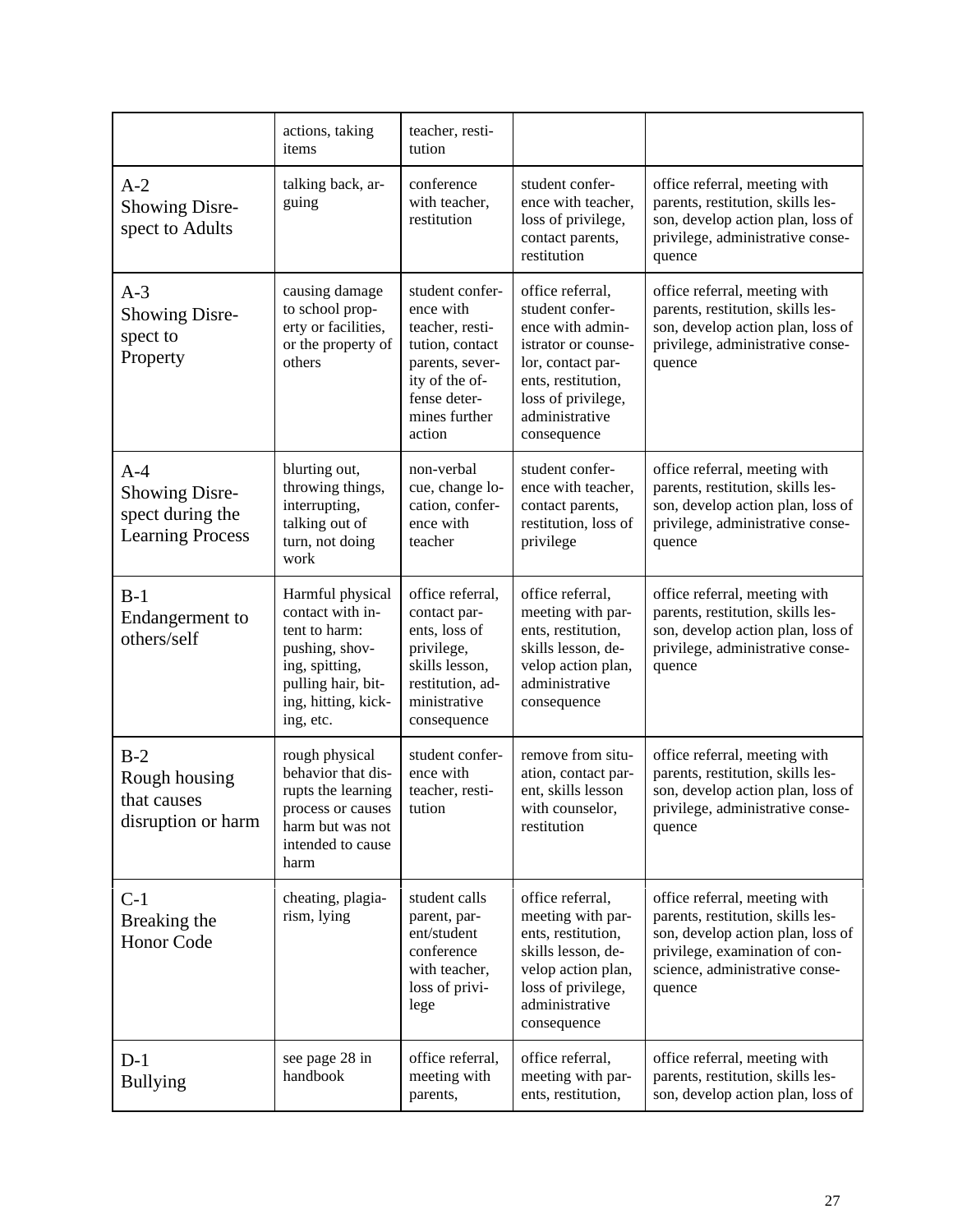|                                                                       |                                                                                                                                                                                                                  | restitution,<br>skills lesson.<br>develop action<br>plan, loss of<br>privilege, ad-<br>ministrative<br>consequence | skills lesson, de-<br>velop action plan,<br>loss of privilege,<br>administrative<br>consequence                                                                    | privilege, examination of con-<br>science, administrative conse-<br>quence                                                                                                         |
|-----------------------------------------------------------------------|------------------------------------------------------------------------------------------------------------------------------------------------------------------------------------------------------------------|--------------------------------------------------------------------------------------------------------------------|--------------------------------------------------------------------------------------------------------------------------------------------------------------------|------------------------------------------------------------------------------------------------------------------------------------------------------------------------------------|
| $D-2$<br>Inappropriate use of the<br>internet/electronic de-<br>vices | Students must ad-<br>here to LARK (le-<br>gal, appropriate,<br>responsible, and<br>kind) in all internet<br>usage, this includes<br>computers, tablets,<br>and cell phone us-<br>age at school or off<br>campus. | Skills lesson,<br>restitution, meet-<br>ing with parents                                                           | office referral.<br>meeting with par-<br>ents, restitution,<br>skills lesson, de-<br>velop action plan,<br>loss of privilege, ad-<br>ministrative conse-<br>quence | office referral, meeting with par-<br>ents, restitution, skills lesson, de-<br>velop action plan, loss of privilege,<br>examination of conscience, admin-<br>istrative consequence |

Consequences include but are not limited to the above table. Consideration will be given to students who have IEPs at the discretion of the RTI Team.

| Grades 5 and 6 |  |  |
|----------------|--|--|
|                |  |  |

| <b>Behavior</b>                                  | What it looks<br>like                                                                                         | <b>First Offense</b>                                                                                                                               | Second Offense                                                                                                                                                                | Third Offense                                                                                                                                      |
|--------------------------------------------------|---------------------------------------------------------------------------------------------------------------|----------------------------------------------------------------------------------------------------------------------------------------------------|-------------------------------------------------------------------------------------------------------------------------------------------------------------------------------|----------------------------------------------------------------------------------------------------------------------------------------------------|
| $A-1$<br>Showing<br>Disrespect<br>to Peers       | name calling,<br>put-downs, re-<br>venge, rumors,<br>inappropriate<br>words, or ac-<br>tions, taking<br>items | non-verbal<br>cues, change lo-<br>cation, student<br>conference with<br>teacher, restitu-<br>tion                                                  | student conference<br>with counselor,<br>loss of privilege,<br>restitution, contact<br>parents, action plan                                                                   | office referral, meeting with parents,<br>restitution, skills lesson, develop ac-<br>tion plan, loss of privilege, adminis-<br>trative consequence |
| $A-2$<br>Showing<br>Disrespect<br>to Adults      | talking back, ar-<br>guing                                                                                    | conference with<br>teacher, restitu-<br>tion                                                                                                       | student conference<br>with teacher, loss<br>of privilege, con-<br>tact parents, restitu-<br>tion                                                                              | office referral, meeting with parents,<br>restitution, skills lesson, develop ac-<br>tion plan, loss of privilege, adminis-<br>trative consequence |
| $A-3$<br>Showing<br>Disrespect<br>to<br>Property | causing damage<br>to school prop-<br>erty or facilities,<br>or the property<br>of others                      | student confer-<br>ence with<br>teacher, restitu-<br>tion, contact<br>parents, sever-<br>ity of the of-<br>fense deter-<br>mines further<br>action | office referral, stu-<br>dent conference<br>with administrator<br>or counselor, con-<br>tact parents, restitu-<br>tion, loss of privi-<br>lege, administrative<br>consequence | office referral, meeting with parents,<br>restitution, skills lesson, develop ac-<br>tion plan, loss of privilege, adminis-<br>trative consequence |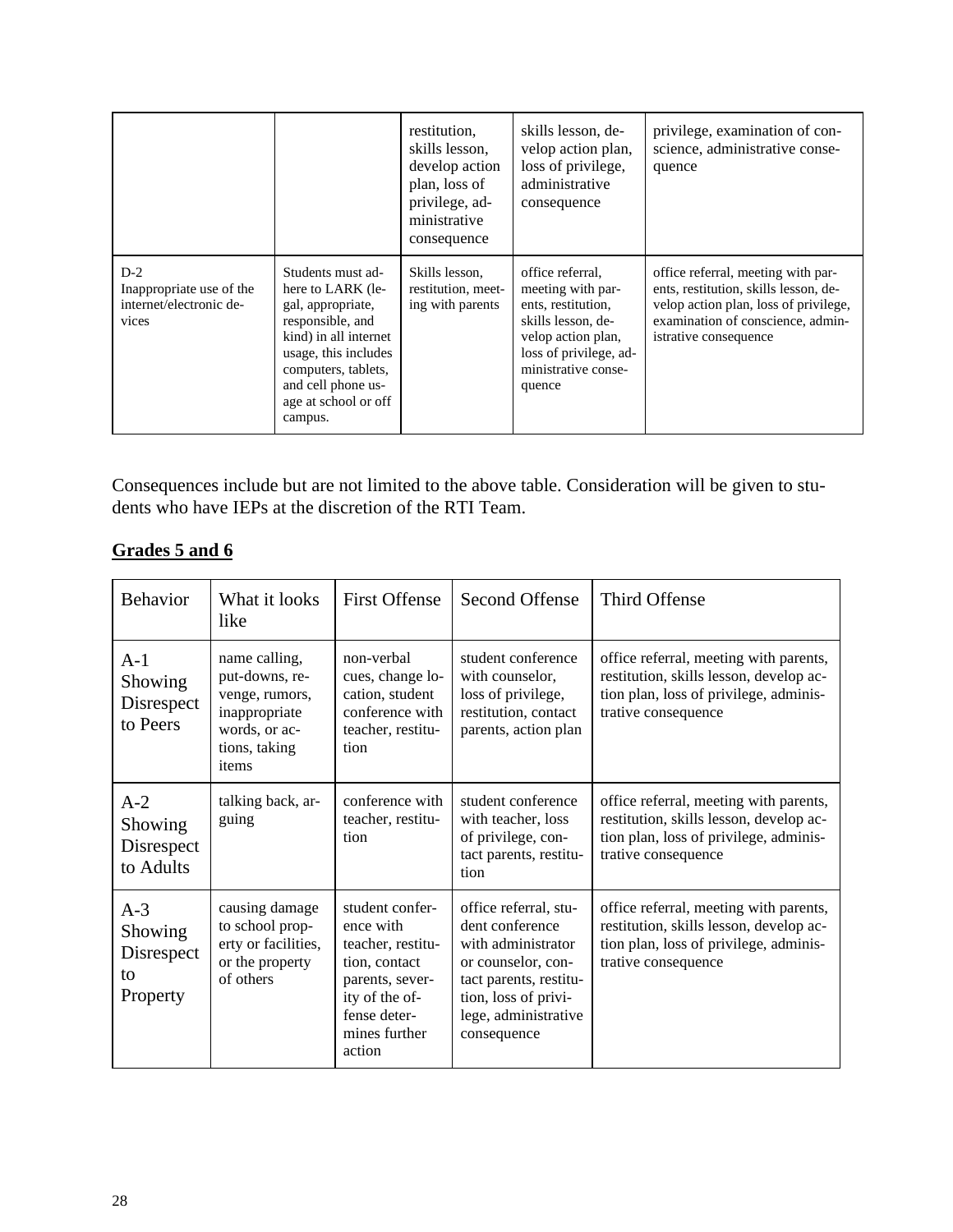| $A-4$<br>Showing<br>Disrespect<br>during the<br>Learning<br>Process | blurting out,<br>throwing things,<br>interrupting,<br>talking out of<br>turn, not doing<br>work                                                                         | non-verbal cue,<br>change loca-<br>tion, conference<br>with teacher                                                                                                                         | student conference<br>with teacher, con-<br>tact parents, restitu-<br>tion, loss of privi-<br>lege                                                                                             | office referral, meeting with parents,<br>restitution, skills lesson, develop ac-<br>tion plan, loss of privilege, adminis-<br>trative consequence                                                                       |
|---------------------------------------------------------------------|-------------------------------------------------------------------------------------------------------------------------------------------------------------------------|---------------------------------------------------------------------------------------------------------------------------------------------------------------------------------------------|------------------------------------------------------------------------------------------------------------------------------------------------------------------------------------------------|--------------------------------------------------------------------------------------------------------------------------------------------------------------------------------------------------------------------------|
| $B-1$<br>Endanger-<br>ment to<br>others/self                        | Harmful physi-<br>cal contact with<br>intent to harm:<br>pushing, shov-<br>ing, spitting,<br>pulling hair, bit-<br>ing, hitting,<br>kicking, etc.                       | office referral,<br>contact parents,<br>loss of privi-<br>lege, skills les-<br>son, restitution,<br>administrative<br>consequence                                                           | office referral,<br>meeting with par-<br>ents, restitution,<br>skills lesson, de-<br>velop action plan,<br>administrative con-<br>sequence                                                     | office referral, meeting with parents,<br>restitution, skills lesson, develop ac-<br>tion plan, loss of privilege, adminis-<br>trative consequence                                                                       |
| $B-2$<br>Rough hous-<br>ing that<br>causes<br>disruption or<br>harm | rough physical be-<br>havior that disrupts<br>the learning process<br>or causes harm but<br>was not intended to<br>cause harm                                           | student confer-<br>ence with<br>teacher, restitu-<br>tion                                                                                                                                   | remove from situa-<br>tion, contact parent,<br>skills lesson with<br>counselor, restitution                                                                                                    | office referral, meeting with parents, res-<br>titution, skills lesson, develop action<br>plan, loss of privilege, administrative<br>consequence                                                                         |
| $C-1$<br><b>Breaking</b><br>the Honor<br>Code                       | cheating, plagiarism,<br>lying                                                                                                                                          | teacher calls parent,<br>parent/student con-<br>ference with<br>teacher, loss of<br>privilege                                                                                               | office referral, meeting<br>with parents, restitution,<br>skills lesson, develop<br>action plan, loss of priv-<br>ilege, administrative<br>consequence                                         | office referral, meeting with parents, restitu-<br>tion, skills lesson, develop action plan, loss of<br>privilege, examination of conscience, admin-<br>istrative consequence                                            |
| $D-1$<br><b>Bullying</b>                                            | see page 28 in<br>handbook                                                                                                                                              | office referral,<br>meeting with<br>parents, restitu-<br>tion, skills les-<br>son, develop<br>action plan, loss<br>of privilege, ad-<br>ministrative<br>consequence<br>(may include<br>ISS) | office referral,<br>meeting with par-<br>ents, restitution,<br>skills lesson, de-<br>velop action plan,<br>loss of privilege,<br>administrative con-<br>sequence (may in-<br>clude ISS or OSS) | office referral, meeting with parents,<br>restitution, skills lesson, develop ac-<br>tion plan, loss of privilege, examina-<br>tion of conscience, administrative<br>consequence (may include ISS,<br>OSS, or expulsion) |
| $D-2$<br>Inappro-<br>priate use<br>of the<br>Internet               | Students must<br>adhere to LARK<br>(legal, appropri-<br>ate, responsible,<br>and kind) in all<br>internet usage,<br>this includes all<br>devices school<br>or personal. | Skills lesson,<br>restitution,<br>meeting with<br>parents                                                                                                                                   | office referral,<br>meeting with par-<br>ents, restitution,<br>skills lesson, de-<br>velop action plan,<br>loss of privilege,<br>administrative con-<br>sequence                               | Office referral, meeting with par-<br>ents, restitution, skills lesson, de-<br>velop action plan, loss of privilege,<br>examination of conscience, adminis-<br>trative consequence.                                      |

Consequences include but are not limited to the above table.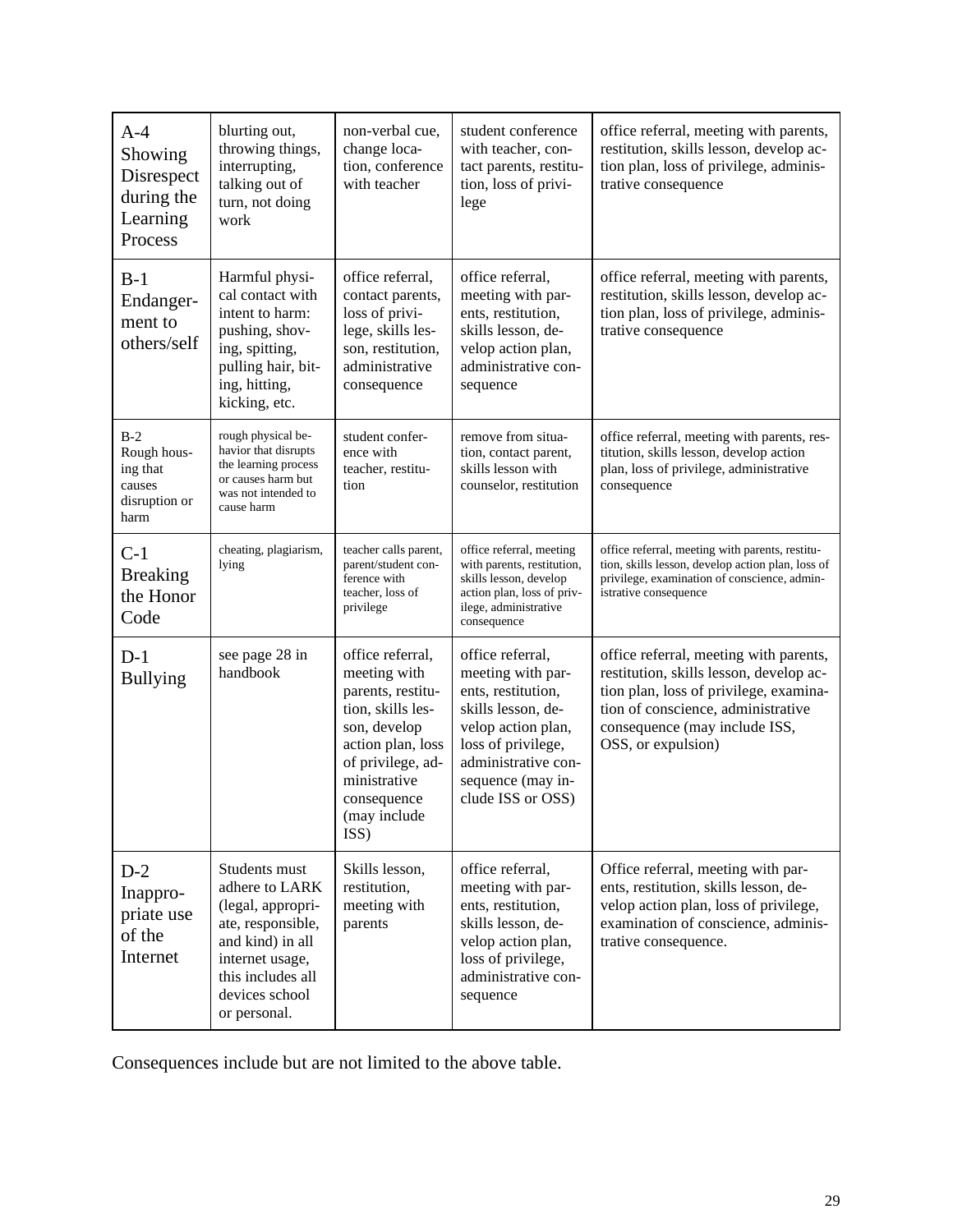Examples of restitution include (but are not limited to): replacing damaged item, service to the school and church, such as cleaning desks, cleaning pews, doing something kind for the person affected by the action, verbal or written apology.

Examination of conscience may include (but is not limited to): conversation with principal, conversation with a Priest, confession as an option (if student desires).

Skills lessons will be taught by the counselor, principal, teacher, or priest, depending on circumstances. Students will apply the lesson through action, developing a PowerPoint or Slide presentation to share with members of the discipline committee, writing an essay or paragraph or creating a poster about better choices and solutions, teaching a lesson to a younger child, creating a social story, etc… Skills lessons will be conducted during school, at lunch or after school, depending on the situation.

Action plans will be developed with counselor, teacher, principal, RTI team and/or parents, depending on circumstances.

Loss of privilege/activity may include, but is not limited to: removal from current activity, removal from lunch table for a period of time, or loss of field trip.

Administrative consequences may include detention (at lunch or after school), in-school suspension (ISS, all, or part of day) and out of school suspension (OSS) or expulsion.

**When behavior off campus, especially when wearing the Saint Joseph Catholic School uniform, reflects negatively on the school, the school reserves the right to address this behavior with disciplinary consequences.**

#### **Suspension**

Except in very rare circumstances, out of school suspension is not recommended. Alternative methods to correct disruptive behavior such as conferences with parents/guardians, "in-school suspension," extra work, etc., are preferable to temporary removal from school and should be considered. (Diocesan Policy Manual Students pg. 7 of 15)

A child may be suspended from school for a serious breach of discipline. Serious breaches of discipline may include but are not limited to any of the following:

- a. Conduct endangering fellow students, teachers, or school personnel;
- b. Fighting;
- c. Damaging or destroying school property;
- d. Insubordination;
- e. Smoking or possession of cigarettes;
- f. Lying to the Principal, teachers or staff;
- g. Cheating;
- h. Other serious infraction as determined by the Administration.

Whenever an incident occurs that may lead to suspension, the administration shall investigate the alleged offense. This investigation shall include a discussion with the involved student. The student will be given an opportunity to be heard with regard to the alleged offense. The school may discipline for conduct, whether inside or outside of school, that is detrimental to the reputation of the school.

#### **Expulsion**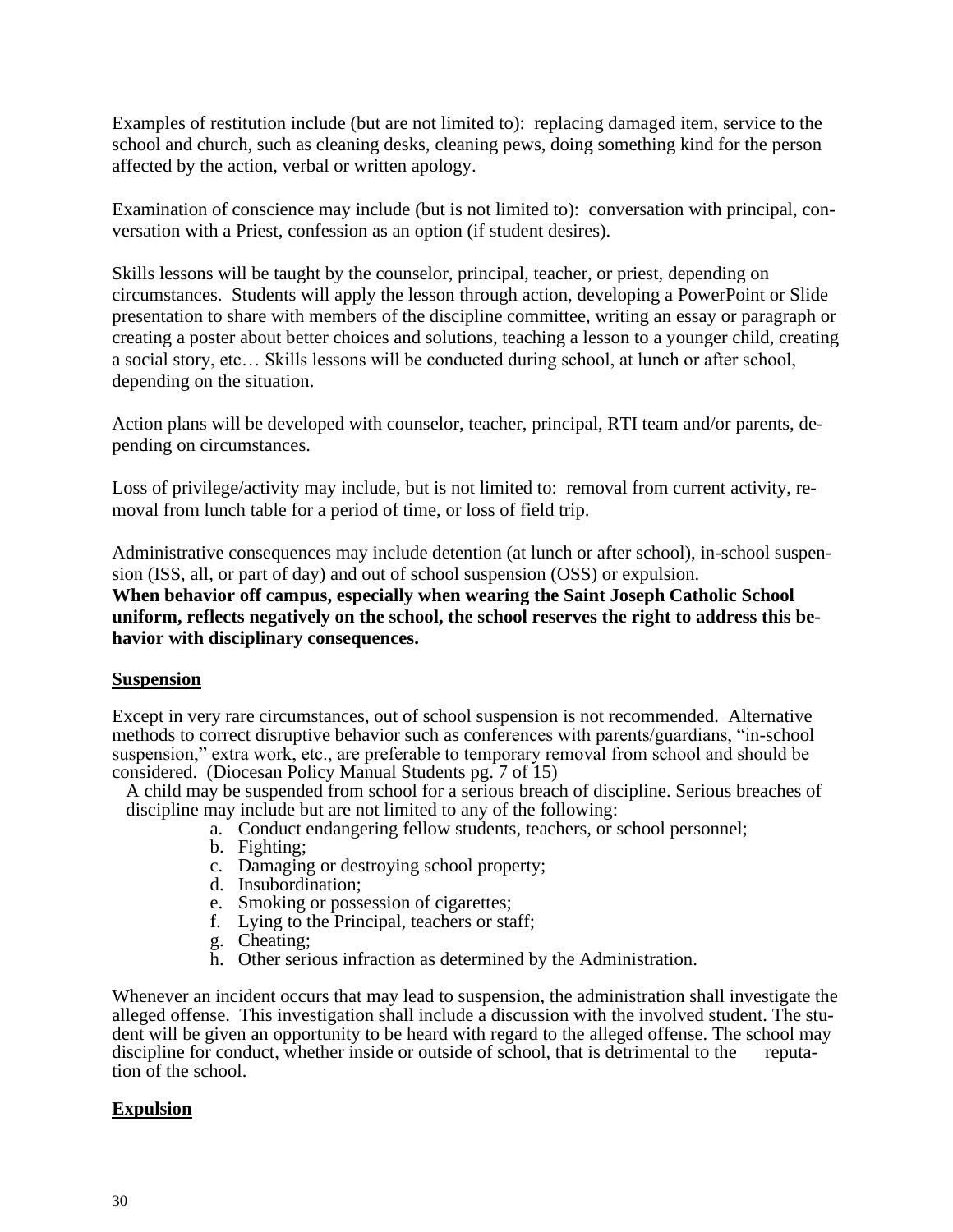According to Diocesan policy, there are two situations, which may call for expulsion:

- When the moral or physical well-being of the student body or faculty is endangered;
- When there is any positive promotion against religion or faith.

#### **Firearms/Weapons**

To ensure the physical safety of the students, as well as faculty and staff, students are not to bring toys, materials, or weapons to school that appear to be, or are, dangerous to themselves or others. Should an incident occur that involves the above-mentioned items, the following directives will be followed:

- 1. the administration is notified;
- 2. the administrator or teacher removes the toy, material, or weapon from the child's possession.
- 3. parents/guardians are notified;
- 4. the incident is recorded in the child's discipline file;
- 5. the child will be suspended from school until a conference is held between the child, parents/guardians, teacher, and administrator, and;
- 6. If the weapon is a gun, the police will be called, and the student placed on immediate suspension pending expulsion.

#### **Bullying**

At the core of our mission at Saint Joseph Catholic School is the strong belief that successful spiritual development and academic excellence is contingent upon a safe Christian environment. This environment is not only comprised of the facilities of the school, but also of the people who play any role in the school. It is shaped by their behaviors toward one another.

It is for this reason that the Advisory Council and the administration of Saint Joseph Catholic School require absolute compliance with this policy aimed at the prevention and discipline of any behavior deemed to be bullying by the administration. Saint Joseph Catholic School will take stringent action against any bullying, teasing, racial or sexual harassment or any form of hurtful or negative behavior. Teachers and staff are committed to instructional programs that will assist students and teachers in dealing with these issues. The school will endeavor to create an open atmosphere in which students are able to speak out without fear and to seek justice for themselves and for others. Any student who feels threatened should not regard it as a private or personal problem but should seek the help of a teacher or guidance counselor. It is the duty of everyone who sees an instance of bullying – or potential bullying – to act to stop it.

#### **Definition of Bullying**

The school defines bullying as unwanted, aggressive behavior, among school-aged children, that involves a real or perceived power imbalance. The behavior is repeated, or has the potential to be repeated, over time. Both kids who are bullied and who bully others may have serious, lasting problems.

In order to be considered bullying, the behavior must be aggressive and include:

**AN IMBALANCE OF POWER**: Kids who bully use their power—such as physical strength, access to embarrassing information, or popularity—to control or harm others. Power imbalances can change over time and in different situations, even if they involve the same people.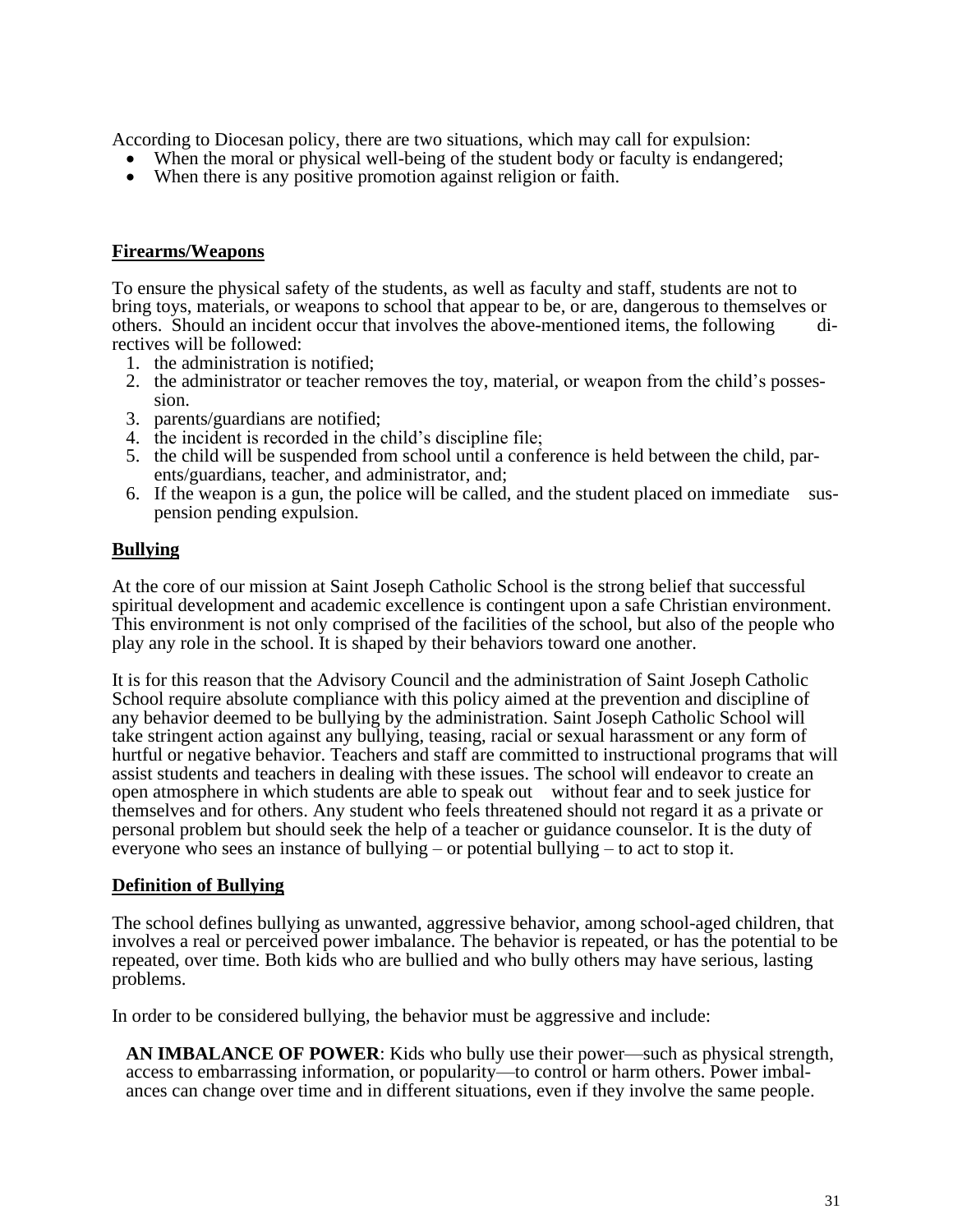**REPETITION**: Bullying behaviors happen more than once or have the potential to happen more than once.

Bullying includes actions such as making threats, spreading rumors, attacking someone physically or verbally, and excluding someone from a group on purpose. It also includes, but is not limited to:

Verbal/written abuse, such as taunting, teasing, or name-calling

Unfair alienation of an individual or group

Attacking a person's character

Attacking a person's race, ethnicity, or sexual orientation

Exploiting a disability or mental condition

Using the internet, texting, or other electronic means to propagate negativity toward or about another person (cyber bullying)

Using one's position to gain an unfair advantage over another Each of these actions inhibits the victim's ability, as well as the bully's ability, to reach their full academic and spiritual potential and will not be tolerated.

#### **Computer-Acceptable Use**

All Saint Joseph Catholic School students are asked to take time with their parents to read and understand the following guidelines for acceptable use of technology resources at school.

- 1. Students will use computers, keyboards, digital cameras, printers, and scanners only with the supervision and permission of an adult.
- 2. Students will use all equipment carefully and avoid any damage or changes to the computer system or its software.
- 3. Students will respect the work and files of others and agree not to open, copy, change, delete, or damage files or folders that are not theirs.
- 4. Students will keep their password and login name private and will only use their own accounts.
- 5. Students will never give out personal information about themselves (full name, address, phone number, and photo) over the Internet.
- 6. Students agree not to explore adult-only areas or use any gaming programs on the Internet or from software.

The use of computers and other technology tools is a privilege that comes with special responsibilities. If a student does not follow the above guidelines, there will be consequences over a period of time that will restrict that student's use of computers and other equipment at school.

#### **Internet Usage**

Parents who do not wish to have their child have access to the schools' internet must provide written notice to the school office.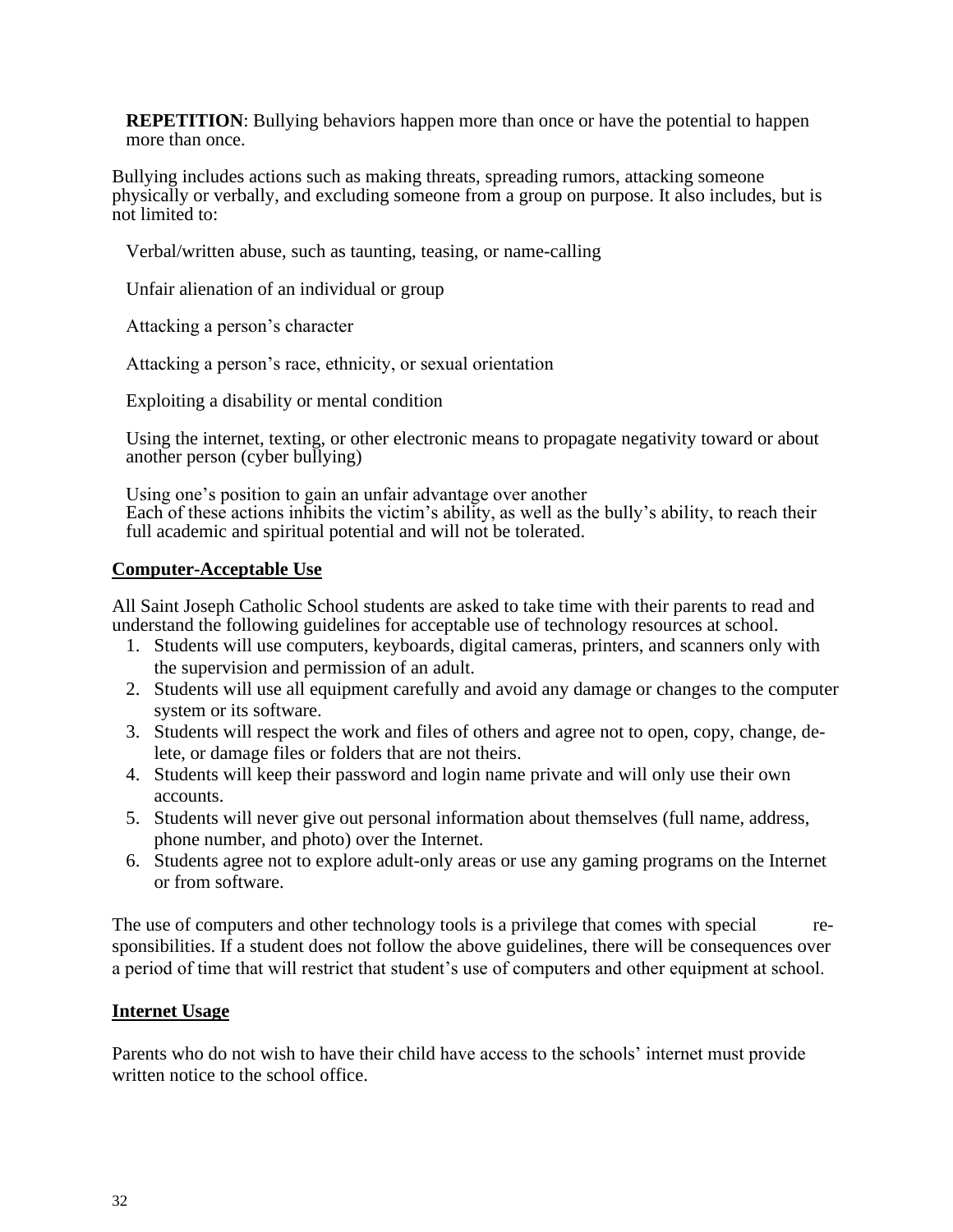#### **Social Media and Online Postings**

Saint Joseph School highly discourages the use of social media by any students under the age of 13. Many of these platforms have a minimum age requirement of 13 years of age to create an account.

If a parent chooses to allow the child to have an account, everything that the child posts and/or likes must be in adherence to the following school guidelines. This applies when posting to social media or anywhere on the internet, even from a personal device. If a student fails to comply with these guidelines, disciplinary action will be taken, and their enrollment contract could be terminated, depending on the severity of the infraction. Students, parents, faculty, and staff are all asked to report any incidents of on-line behavior that is concerning to the Principal immediately.

- 1. Student posts must reflect the values set forth by the administration for all students: honesty, integrity, inclusivity, kindness, and consideration.
- 2. Students may not make any posts that include photos, videos, or text references to anything dealing with guns, violence, alcohol, drugs, illegal activities, etc.., or immoral (nudity, pornography, foul language, etc.) or contain material which is in violation of any local, state and/or federal law or regulation.
- 3. Students may not post anything harassing, derogatory, malicious, or disrespectful about fellow students, faculty, staff, or the school. Students should refrain from making these posts about anyone, regardless of their connection to Saint Joseph.
- 4. Students are not allowed to take pictures or video in school without permission from the teacher. No pictures/videos of the classroom, teachers, or other students which are taken or filmed while at school or on a school related trip may be posted by students.
- 5. Students should ask themselves the following questions before posting anything online:
	- a. Is it kind?
	- b. Is it true?
	- c. Is it necessary?
	- d. Is it helpful?

If not, it is probably best not to share.

Students should remember that privacy filters do not protect you from screenshots and anyone who has access to your page can share what you have posted.

## **Uniform Dress Code**

Lands' End is our exclusive vendor. All uniforms must be purchased from Lands' End. You can log on to their website [HERE](http://www.landsend.com/pp/SchoolSearch.html?selectedSchoolNum=900167818&action=landing) or by going to our school website and clicking on Uniforms. Our Preferred School number: 900167818.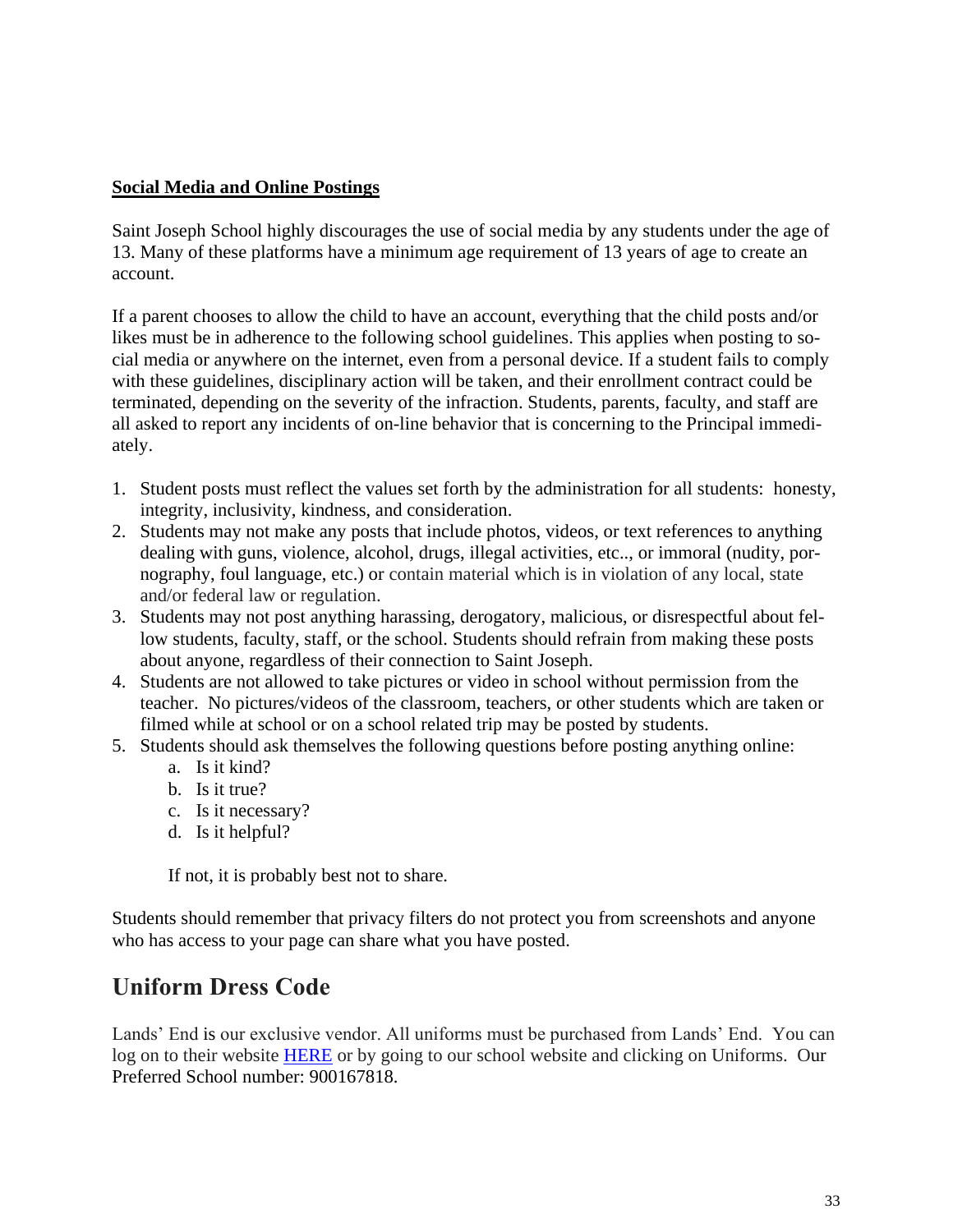The following uniform policy is mandatory for all Saint Joseph Catholic School students. Students who do not follow the uniform dress code below will receive Dress Code Violation sheets. These sheets serve as reminders to correct the non-uniform dress. If the violations persist, a student may be required to serve a detention for the infraction.

#### **Mass Days**

Dress Uniform must be worn on Fridays for 8:15 a.m. Mass, Holy Days of Obligation, and on other days as specified by administration.

#### **Boys Dress Uniform**

- Shirts: White button-down Oxford shirt, long or short sleeve, with Saint Joseph School embroidery *Only white t-shirts may be worn under shirts.*
- Tie/Bow Tie School plaid necktie or school plaid bow tie (may be removed after Mass)
- Pants Lands' End navy blue long pants. Boys in grades K4-2 may wear navy blue shorts year-round at parent's discretion.

#### **Girls Dress Uniform**

Grades K4 to 3rd

- Jumper Saint Joseph School plaid full box pleat jumper, no shorter than one inch above the knee
- Shirt White Peter Pan collar blouse. Long or short sleeves (No lace or trim)

Grades 4th to 6th

- Skirt Saint Joseph School plaid full box pleat skirt, no shorter than one inch above the knee
- Shirt White button-down Oxford shirt, long or short sleeve, with Saint Joseph School embroidery
- Cross Tie School navy cross tie. (May be removed after Mass)

#### **Boys Daily Uniform**

Shirts: Lands' End polo shirts with Saint Joseph Catholic School embroidery

- red or white  $(6<sup>th</sup>$  grade includes gray polo option)
- long or short-sleeve; interlock or mesh weave
- *Only white t-shirts may be worn under polos.*

Pants: Lands' End navy blue (pleat or flat front); length must reach the top of the shoes

Shorts: Lands' End navy blue, pleat or flat front, knee length.

#### **Girls Daily Uniform**

Jumpers, skirts, etc.:

- Saint Joseph Catholic School plaid full box pleat jumper  $(K4 3 \text{ only})$
- Saint Joseph Catholic School plaid skirt or skort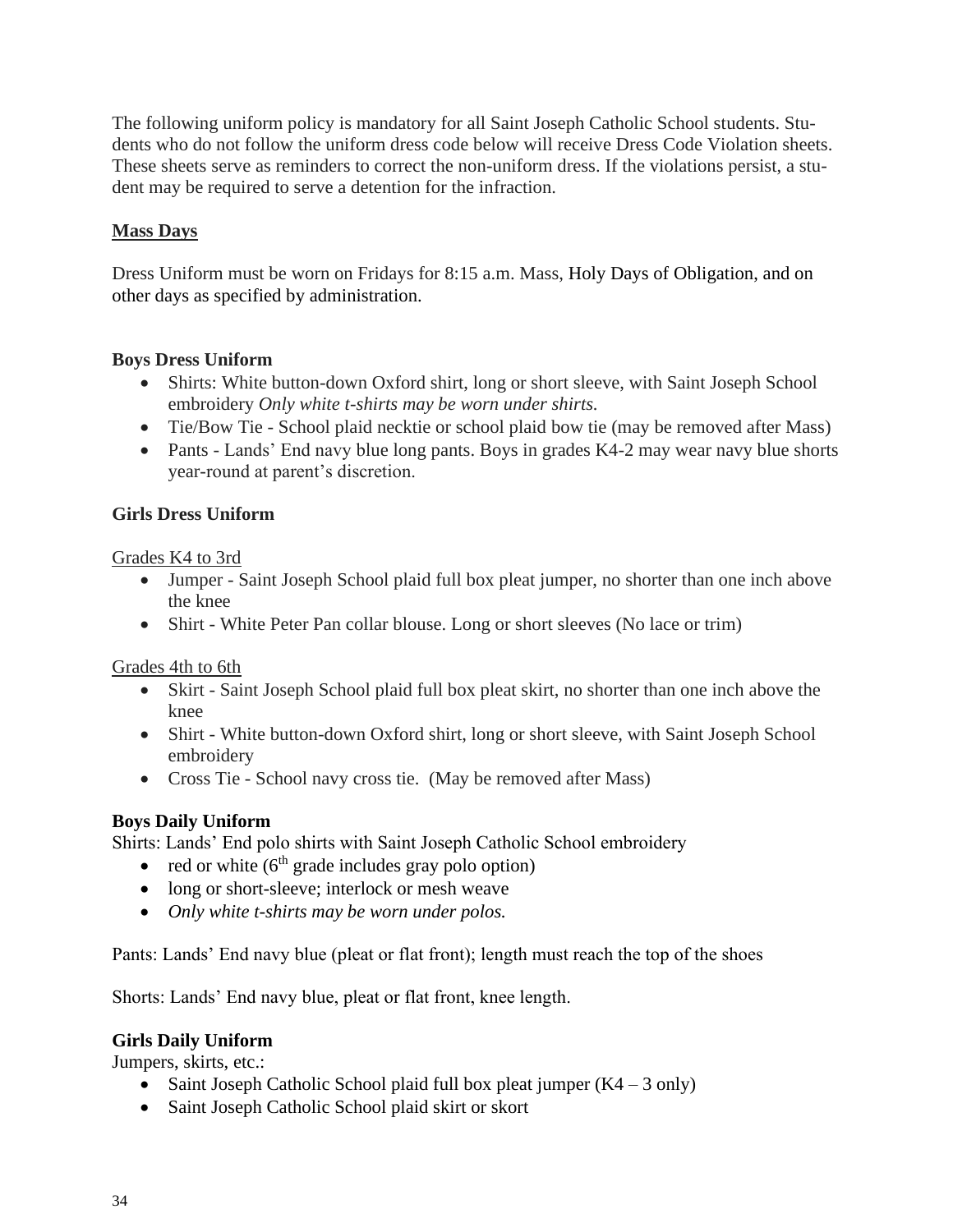- Lands' End navy skirt, skort, or shorts
- Lands' End navy blue pants; length must reach the top of the shoes
- Skirts and jumpers must be <u>no shorter than one inch above the knee</u>.
- Skirts/jumpers without built-in shorts must be worn with navy bike shorts underneath.

Shirts: Lands' End polo shirts with Saint Joseph Catholic School embroidery.

- red or white  $(6<sup>th</sup> \text{ grade includes } \text{gray polo option})$
- long or short-sleeve; interlock or mesh weave
- *Only white t-shirts may be worn under polos.*

#### **Additional options for PE day for all students:**

- Lands' End red PE day t-shirt with embroidery
- School auction t-shirt (current year)
- Run with the Saints t-shirt (from previous year until January when new t-shirts are available)

#### **Boys and Girls, Every Day**

**Belts**: Belts must be worn when clothes have belt loops. Belts must be solid in color and only black, brown, or navy.

#### **Socks:** Solid **navy blue, black, or white** only

- Socks must cover the ankle.
- No contrasting trim colors or emblems permitted.

#### *Optional for all girls:*

- Leggings navy blue, full length
- Tights white, black, or navy blue

#### **Shoes:**

- Athletic or dress shoes may be worn.
- Shoes must be predominately **white, black, gray, navy blue, or brown**.
- They may have any color trim, including the laces and sole.
- Laces must match the shoe color or trim color.
- **NOT PERMITTED:** Boots, open-toed, open-heeled shoes, high-tops, plastic shoes, patterns, graphics, holes, animation, lights, glitter, or decorations of any kind

#### **Classroom Outerwear**

Non-uniform sweaters, sweatshirts, etc. are not permitted to be worn in the classrooms or church. Outerwear of any kind may be worn to school and during recess.

**Hair:**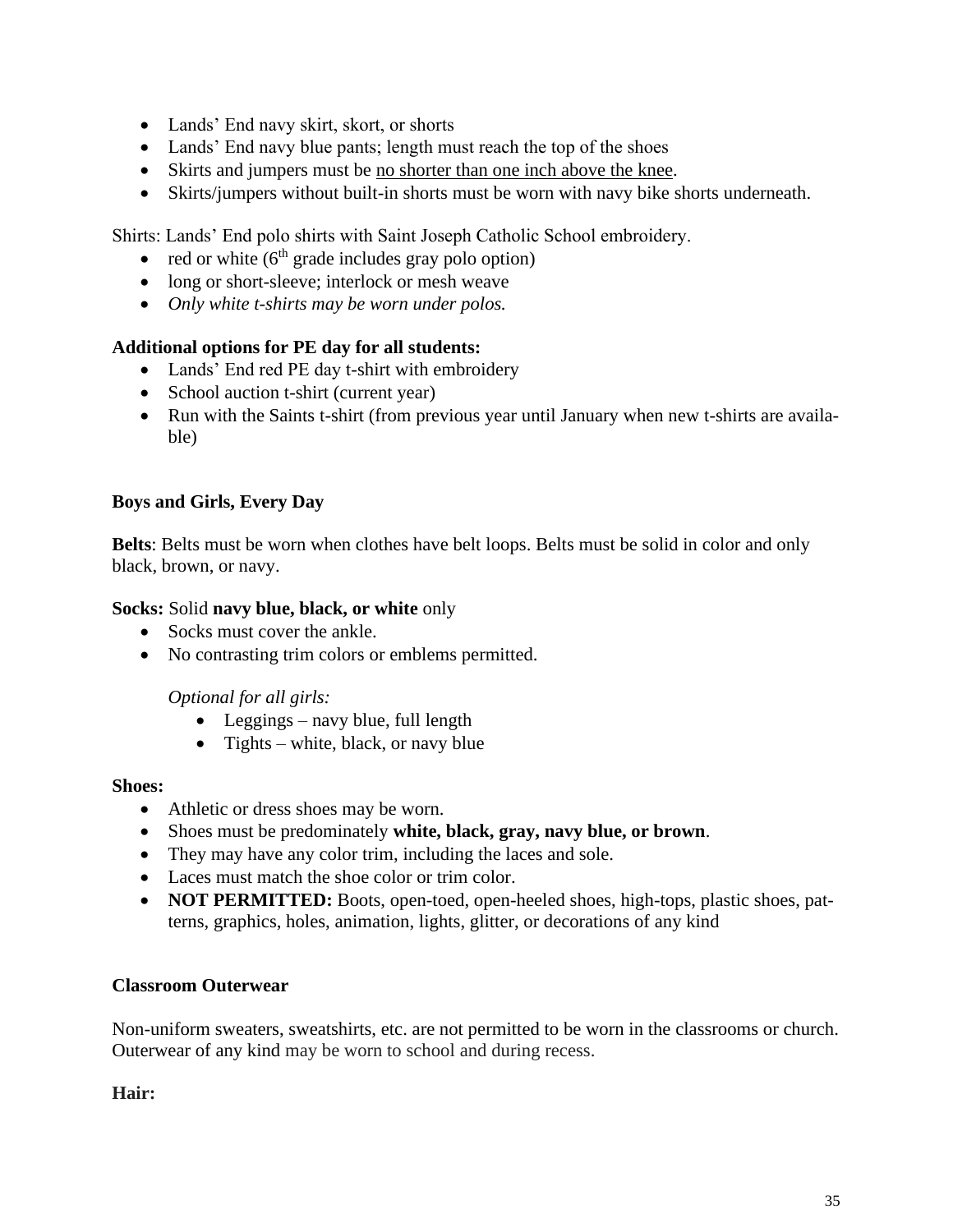- No unusual or fad cuts that draw attention. (examples: mullets, "fades", shaved designs)
- No chemically changed hair color.
- Boys: Hair must be off the collar, above the ears, and above the eyebrows.
- Girls: Hair bows must be red, navy, white, green, or school plaid.

#### **Jewelry**

- No bracelets and no rings. No necklaces EXCEPT a simple cross or religious medal.
- Girls with pierced ears may wear one post earring in each ear. No dangle earrings.
- No colored fingernail polish, no fake nails, and no makeup.
- Fitbits and watches are acceptable. *They must be silenced and may not connect to wireless or cellular networks between 7:30 a.m. and when the child's day ends on campus.*

#### **Special Notes**

- All attire must be neat, clean, not faded, and appropriately sized.
- All shirts must be tucked in at all times.
- No shirts or pants with any holes.
- No pants or shorts with belt loops cut off

#### **Dress Down Days**

Several days a year, students have the opportunity to "dress down" - often as a part of a fundraiser for a club or activity. The parameters below should be followed for ALL dress down days. This includes when school is closed, but Extended Care is open for the full day.

#### **Acceptable Clothing Is as Follows:**

- Shirts, T-Shirts, sports jerseys
- Dresses
- Jeans, shorts\*\*shorts must be at least fingertip length\*\*, skorts, skirts, sweatpants
- Athletic shoes, boots, Uggs, or high-tops

#### **Unacceptable Items Include:**

- Hats
- Open toe shoes, sandals, backless shoes, or flip flops
- Low rise pants
- Clothing with inappropriate words or pictures
- Very short shorts, cutoffs, biker shorts, Soffees or short skirts
- Clothing with holes
- Clothing that does not completely cover a student's stomach and back
- Clothing that exposes undergarments
- Spaghetti strap or tank tops

#### *If in doubt, do not wear it.*

All decisions about appropriateness of clothes are at the Principal's discretion.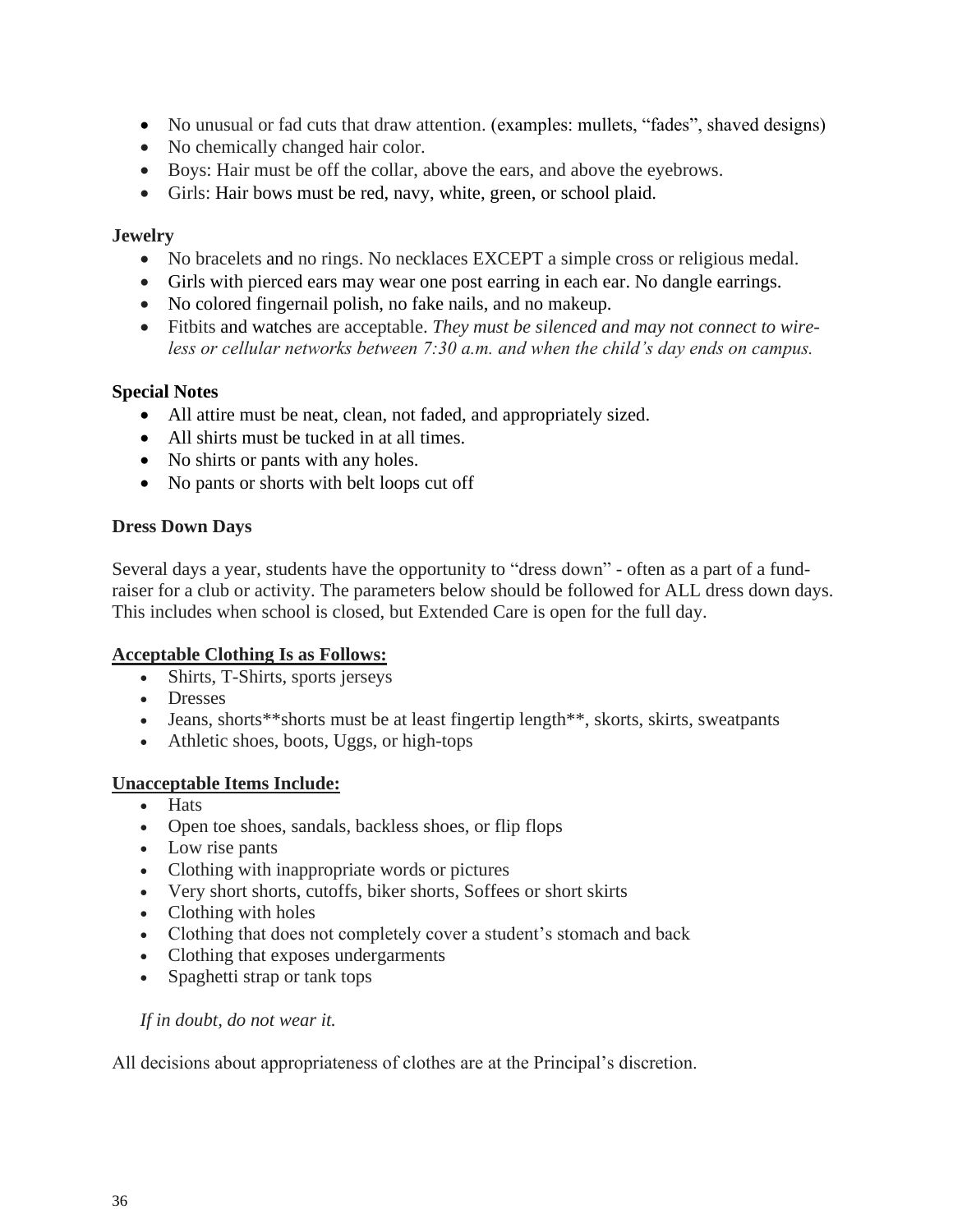## **HEALTH AND SAFETY POLICIES**

#### **Asthma Policy**

Saint Joseph Catholic School recognizes that asthma is an important condition affecting many school children and positively welcomes all pupils with asthma.

This school encourages children with asthma to achieve their potential in all aspects of school life by having a clear policy that is understood by school staff and pupils. Teachers and staff are also made aware of the policy.

Immediate access to inhalers is vital. Parents are asked to ensure that the school is provided with a labeled spare reliever inhaler. All inhalers must be labeled with the child's name by the parent. **See the Office Manager in the Main Office for the Diocesan forms allowing your child to carry his/her inhaler.**

#### **Record Keeping**

At the beginning of each school year, or when a child joins Saint Joseph Catholic School, parents are asked to submit a child's medical record. From this information the school keeps its asthma and allergy register, which is available for all school staff. If medication changes at any time, parents are asked to inform the school.

#### **The School Environment**

The school does all that it can to ensure the school environment is favorable to children with asthma or allergies. As far as possible, the school does not use chemicals in science and art lessons that are potential triggers for children with asthma or allergies. Incense is used during our First Friday Observations. If your child's doctor indicates that he/she should NOT be exposed to the incense in the church, we must receive that information in WRITING from the doctor, and we will make sure to remove the children for this devotion.

#### **Food Allergy Policy**

Saint Joseph Catholic School recognizes that life-threatening food allergies are an important condition affecting many school children and positively welcomes all pupils with food allergies. In order to minimize the incidence of life-threatening allergic reactions, Saint Joseph Catholic School will maintain a system-wide procedure for addressing life-threatening allergic reactions and maintain an emergency action plan for any student(s) whose parent/guardian, and physicians have informed the school in writing that the student(s) has a potentially life-threatening allergy. **Please see the school Office Manager in the office for Diocesan forms permitting the use of Epi-Pens, and other allergy medications that are required as well as a specific plan for your child's needs.**

Teachers must be familiar with the emergency action plan of students in their classes and respond to emergencies as per the emergency protocol documented in the emergency action plan.

In the event of a suspected allergic reaction (where there is no known allergic history), the child will be escorted to the office by a teacher or teaching assistant and the school's emergency response plan activated. Emergency medical services will be called immediately. The classrooms have immediate communication with the front office.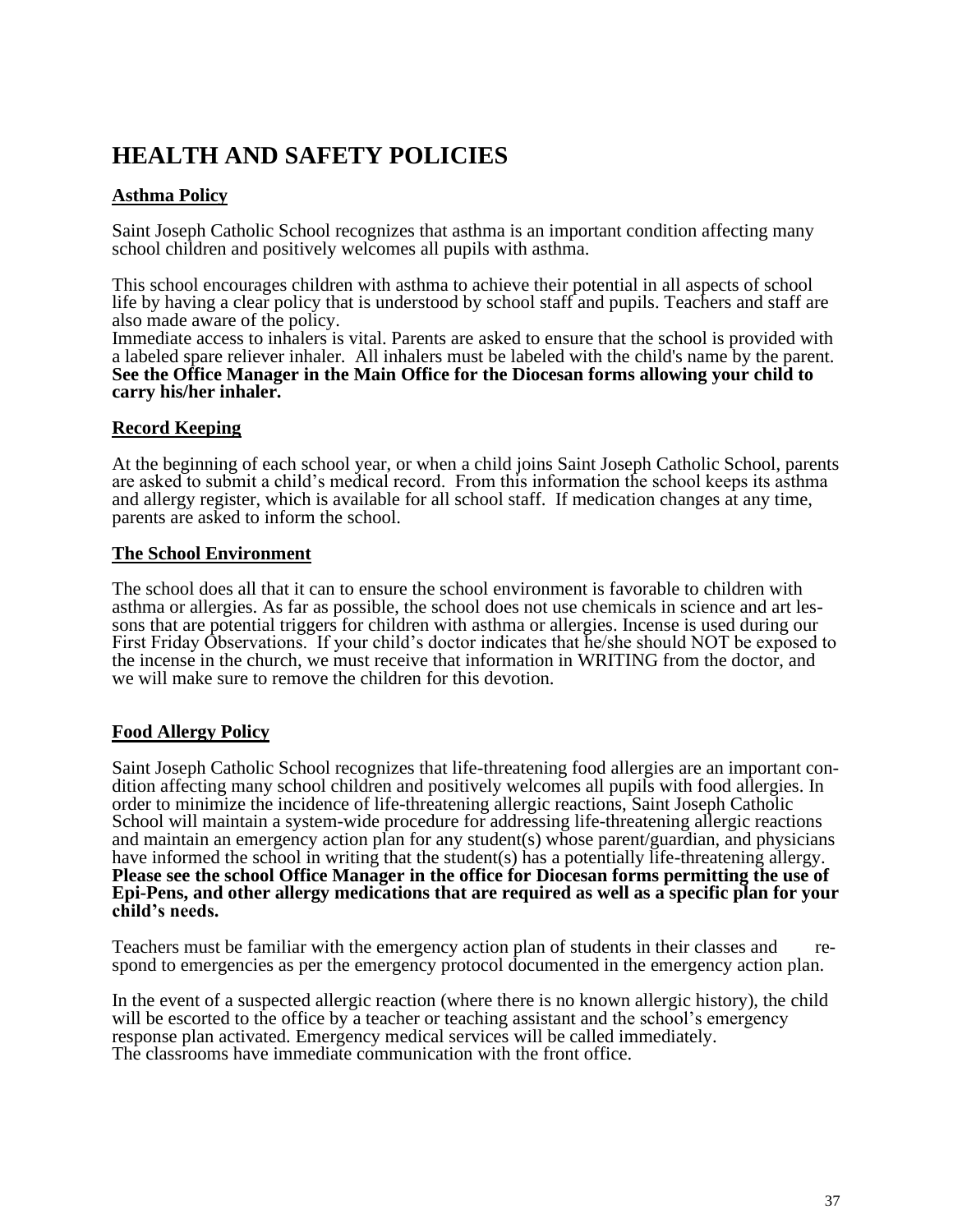Information will be kept about students' food allergies on FACTS Family Portal, in the classroom, and in the substitute emergency folder, accessible by teachers, substitutes or other responsible adults.

All teachers and substitutes will be educated about the risk of food allergies.

A parent or guardian of a student with food allergies is responsible for providing all food for his/her own child. Snacks will be kept in a separate snack box provided by the parent or guardian.

Tables will be washed with soap and water following any food-related events held in the classroom.

Proper hand cleaning techniques will be taught and encouraged before and after the handling/consumption of food.

In the cafeteria, a separate "peanut-free" table has been designated for children with food allergies. Students may sit here to eat with their friends (as long as their friends do not have any allergen-containing food items.)

#### **Environmental Allergies**

Saint Joseph Catholic School acknowledges that some students have severe and life-threatening allergies to various molds, grasses/plants, or insects (fire ants/bee stings). **Please see Office Manager in the front office to notify him/her of these severe allergies and to create a plan for how to handle any possible exposure. There are Diocesan Forms for Epi-Pens and other allergy medications that need to be completed.**

#### **Sick Children**

Any child who has a contagious illness or health problems may not return to school until **he/she is symptom free for 24 hours.** Please note that this includes lice. Children will be sent home immediately if lice or nits are detected. Children should not return to school until they are nit free in order to prevent an outbreak. This policy also includes any contagious skin or eye conditions (ie: Fifth Disease or Conjunctivitis).

#### **If a child is sent home from school due to fever (of 100.0 or higher), diarrhea, or vomiting, the child must stay home from school for the next full school day. You will be called to pick up your child if they return to school within this time period**.

The South Carolina Department of Health and Environmental Control produces an annual School Exclusion List that gives detailed information regarding what signs, symptoms and diseases require a child to be kept out of school. There are two such listings—one for school-aged chil- $\text{d}$ ren (K5-12) and one for preK (K4). It is imperative that parents comply for these regulations.

#### **Immunizations**

In accordance with State Regulation 61-8, the 2015-2016 "Required Standards of Immunization for School Attendance" and the "Required Standards of Immunization for Day Care Attendance are below. These requirements are effective for the 2016-2017 School Year: Day Care Requirements apply to children enrolled in 4K programs:

#### *Minimum Requirements:*

- Four (4) doses of any combination of TPD, TP, DT, or DTaP.
- Three (3) doses of any combination of oral or inactivated Polio vaccine;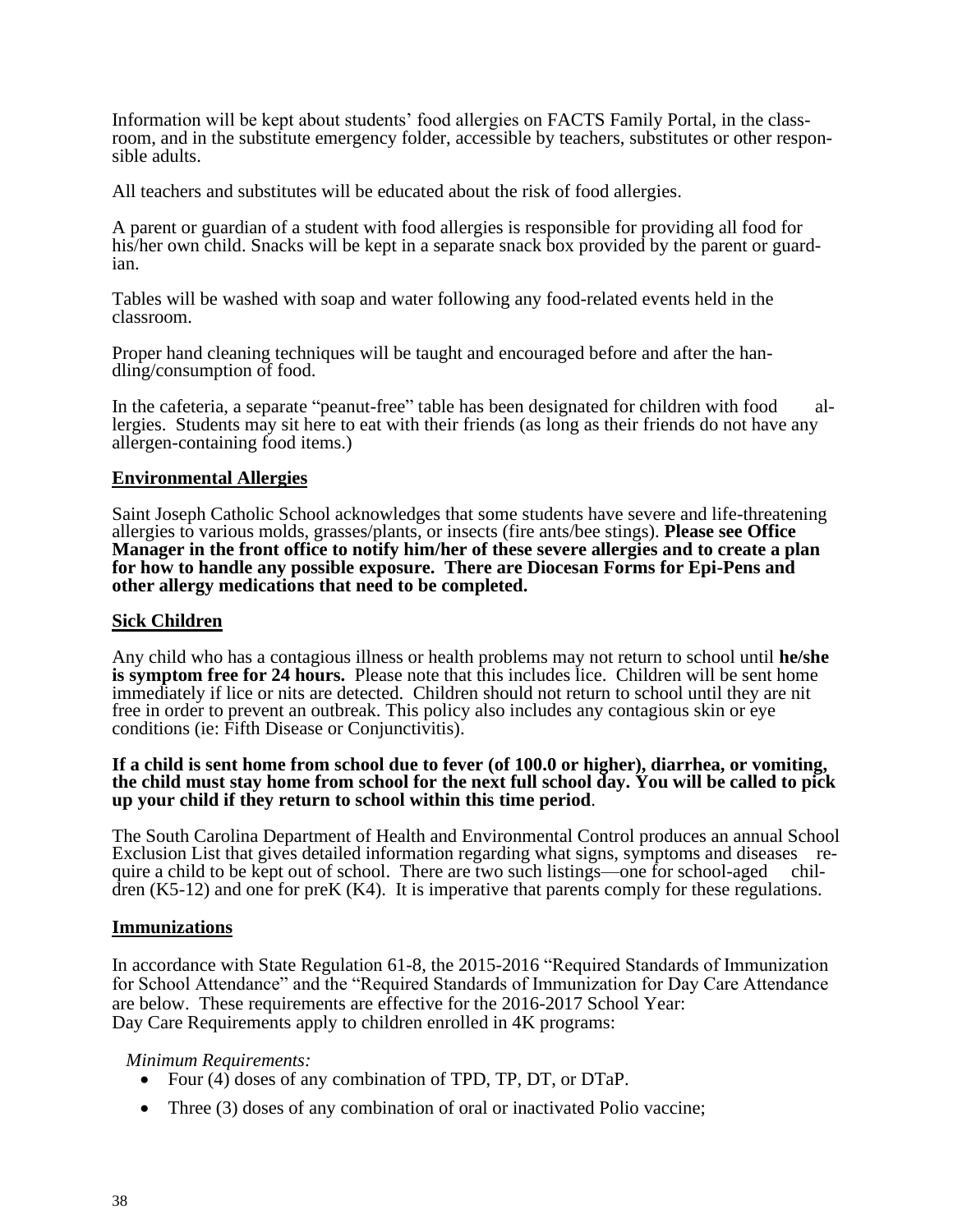- Current, age appropriate *Haemophilus infuenzae* Type b (Hib) conjugage vaccination according to the currently published immunization schedule. For children 15-59 months of age who have not yet completed age-appropriate Hib vaccination, one (1) dose of *Haemophilus influenza* Type b vaccine at or after 15 months of age is required.
- One (1) dose of MMR vaccine received on or after the first birthday.
- One (1) dose of Varicella (chickenpox) vaccine received on or after the first birthday or positive history of disease;
- Current, age-appropriate Pneumococcal vaccination according to the currently published immunization schedule. For children aged 24-59 months, who have not yet completed any age-appropriate pneumococcal vaccination schedule (PCV7 or PCV13), one (1) dose of 13-valent pneumococcal conjugate vaccine on or after the 2<sup>nd</sup> birthday is required.
- Three (3) does of hepatitis B vaccine with the third dose received  $> 24$  weeks of age and at least 16 weeks after the first dose.

Pursuant to section 44-29-180 of the South Carolina Code of Laws and South Carolina Regulation 61-8, SCDHEC has declared the following schedule of required vaccinations, screenings and immunizations necessary for a child to be admitted to any public, private or parochial school, grades five-year-old kindergarten through twelve  $(K5-12)$ :

- Four (4) doses of any combination of DTP, DT, DTaP, Td, or Tdap vaccine with at least one (1) dose received on or after the fourth birthday;
- Three (3) doses of oral and/or inactivated Polio vaccine with at least one (1) dose received on or after the fourth birthday;
- Two (2) doses of MMR vaccine with both doses received on or after the first birthday and separated by at least four weeks.

• Three (3) doses of Hepatitis B vaccine, with the third dose received  $> 24$  weeks of age and at least 16 weeks after the first dose. Two (2) doses of Varicella vaccine received on or after the first birthday or positive history of the disease.

Religious Exemptions will not be accepted for any new student enrolled in a school in the Diocese of Charleston beginning with the 2015-16 school year. Only students with a Religious Exemption who are enrolled in a school in the Diocese prior to the 2015-16 school year are "grandfathered in" until graduation from a Diocesan Secondary school. If a student with a Religious Exemption enrolled in a school in the Diocese prior to the 2015-16 school year withdraws before graduating from a Diocesan Secondary School, they may not reenroll with the Religious Exemption..

Parents who wish to contest these requirements because of other reasons may do so with DHEC directly and provide documentation to the school.

#### **Medication**

The school is permitted to dispense medicine sent by the parent with the directions of the physician and accompanied by completed Diocesan forms. The child must come to the office for the medication unless noted by his/her physician. **Children are not allowed to have any type of medicine with them or in their backpack during the school day unless ordered by their physician.**

**Children are permitted to carry their own Chapstick or lozenges with them.**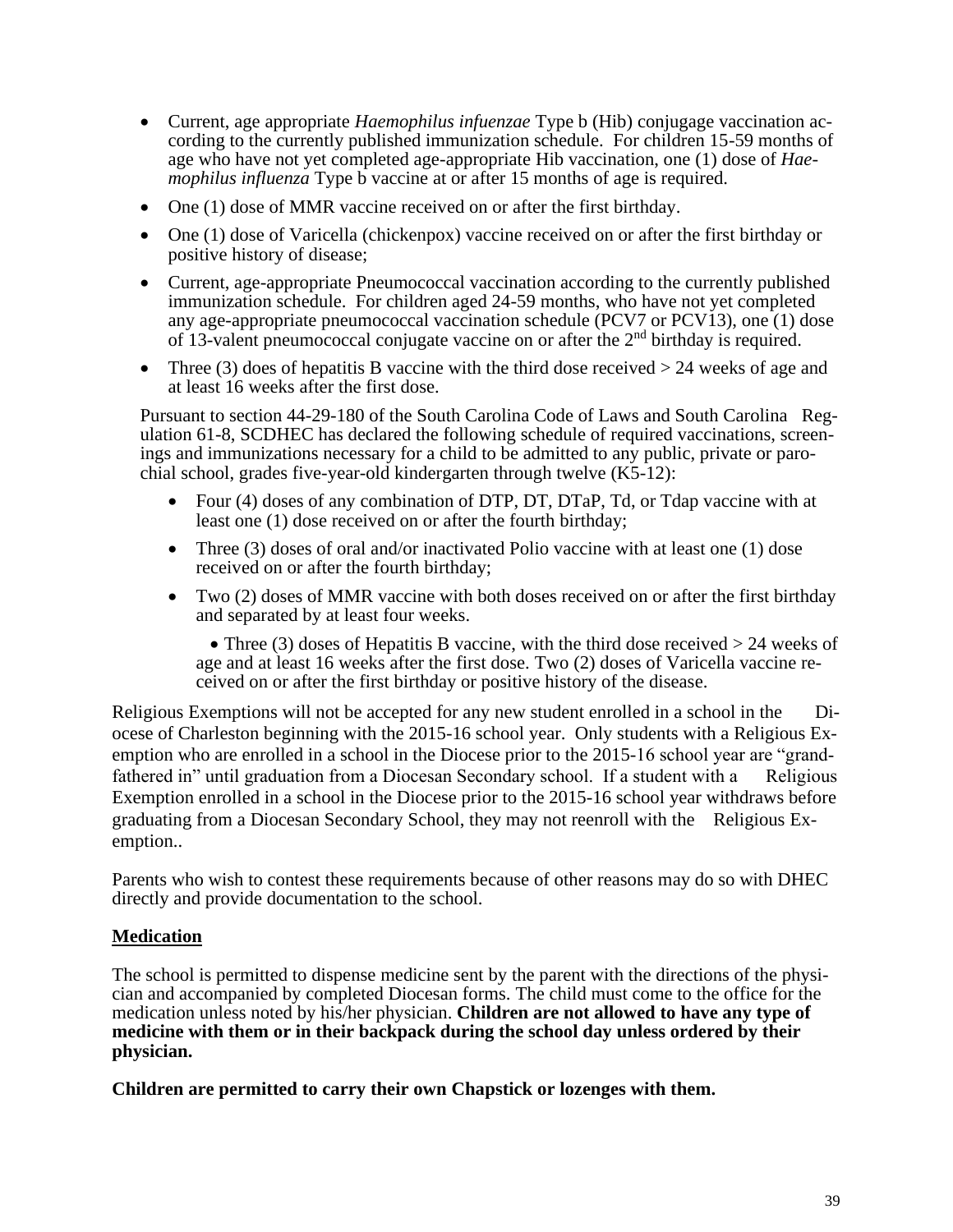For the school to dispense prescription medicine during the school day, the parent/guardian must bring the following to the school office:

- 1. The medication in the current prescription bottle/container;
- 2. A Diocese of Charleston Medication Permit Form signed by the doctor and the parent;
- 3. The Medication Permit Form must have detailed instructions on administering the medicine.

The permit form and medication are kept in the school office. A separate form is needed for each prescription. Forms are available in the school office.

All medication shall be secured in a locked place. The school is not responsible for students who self-medicate. At no time are students to give medication to each other.

#### **Emergency Illness or Accident**

PLEASE SEE 2020-21 APPROVED REOPENING PLAN ON PAGES 45-56.

A student who is ill shall be sent to the Principal or school office. After contacting the parent, the Principal or office designee will decide whether to dismiss the student. Students dismissed from school due to health reasons should be considered as an early dismissal for attendance purposes.

All school personnel are trained to give immediate and temporary first aid care for minor illness or injury.

In case of serious accident or illness of a child, the school maintains the right to call an ambulance to transfer the child to a hospital. The financial cost of this action will not be charged to the school. Before such a decision takes place, the school will use every reasonable means possible to contact parents/guardians or other adults listed on the child's emergency card.

A parent or guardian will be informed immediately when any of the following occur:

- Head injury;
- Temperature of 100 degrees or higher;
- Severe abdominal pain;
- Nausea, vomiting, and diarrhea;
- Injury where there is swelling, severe pain, or a question of a sprain or broken bone;
- Injury where there is significant bleeding or if bleeding does not stop in a short period of time;
- Chipped or avulsed (uprooted) tooth;
- Eye injury;
- Rash accompanied with fever:
- Animal or human bite; must be reported to proper authorities after emergency care has been given;
- Burns;
- Poisoning.

#### **Student School Insurance**

All students in Diocesan schools must be enrolled in the Diocesan-approved insurance program on a yearly basis.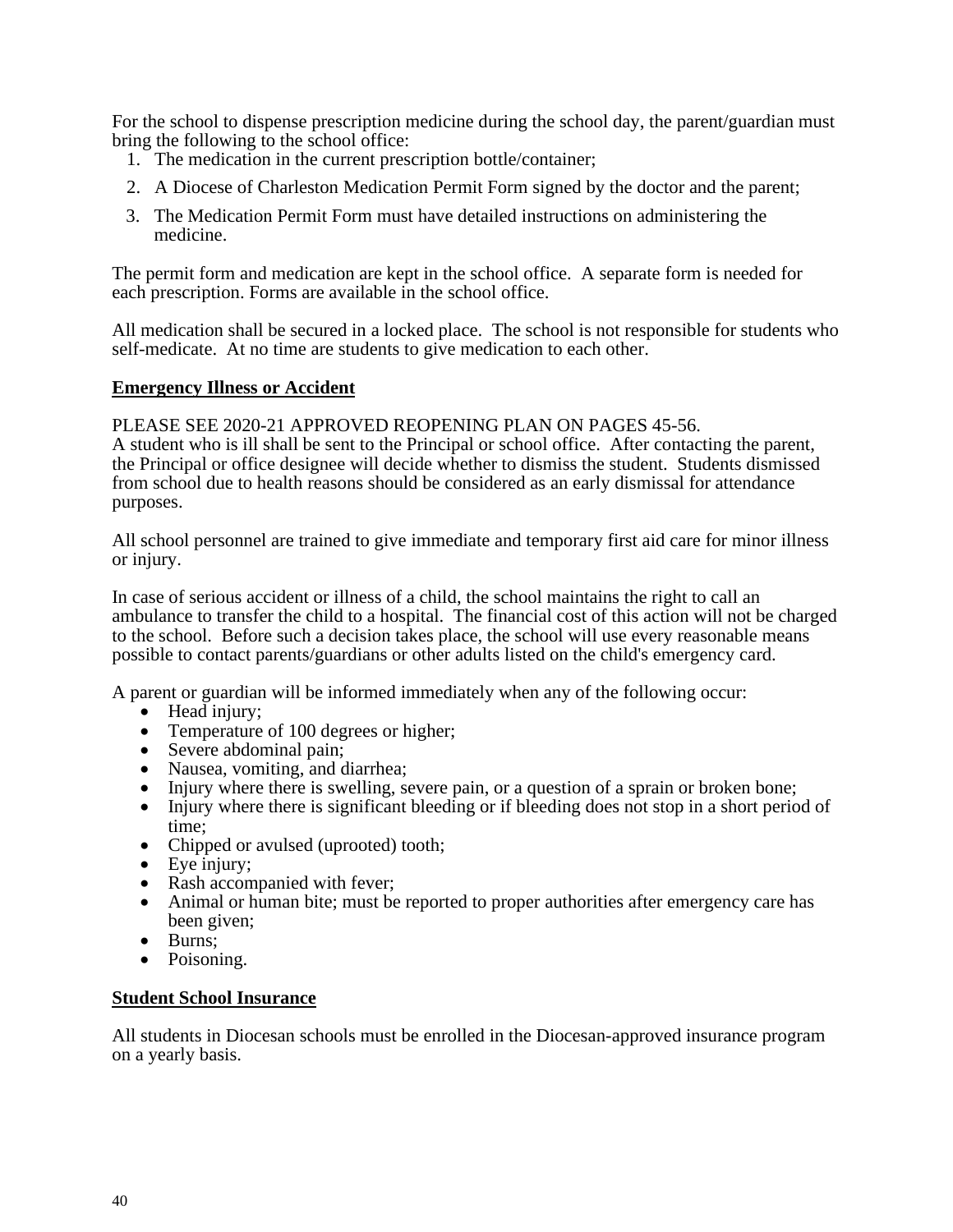Student Injury Forms will be filled out by the supervising adult and given to the parent/guardian who has the responsibility to file the claim.

#### **Special Health Information**

If any child has any special health problems demanding special care (such as Diabetes or a seizure disorder) this should be on record in the school office. **Parents should submit this information in writing to the office on or before the first day of school**.

#### **Communicable Diseases**

The school has a responsibility to provide a safe and secure learning environment for all students. In the case of severe contagious disease, strict adherence to safety measures is required. Guidelines are available in the SC Schools Health Program Chart for Control of Communicable Diseases at School.

Those students diagnosed as having a contagious disease can be denied attendance unless they have a physician's statement indicating that the student does not pose a threat to the school community. With such a statement, a student shall not be denied attendance.

#### **Child Abuse**

Parents/guardians must understand that all school employees are mandatory reporters of child abuse under South Carolina state law. Therefore, any suspected or confirmed abuse or neglect situations will be reported by the school to the appropriate authorities.

#### **Crisis Prevention Plan**

A Crisis Prevention Plan is in place for all areas of Saint Joseph Catholic School. Teachers are well prepared to implement the plan should the need arise. In case of a crisis, parents/guardians must follow the direction of the school and/or police. A copy of the crisis prevention plan is available in the school office.

#### **Notification Regarding Ahera Asbestos Management Plan**

In compliance with the U.S. Environmental Protection Agency (EPA) and the Asbestos Hazard Emergency Response Act (AHERA), in 2020 Saint Joseph Catholic School performed inspections of each of its school buildings for asbestos-containing materials. The inspection findings and Asbestos Management Plan are on file in the school's administrative office. As per the requirements, qualified personnel have also conducted additional re-inspections and periodic surveillance.

All of the above-referenced reports are a matter of public record. As such, any interested party may review the documents by simply contacting or visiting the school office during normal business hours. Saint Joseph Catholic School abides by the Buckley Amendment, OSHA requirements and Asbestos Precaution Standards.

## **MISCELLANEOUS POLICES AND PROCEDURES**

#### **School Lunch**

Saint Joseph Catholic School has contracted Schoolhouse Fare to provide lunches and milk for our students each day. Parents may order lunches for their children via the Schoolhouse Fare web site link on our web site [\(www.stjosdevine.com\)](http://www.stjosdevine.com/). The lunches are delivered to the school on Tuesdays Thursdays and Fridays for the students. Parents may also elect to pack lunches at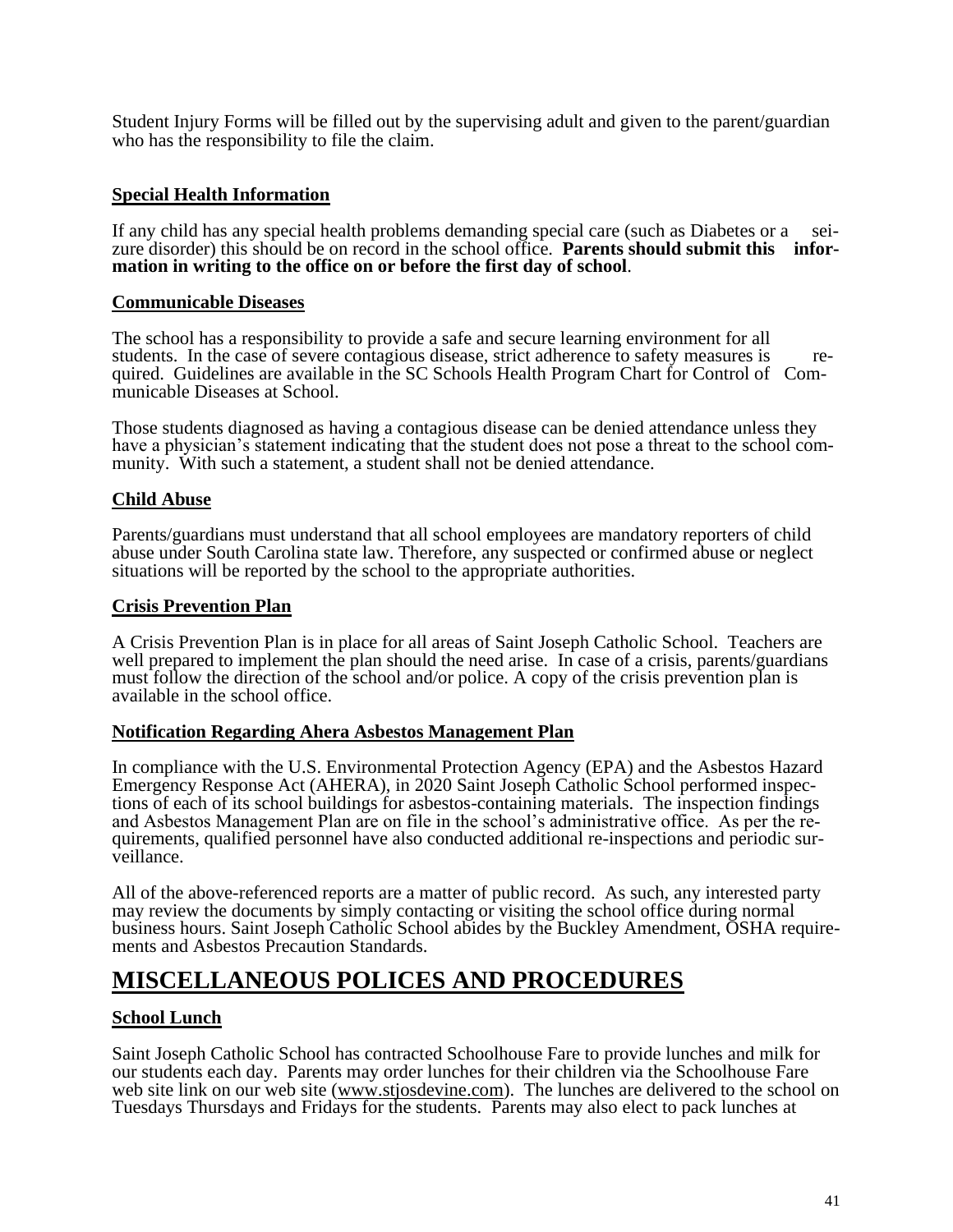home for their students. Thermoses are recommended, as there are no facilities available to warm up foods brought from home. Students are not permitted to bring or have delivered caffeinated beverages. Please do not forget to send your child to school with a lunch.

#### **Carpool**

#### **IMPORTANT SAFETY GUIDELINES**

- Do not drop your child off prior to 7:30 a.m. There will not be any staff on duty to supervise your child.
- Do not use cell phones during drop off and pick up.
- Do not get out of your car. Staff will be available to assist your child as needed. (If your younger child is unable to connect the seatbelt or harness in his/her car booster seat, you may step out of the car to do this. School personnel are not permitted to fasten seatbelts or car seats for your children.)
- Parking and walking your child in or out of school during carpool time is strongly discouraged.
- Do not park in parking lots of neighboring businesses. We do not have legal permission to use the facilities of our neighboring businesses. Our use of their parking lots deprives their customers and clients the parking to which they are entitled and creates a public relations problem between us and our neighbors.
- Do not make a left-hand turn into the school driveway from Devine Street.
- Please display the carpool sign provided by the school in your windshield.
- Do not park in the spaces in the driveway after 2:00 p.m. or you may be blocked in until after carpool is over.

#### **MORNING DROP-OFF (7:30 a.m. - 8:00 a.m.) PK-K**

- Parents/guardians should drive around the back of the school following the route from Kilbourne Rd., right on Blossom St., right on Bonham St.
- From Bonham St. turn right onto Devine St. (at the light) so as to make a right-hand turn into the driveway.
- Do not enter the carpool line from Devine Street.
- Pull all the way up behind the car in front of you. Do not let your children out of the car until you are at the covered sidewalk. Staff will assist your children out of the car as needed.
- Do not drop off children at the back of the school or in neighboring parking lots for any reason! We do not have staff on duty to supervise those areas and due to the heavy traffic on Blossom Street in the mornings, this practice is dangerous.
- **If you arrive after 8:00 a.m. you will need to park and walk your child into the office to get a tardy slip.**

#### **Morning Drop off (7:30-8:00 a.m.) 1st -6 th grades**

- Parents/guardians should drive around the back of the school following the route from Kilbourne Rd., right on Blossom St., right into the back parking lot...
- Pull all the way up behind the car in front of you. Do not let your children out of the car until you are at the 1<sup>st</sup> gate into the building Staff will assist your children out of the car as needed.
- **If you arrive after 8:00 a.m. you will need to park in front and walk your child into the office to get a tardy slip.**

#### **AFTERNOON DISMISSAL (3:00 p.m.): FRONT CARPOOL – PK-K and siblings/carpool**

- Enter the driveway from Devine St. (via Bonham St.) as in morning carpool drop-off.<br>• Do not enter the carpool line from Devine St.
- Do not enter the carpool line from Devine St.
- Pull all the way up, either to the yellow line or behind the car in front of you.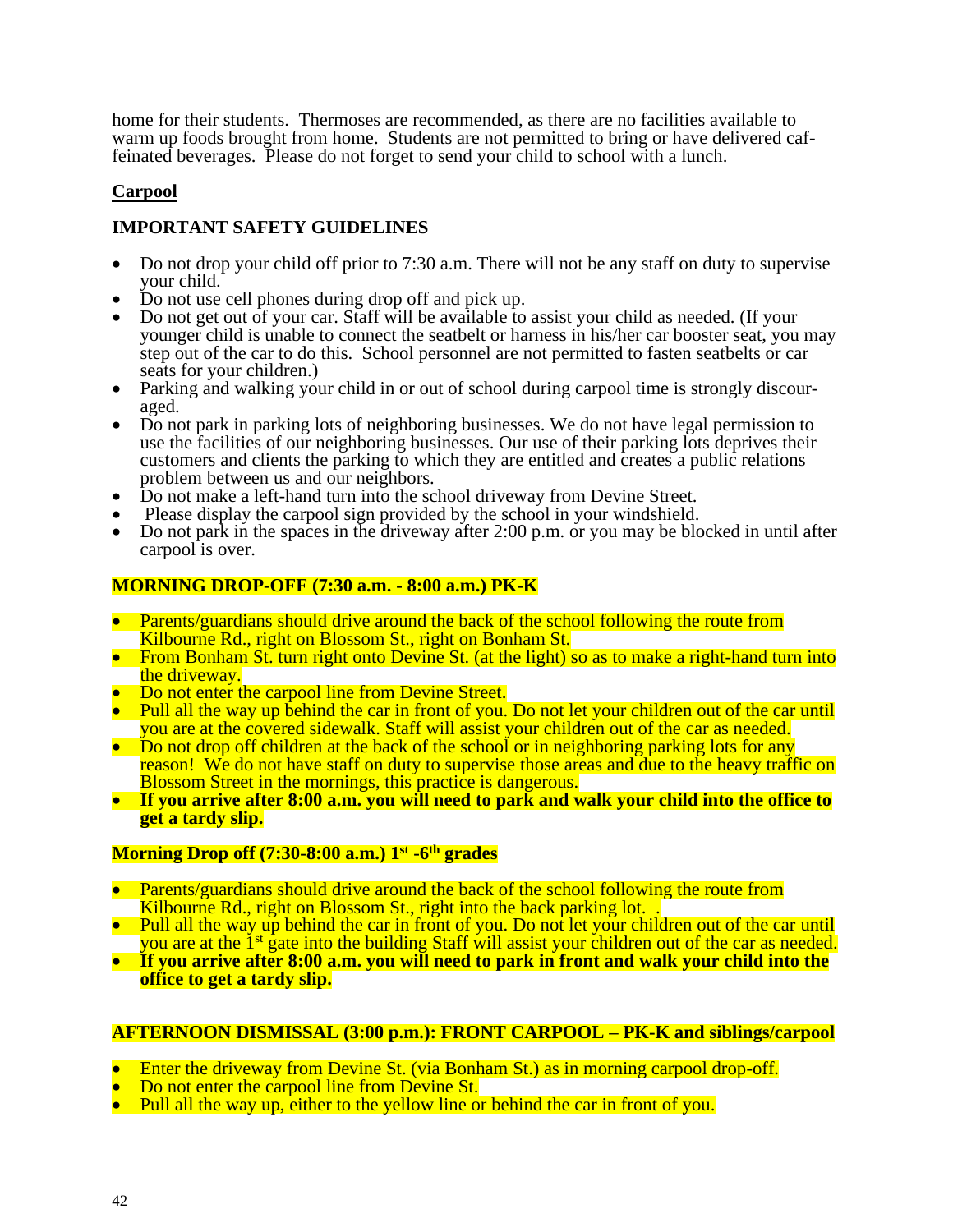• Children will be instructed by the staff when they may get into their cars.

#### **BACK CARPOOL – 1 st -6 th grade**

- Enter the gated driveway behind the school (closest to Kilbourne Rd.) from Blossom Street.
- Follow the white arrows painted on the asphalt. Three (3) lines feed into one (1) so that cars can move off Blossom St.
- **Pull all the way up.**
- Children will be instructed by the staff when they may get into their cars.

#### **Procedure For Walkers, Bike Riders And Walk-Up Parents**

Any student who will be walking home, riding his/her bike home or leaving with a parent who walks up to get him/her, will need to go to the back walk gate between the gym and the school building (near Mrs. Moore's room) at dismissal.

There will be a teacher on duty to release the student(s) after the dismissal bell rings. The gate is to remain **closed** and **locked** at all times and the walk-up **parents will wait outside the gate** for the teacher on duty to open the gate and release the student(s) to them. **STUDENTS ARE NEVER TO OPEN THE GATE THEMSELVES.**

The students who are waiting for a walk-up parent should wait back by the brick wall or near the bike rack, not near the gate.

Any student who will be walking home, riding his/her bike home or leaving with a parent who walks up to get him/her, will need to go to the back walk up gate between the gym and the school building at dismissal.

There will be a teacher on duty to release the student(s) after the dismissal bell rings. The gate is to remain **closed** and **locked** at all times and the walk-up **parents will wait outside the gate** for the teacher on duty to open the gate and release the student(s) to them. **STUDENTS ARE NEVER TO OPEN THE GATE THEMSELVES.** The students who are waiting for a walk-up parent should wait back by the brick wall or near the bike rack, not near the gate.

#### **Procedure for Impaired Parent Pick Up**

Per DSS regulation 114-503F, Saint Joseph Catholic School must have a policy in place regarding the release of a child to an adult who is suspected of being impaired e.g: under the influence of drugs or alcohol: If a faculty or staff member has reason to believe that a child's safety will be compromised by releasing him/her to an impaired adult, the child will not be released. Additionally, a faculty or staff member will contact the Principal and the other custodial parent will be notified. If necessary, we will contact local law enforcement.

#### **Procedure for Non-Custodial Parent Pick Up**

Per DSS regulation 114-503F2, Saint Joseph Catholic School must have a policy in place to address the release of a child to a non-custodial parent: Any parent who has sole custody of a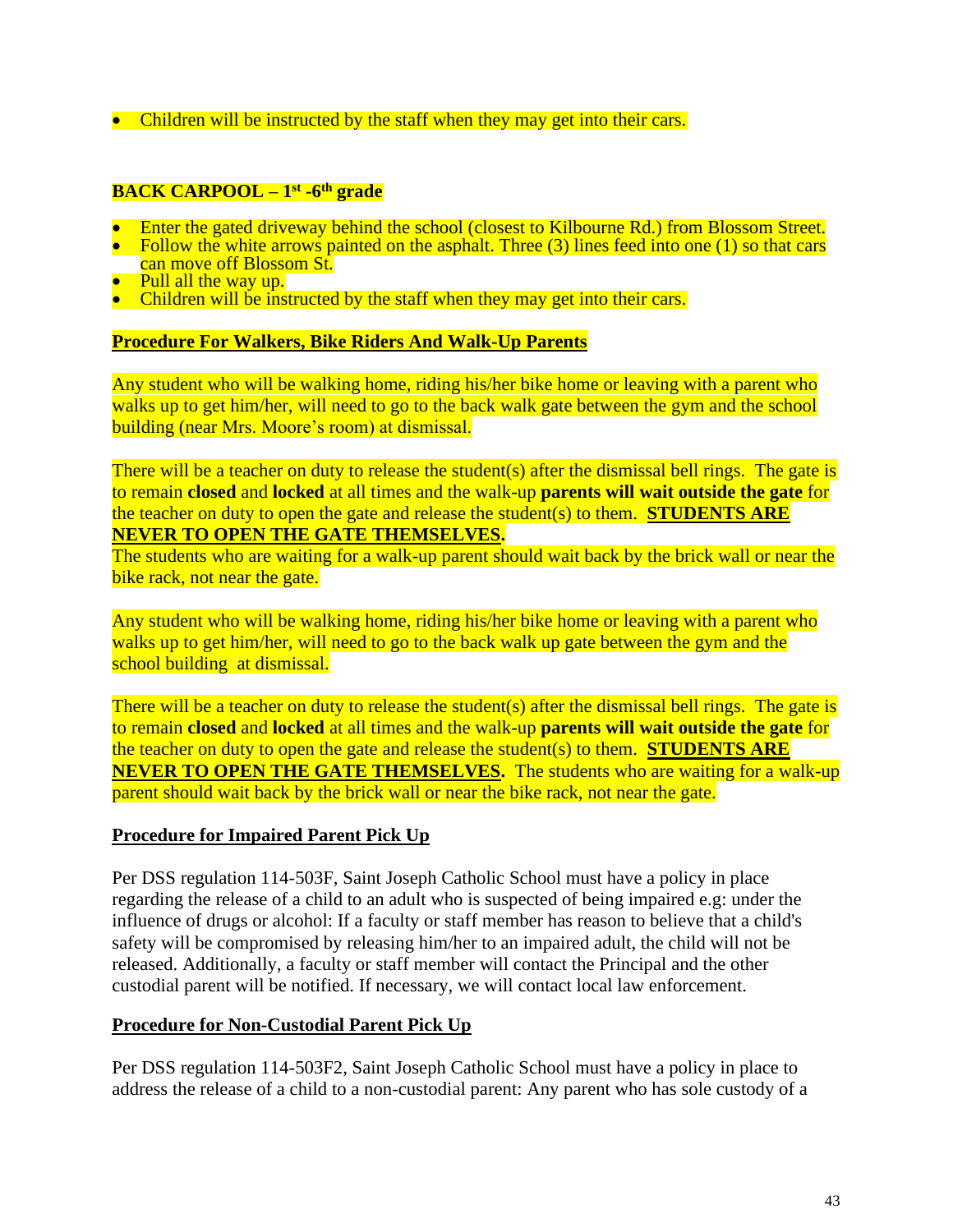child must provide legal documentation to the school outlining the custody agreement. A non-custodial parent will only be allowed to pick up their child/children if the custodial parent notifies the school. If the non-custodial parent is not allowed to pick up their child and attempts to remove the child from Saint Joseph Catholic School the faculty or staff member will contact the Principal. The custodial parent will be contacted immediately. If necessary, SJCS will contact local law enforcement.

#### **Extended Care Fees and Policies**

The first  $30 - 45$  minutes of extended care is a study hall period. During this time, grade levels will be mixed indoors and social distancing will not be a possibility due to class size and staffing. At this time, face masks will be required.

Once students are outdoors or able to distance socially, face masks are optional and not required.

Registration for Saint Joseph extended care is \$15 per child. This is a one-time annual fee and is due along with the 1st month's billing.

Monthly Rates:

Study Hall only (3:00 pm to 4:15 pm) – \$95 per child - Study Hall is only available during regular dismissal days and 2:00 p.m. early dismissal days. Full usage (until 6:00 pm) – \$170 per child

Half days/Teacher In-service days – no additional fee (does not include Summer or Winter Camp)

Occasional Rates:

Daily  $(3:00 - 6:00 \text{ pm}) - $15 \text{ per child per day}$ 

Half days (Noon  $-6:00 \text{ pm}$ ) - \$30 per child per day

Teacher In-Service days  $(8:00 \text{ am} - 5:30 \text{ pm})$  - \$40 per child per day

(maximum monthly rate of \$170 per child will be charged for occasional users)

#### **Billing**

All extended care billing will be done through FACTS Tuition Management. You can access all invoices and make payments conveniently by logging in to your ParentsWeb account and choosing FACTS from the menu options on the right side of the screen. There are 9 billable months of extended care during the school year (billed October – June). Extended Care will not be drafted with your tuition. You will receive an invoice from FACTS and will have to log in to ParentsWeb and choose FACTS to make an online payment. Parents enroll in extended care through Online Enrollment. If you wish to change your rate option during the year, please inform both the Extended Care Director and the Business Manager in writing at ecomer@stjosdevine.com and [nsexton@stjosdevine.com](mailto:nsexton@stjosdevine.com) .

A 15% late fee will be assessed on all past due extended care charges. Late Pick-up Fee (Study Hall only): If your child stays beyond the scheduled checkout time of 4:15 pm, you will be billed for the additional time at the rate of \$8 per hour. Late Pick-up Fee (after 6:00 p.m.): A late fee of \$20 per child per 15 minutes or any part thereof will be charged for any child picked up after 6:00 pm. At the discretion of the principal, a family may be placed on a 30 day temporary probation for repeatedly picking up children after 6:00 pm. If a family is placed on temporary probation, no refund of extended care payments will be made. Should a lateness problem recur after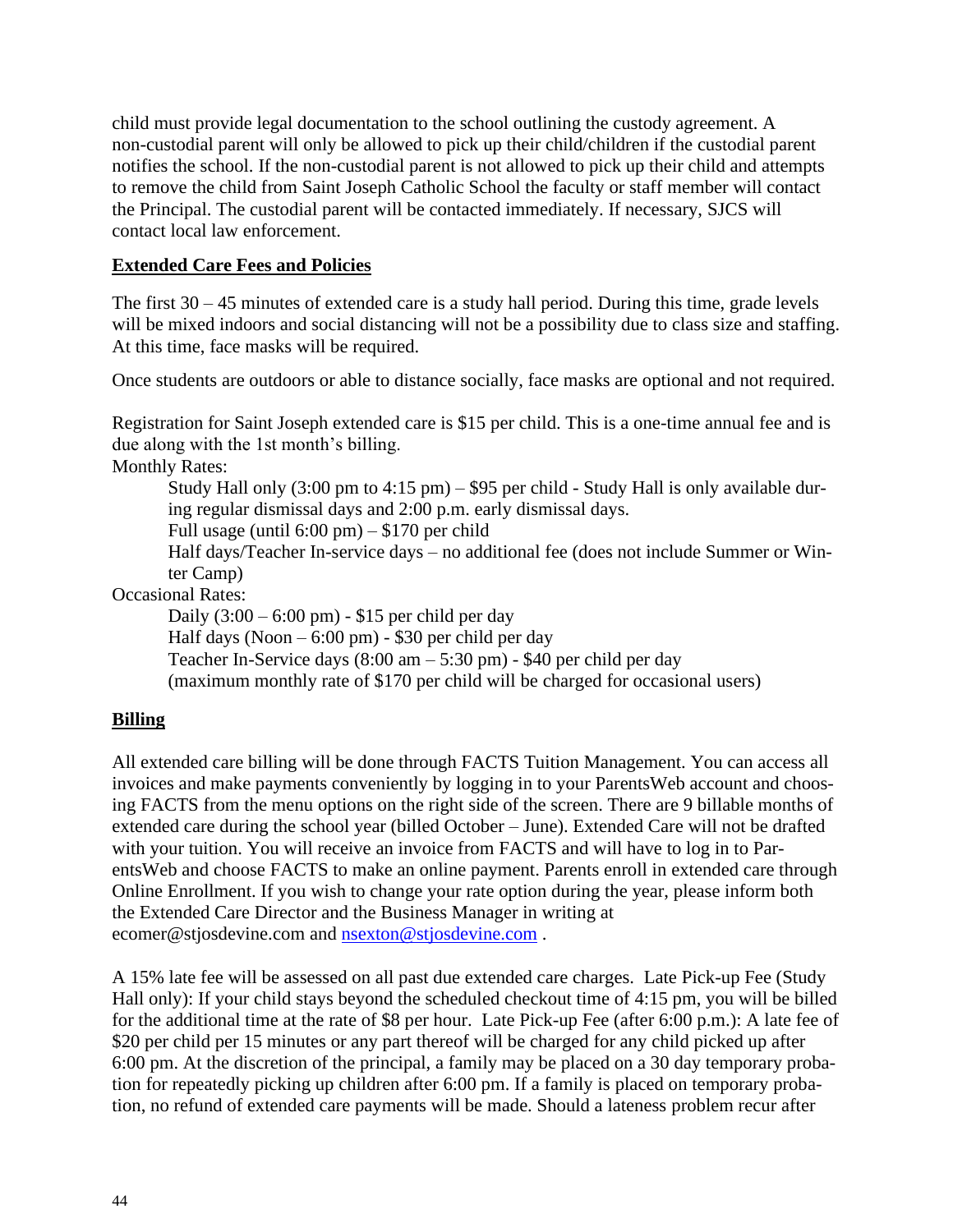being reinstated to the program, the family will be given a one week notice of termination of privileges for the remainder of the school year. All persons listed in RenWeb as being an authorized pick-up person will be allowed to pick up your child from extended care. If you wish to add or remove an authorized pick-up person, please do so within ParentsWeb and inform the school office when a change is made so that it can be approved. If you have questions regarding the extended care program, please contact the Extended Care Director, Elizabeth Comer at ecomer@stjosdevine.com. For billing questions/concerns, please contact the Business Manager, Mrs. Nancy Sexton, at [nsexton@stjosdevine.com](mailto:nsexton@stjosdevine.com).

The Extended Care program is open from 3:00 p.m. to 6:00 p.m. each regular school day. Completed and paid registration is necessary prior to use.

- *1. Extended Care will be open on most in-service days. Please refer to the calendar in Ren-Web for any changes to the schedule.*
- *2. On days that school is closed due to inclement weather or other emergency closings, Extended Care will be closed.*

#### **EMERGENCY SCHOOL CLOSING PROCEDURES**

When an emergency or weather conditions warrant a school closing, late start, or early dismissal, parents/guardians will be notified via the FACTS Family Portal communication system. Inclement weather typically occurs in parts of South Carolina during September/October and January/February making it easy to be proactive in preparing for school closures. Teachers are to prepare not only lessons to be taught in the classroom, but also lessons that comply with Distance Learning Plan (DLP) *the approved alternative option for school closures*. This will ensure that teachers and students will be able to continue their academic programs without the loss of instructional days. All assigned work must be completed during the day(s) the school is closed and will be collected on the first day students return. Students who turn in the work upon return to school will be marked present (P) for the day(s) school was closed. Work will be graded. Students who do not turn in the work upon return to school will be marked AU for the day(s) school was closed. Work must still be completed and will be graded, with points deducted for lateness.

#### **Lost and Found**

Any items found in the school building or on the school grounds should be given to the school receptionist to be placed in the lost and found basket. **Items placed in the lost and found remain there for 10 days. All personal items, such as clothing, lunchboxes, etc., should have the child's name on it.**

Students who lose a library book, textbook or workbook must pay the replacement cost of the book plus shipping in order to receive a new copy.

#### **Parties**

Students are permitted three to four class parties a year, as determined by the administration. Homeroom parents may assist the classroom teacher with these three parties. We request that treats be divided into individual servings.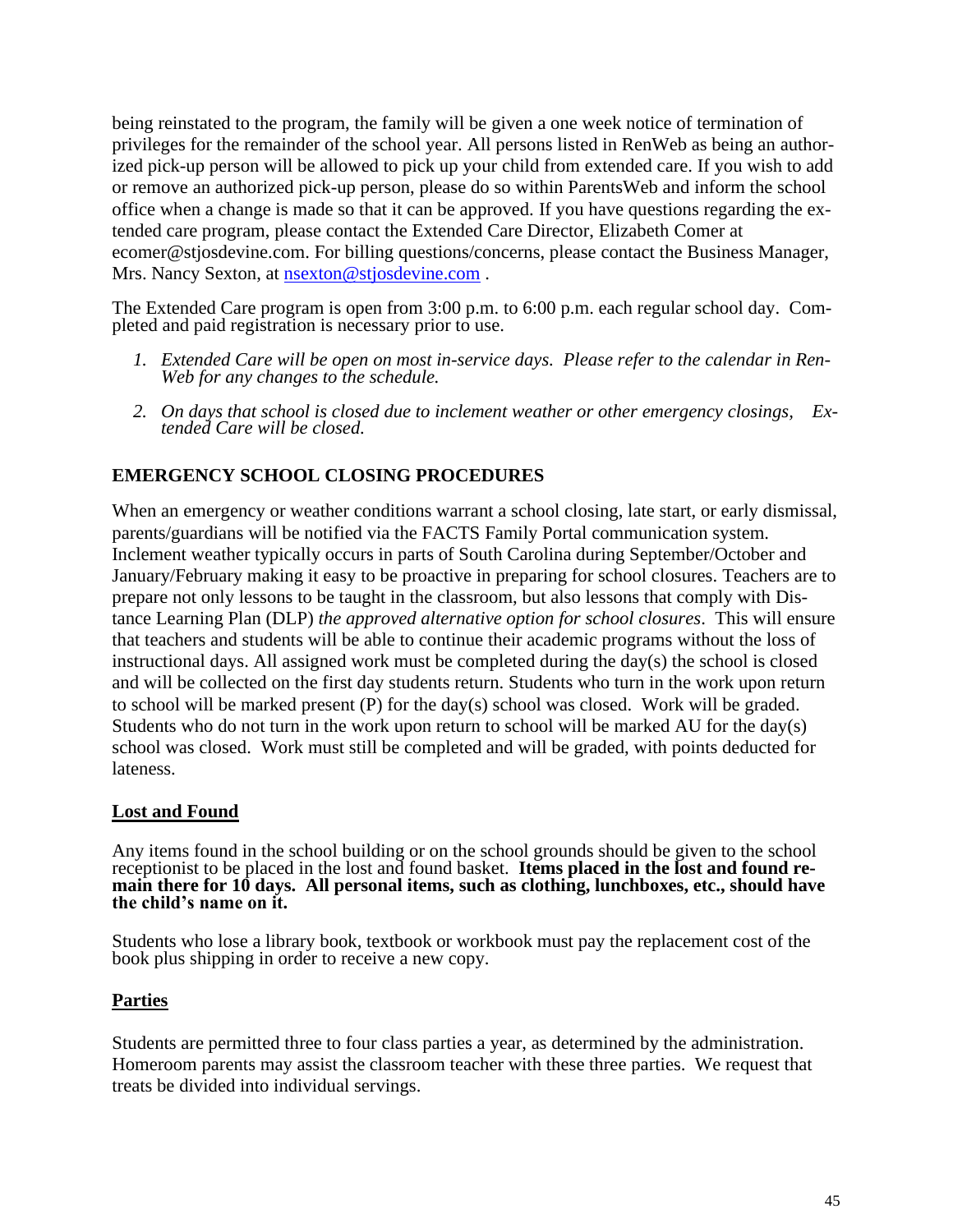Students are not allowed to exchange gifts or to extend personal party invitations (written or verbal) on school grounds except for parties to which all class members are invited (or all girls or all boys).

#### **Special Collections**

No money is to be collected, accepted or solicited from students and/or parents/guardians without **the approval of the Principal.**

#### **Media Release**

Parents who do not wish to have their child's photograph or words used in school public relations/marketing publications must provide written notice to the school office.

#### **Visitors**

Visitors are permitted for academic programs only. Masks are required for all volunteers and visitors.

School visitors (volunteers, parents, etc.) must enter through the main office. For safety and security reasons, each person is required to sign in at the office when he/she enters the building for any reason. All visitors and/or volunteers are required to wear a designated badge that may be picked up in the office. Visitors and/or volunteers are to sign out at the time of departure.

Parents who volunteer at the school **may not drop in to a classroom to see their child** during the day. This is an interruption to the teacher and to the educational process.

#### **Volunteers**

Masks are required for all volunteers and visitors.

Saint Joseph Catholic School welcomes all parent and grandparent volunteers to our school family. In order to comply with the policies set forth by the National Council of Catholic Bishops and instituted by the Diocese of Charleston, all volunteers (and employees) are required to take the following steps before volunteering.

1. SAFE ENVIRONMENT TRAINING WITH SAFE HAVEN - Under the Charter for the Protection of Children and Young People, all employees and those volunteers with access to children must complete a course in prevention education. The training program the Diocese of Charleston chooses to use is Safe Haven. Training sessions are made available online. Please go to [http://charleston.CMGconnect.org](http://charleston.cmgconnect.org/) to complete your course. Download and print your certificate when you are finished, or email it directly to **[krogers@stjosdevine.com](mailto:krogers@stjosdevine.com)**.

2. BACKGROUND SCREENING FORMS - All employees and volunteers over the age of 18 with regular access to children must complete a background screening packet. There are three forms within the packet that must be completed in their entirety.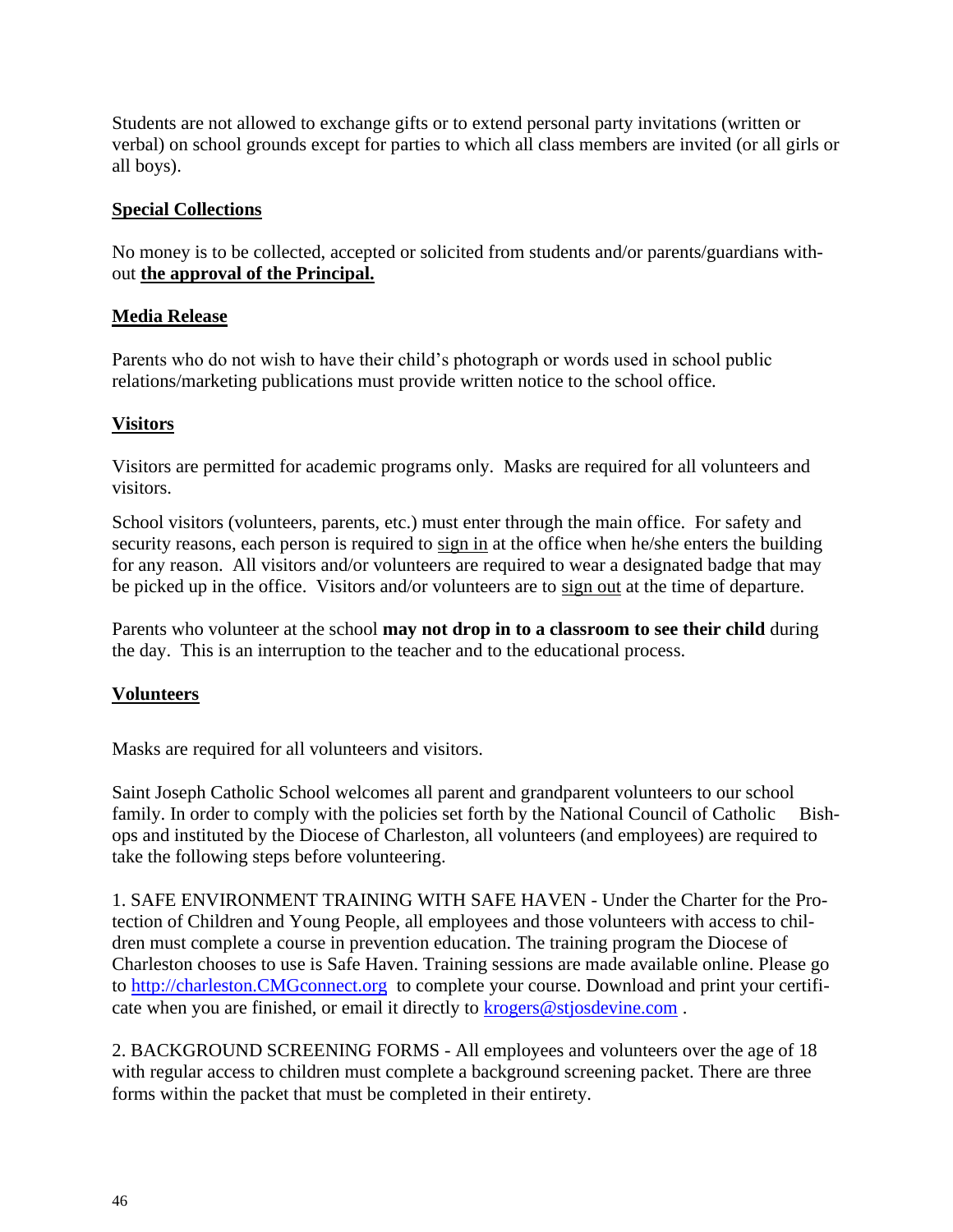3. REVISED DIOCESAN POLICY (2012) - All employees and volunteers must read the Revised Diocesan Policy and sign the Acknowledgement of Receipt of the Policy. The policy is available through the Saint Joseph Catholic School website – stjosdevine.com. Once you are on the website, select For Parents and then scroll down and select Keeping Our Children Safe.

4. CODE OF CONDUCT - All employees and volunteers must sign a Code of Conduct form. The Code of Conduct form outlines the appropriate behaviors and boundaries that must be adopted by those who wish to work with our children and youth.

If you have any questions, please contact Katie Rogers, our school's Safe Environment Coordinator, at (803) 254-6736 or [krogers@stjosdevine.com](mailto:krogers@stjosdevine.com).

All individuals who volunteer in the school must complete the Volunteer Sign-in sheet

All volunteers are expected to dress appropriately. Clothing should be modest and neat. The main responsibility of a volunteer is to assist the administration or teachers.

# **2021-22 School Year Reopening Plan**

The health and safety of our students and staff is our number one priority as we begin this school year. Doing so will require everyone in our school community to do their part during school hours as well as at home.

We ask that you follow these guidelines as well as those set forth by the CDC, SCDHEC and government officials to minimize the spread of COVID-19. If anyone in your household is feeling unwell, experiencing symptoms, or has a fever, please do not send your child(ren) to school. We must all do our part to minimize a school outbreak which could result in a temporary closing.

*Please be reminded that plans will remain fluid as circumstances may change in the future School Information*

**St. Joseph Catholic School** 3700 Devine Street Columbia, SC 29205

*Pre-Opening Guidelines & Recommendations*

1) Reopening is consistent with applicable state and local orders *(circle one)*:



2) **Protections must be in place for both children and adults.** The school is ready to protect children, staff, and teachers at higher risk for severe illness *(circle one)*: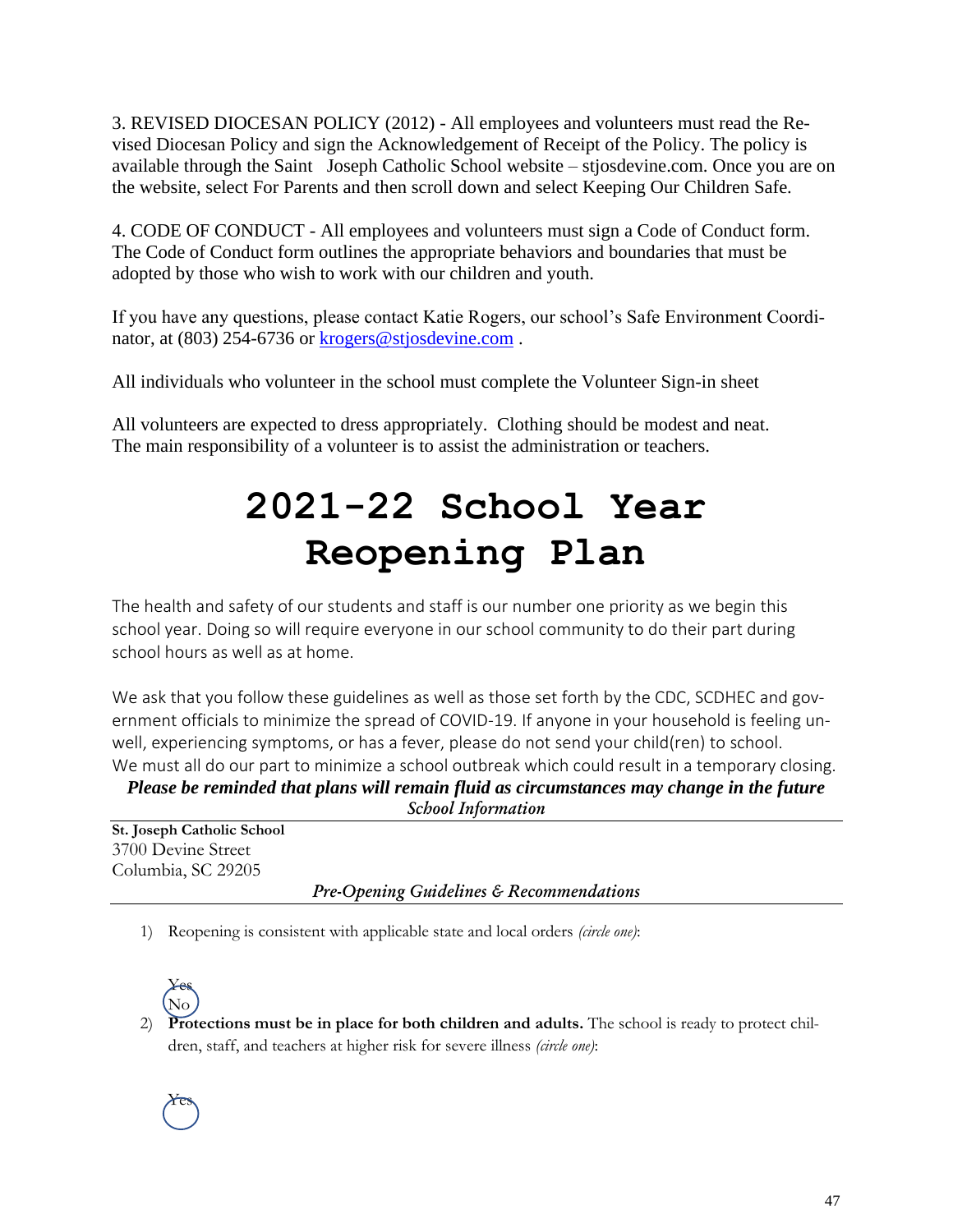No

# *Pre-Opening Guidelines & Recommendations*

| Accommodations, considera-<br>tions for staff & students                                     | Strongly recommend vaccination in consultation with medical<br>$\circ$<br>professional.                                                                                                                                                                                                                                                                                       |
|----------------------------------------------------------------------------------------------|-------------------------------------------------------------------------------------------------------------------------------------------------------------------------------------------------------------------------------------------------------------------------------------------------------------------------------------------------------------------------------|
| <b>Daily Health Checks</b>                                                                   | Staff and students are encouraged to stay home if they are sick.<br>O<br>Student temperatures will not be taken at drop off, but random<br>O<br>temperature screenings may take place in the classroom.<br>Any visitor entering the building will have a temperature screen-<br>$\circ$<br>ing prior to leaving the main office.                                              |
| <b>Watch for Symptoms</b>                                                                    | Students and staff will be monitored for symptoms. Symptoms<br>$\circ$<br>may appear 2 - 14 days after exposure:<br><b>Fever or chills</b><br>Cough<br><b>Shortness of breath, difficulty breathing</b><br>Fatigue, muscle, or body aches<br>Headache<br><b>New loss of taste or smell</b><br>Sore throat<br><b>Congestion or runny nose</b><br>Nausea, vomiting, or diarrhea |
| <b>Communicate Require-</b><br>ment to Stay Home<br><b>When Sick</b>                         | All families and staff must sign a Statement of Understanding<br>$\circ$<br>regarding safety protocols.<br>If you are showing any symptoms of COVID-19, please stay<br>$\circ$<br>home. Absences due to COVID-19 will be forgiven.                                                                                                                                            |
| <b>Isolating if ill</b>                                                                      | Anyone who becomes ill during the day will report to the school<br>$\circ$<br>nurse.<br>The nurse will monitor symptoms and contact parents.<br>O                                                                                                                                                                                                                             |
| <b>Communicate Isolation,</b><br><b>Quarantine, &amp; Contact</b><br><b>Tracing Measures</b> | Isolation: for those diagnosed by test of physician<br>with COVID-19: An employee or student must isolate<br>until they have met the isolation requirements es-<br>tablished by CDC/DHEC (10 days after a positive test<br>and symptom free for at least 24 hours).                                                                                                           |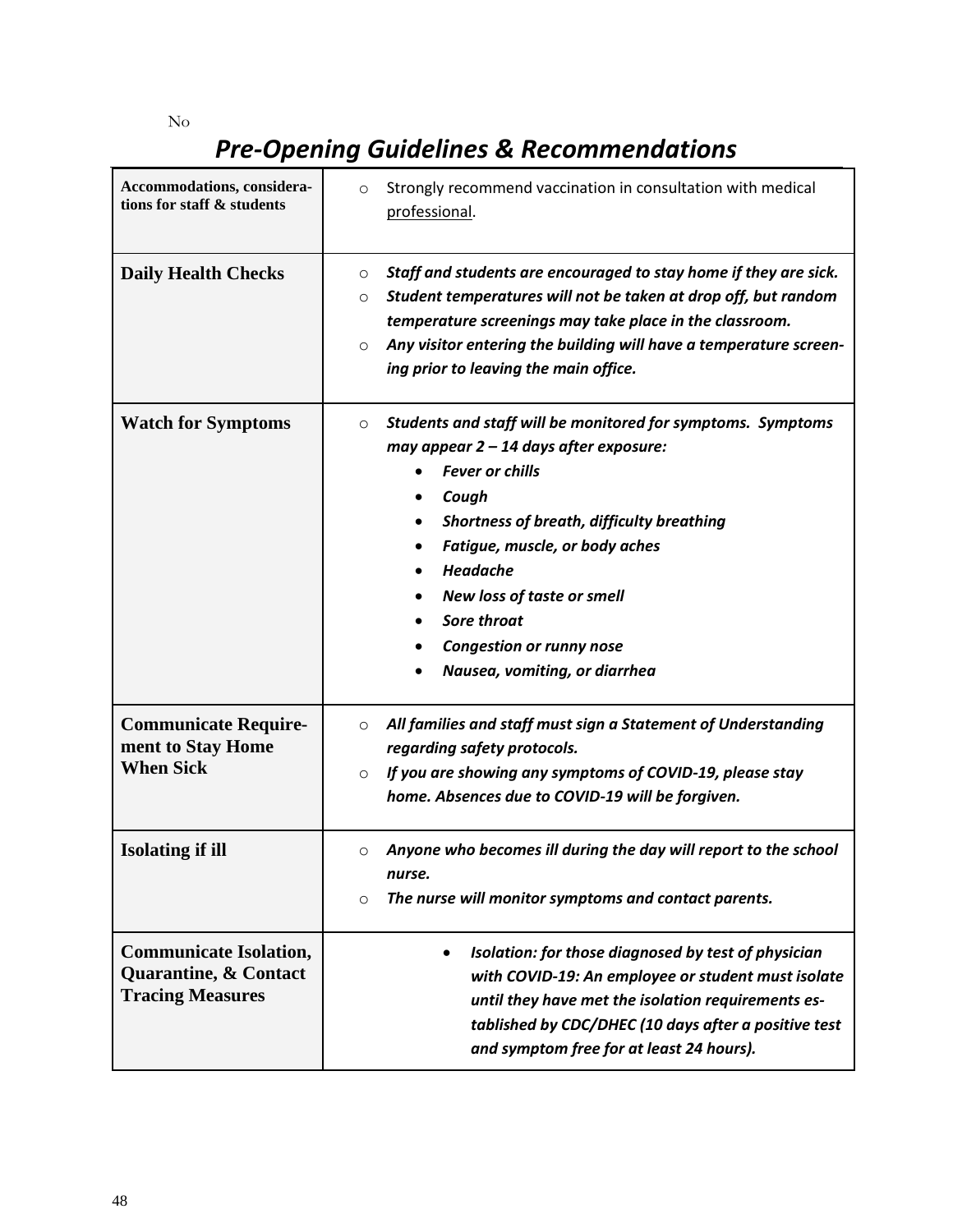|  | <b>Quarantine: for those in close contact (within 6 feet</b><br>of someone for a cumulative total of 15 minutes or<br>more over a 24-hour period with someone diagnosed<br>with COVID-19: An unvaccinated employee or stu-<br>dent must quarantine for at least 10 days after their<br>last known exposure to anyone who tests positive<br>for COVID-19. Vaccinated employees or students do<br>NOT need to quarantine after contact with someone<br>who has COVID-19 unless they have symptoms. How-<br>ever, fully vaccinated people should get tested 3-5<br>days after their exposure, even if they don't have<br>symptoms and wear a mask indoors in public for 14<br>days following exposure or until their test result is<br>negative.<br>Quarantine may be shortened. After a close contact<br>exposure, unvaccinated students or faculty may re-<br>turn after 10 days if they have no symptoms or after<br>day 7 after receiving a negative test result (test must<br>occur on day 5 or later).<br>For household members who are not able to separate<br>from the household member with COVID-19 because<br>they are caring for them or do not have a separate<br>room they can use, they should quarantine for 14<br>days after that person is no longer in isolation or ap-<br>ply the 7-day or 10-day criteria to shorten the quar-<br>antine period based on the day when the COVID-19<br>case is no longer in isolation.<br>Faculty or students who have tested positive (positive<br>PCR or antigen test) for COVID-19 in the last 3 months |
|--|-------------------------------------------------------------------------------------------------------------------------------------------------------------------------------------------------------------------------------------------------------------------------------------------------------------------------------------------------------------------------------------------------------------------------------------------------------------------------------------------------------------------------------------------------------------------------------------------------------------------------------------------------------------------------------------------------------------------------------------------------------------------------------------------------------------------------------------------------------------------------------------------------------------------------------------------------------------------------------------------------------------------------------------------------------------------------------------------------------------------------------------------------------------------------------------------------------------------------------------------------------------------------------------------------------------------------------------------------------------------------------------------------------------------------------------------------------------------------------------------------------------------------------------------------------------|
|  | (90 Days) and do not have symptoms after a close<br>contact with someone with COVID-19 may come to<br>school. They must wear a mask at all times while in<br>the school (indoors or outside), monitor for symp-<br>toms daily and throughout the day, practice social<br>distancing to the extent possible, practice good hand<br>hygiene, and clean frequently touched surfaces often<br>until 14 days after exposure.<br>Contact Tracing to determine "close contacts" will be<br>conducted using a 6-foot radius                                                                                                                                                                                                                                                                                                                                                                                                                                                                                                                                                                                                                                                                                                                                                                                                                                                                                                                                                                                                                                         |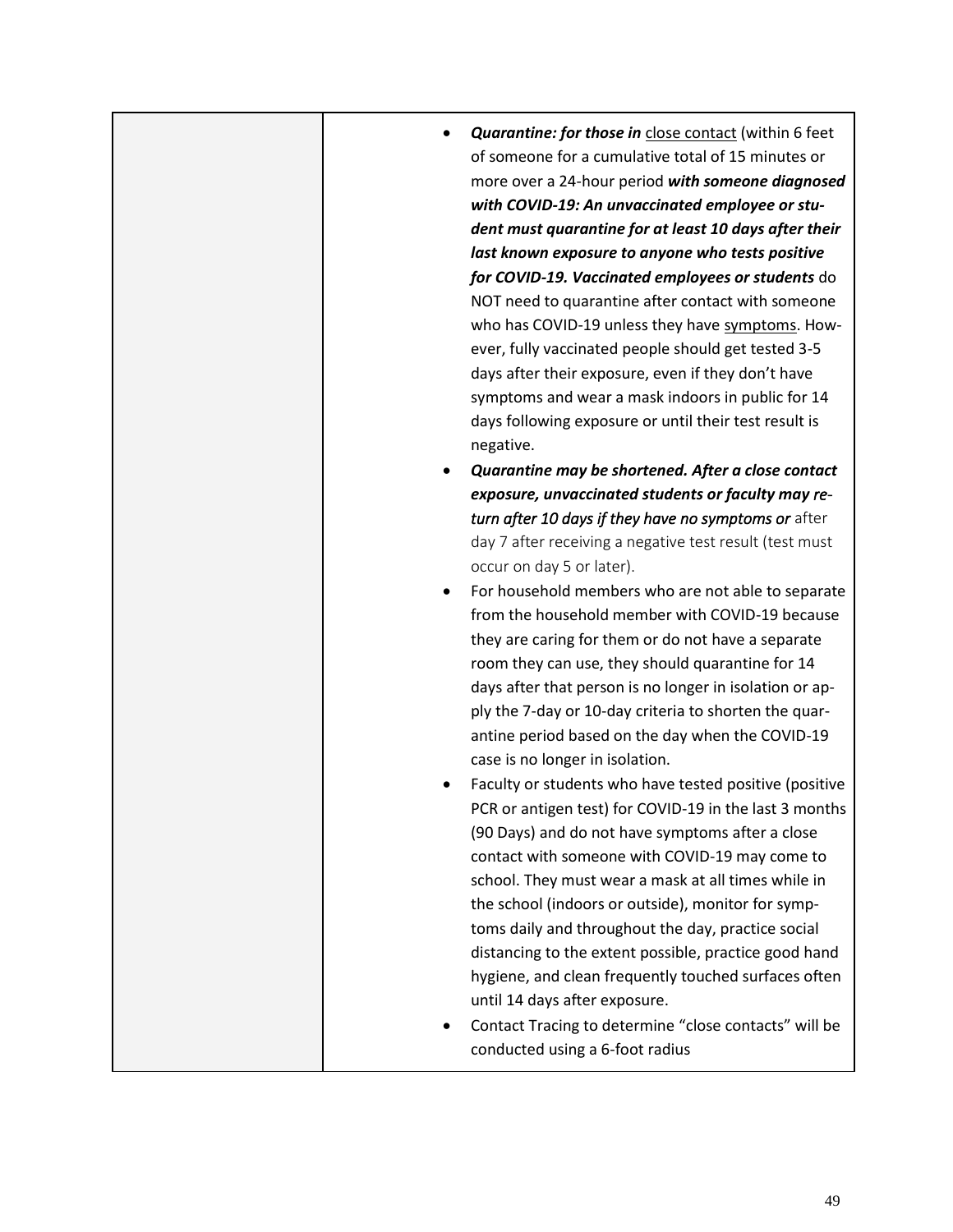## *Health & Safety Guidelines and Recommendations*

| Hand Washing & Sanitizing | Soap and paper towels provided in all restrooms and at all<br>$\circ$<br>classroom sinks. Hand sanitizer provided in all classrooms<br>and throughout campus.<br>Students and staff will wash hands frequently throughout<br>$\circ$<br>the day with soap and water.<br>When soap and water are not available, hand sanitizer (at<br>$\circ$<br>least 60% alcohol) will be used.<br>Adequate hand sanitizer will be placed on campus where<br>$\circ$<br>soap and water are not feasible. Eg: hallways, playground,<br>outside office, entrance to building, etc.<br>Drinking fountains will be closed. All students should bring<br>$\circ$<br>water bottles from home which they may refill in classroom<br>sinks.<br>Teachers will teach and reinforce hand washing, covering<br>$\circ$<br>coughs and sneezes, and social distancing practices. |
|---------------------------|-----------------------------------------------------------------------------------------------------------------------------------------------------------------------------------------------------------------------------------------------------------------------------------------------------------------------------------------------------------------------------------------------------------------------------------------------------------------------------------------------------------------------------------------------------------------------------------------------------------------------------------------------------------------------------------------------------------------------------------------------------------------------------------------------------------------------------------------------------|
| <b>Face Coverings</b>     | All students, faculty, and staff are required to wear a mask<br>$\circ$<br>while indoors. They may take off their masks whenever they<br>are outside (unless the student's parent advises otherwise)<br>except during afternoon carpool.<br>All visitors and volunteers are required to wear a mask while<br>$\circ$<br>indoors.<br>All students and staff must have masks readily available.<br>$\circ$<br>Face masks must be provided by parents. The school will<br>$\circ$<br>have disposable masks in the event a mask is broken, lost, or<br>damaged.                                                                                                                                                                                                                                                                                         |

#### *Cleaning, Disinfecting & Ventilation*

| <b>Ensure Facility is Clean</b>                 | Cleaning staff will clean throughout the day and nightly follow-<br>$\circ$<br>ing Guidance for cleaning and disinfection from the CDC.                                                                                                              |
|-------------------------------------------------|------------------------------------------------------------------------------------------------------------------------------------------------------------------------------------------------------------------------------------------------------|
| Cleaning $\&$ Disinfecting if<br>Someone is ill | Close off areas used by the person who is sick.<br>$\circ$<br>An alternate classroom may be utilized until proper disinfec-<br>$\circ$<br>tion is complete.<br>Open outside doors and windows to increase air circulation in<br>$\circ$<br>the area. |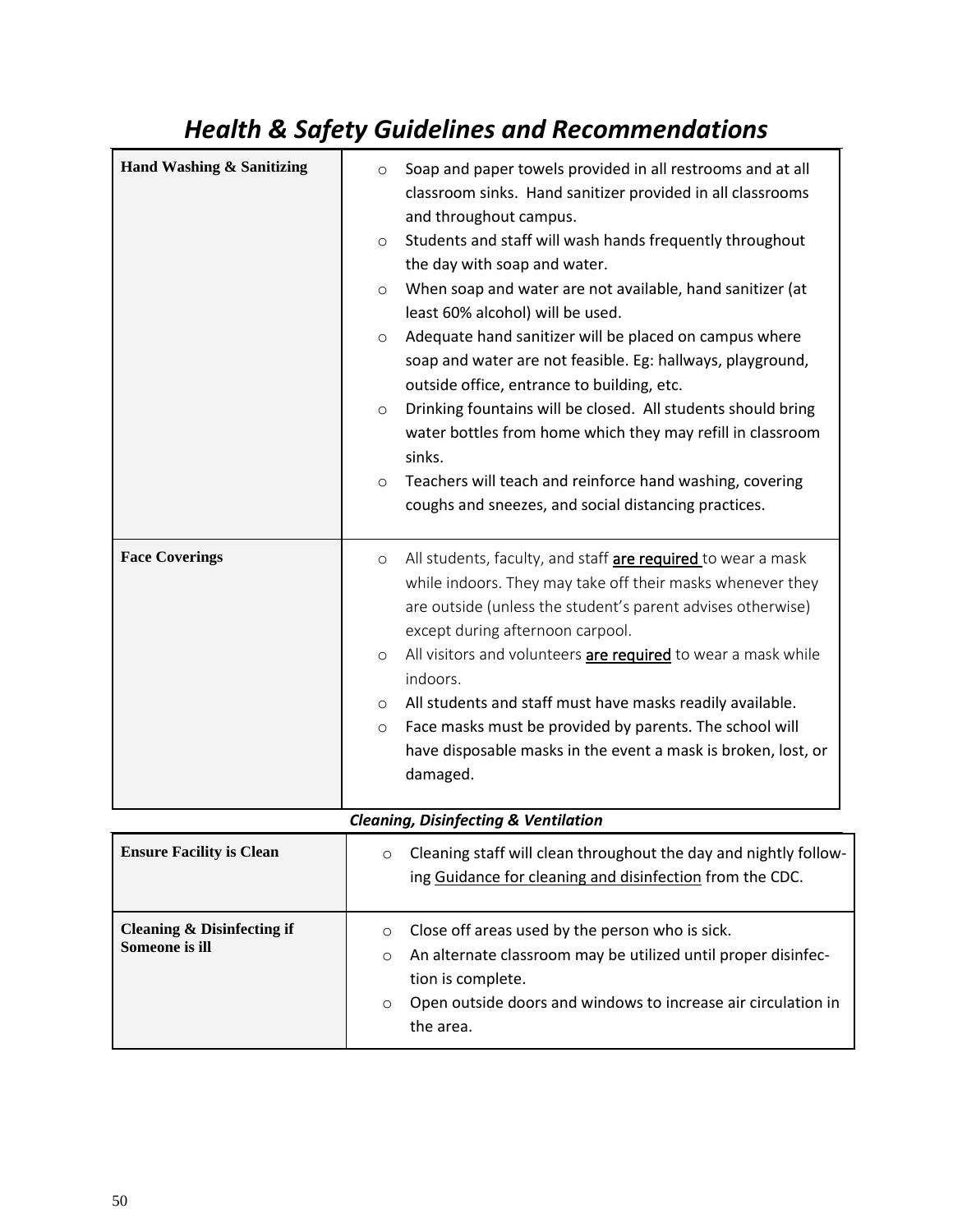| Clean and disinfect all areas used by the person who is sick: of-<br>$\circ$<br>fices, bathrooms, common areas, shared electronic equipment<br>such as tables, touch screens, keyboards, remotes, etc.<br>Vacuum the space if needed. Use a vacuum equipped with<br>$\circ$<br>high-efficiency particulate air (HEPA) filter, if available. (Do not<br>vacuum a room or space that has people in it. Wait until the<br>room or space is empty, such as at night for common spaces,<br>or during the day for private rooms.)<br>Once an area has been appropriately disinfected, it can be<br>$\circ$<br>opened for use.<br>Workers not in close contact with the person who is sick can<br>$\circ$<br>return to work after disinfection.<br>Additional cleaning and disinfection are not necessary if it has<br>$\circ$<br>been more than 7 days since the person who is sick visited or<br>used the facility.<br>Continue routine cleaning and disinfection. This includes eve-<br>$\circ$<br>ryday practices normally used to maintain a healthy environ-<br>ment. |
|----------------------------------------------------------------------------------------------------------------------------------------------------------------------------------------------------------------------------------------------------------------------------------------------------------------------------------------------------------------------------------------------------------------------------------------------------------------------------------------------------------------------------------------------------------------------------------------------------------------------------------------------------------------------------------------------------------------------------------------------------------------------------------------------------------------------------------------------------------------------------------------------------------------------------------------------------------------------------------------------------------------------------------------------------------------------|
|                                                                                                                                                                                                                                                                                                                                                                                                                                                                                                                                                                                                                                                                                                                                                                                                                                                                                                                                                                                                                                                                      |

| <b>Social Distancing</b>                        |                                                                                                                                                                                                                                                                                                                                                                      |  |
|-------------------------------------------------|----------------------------------------------------------------------------------------------------------------------------------------------------------------------------------------------------------------------------------------------------------------------------------------------------------------------------------------------------------------------|--|
| <b>Classrooms</b>                               | All classrooms will be configured to allow 9 square feet of space<br>$\circ$<br>per person (students and teachers). Students will sit at least 3<br>feet apart.<br>Each student will have an assigned cubby.<br>$\circ$                                                                                                                                              |  |
| <b>Hallways</b>                                 | Markers are in all hallways indicating direction of traffic with a<br>$\circ$<br>clear delineation between 2-way traffic.                                                                                                                                                                                                                                            |  |
| <b>Avoid Sharing Materials &amp;</b><br>Objects | Sharing of any materials will not be allowed.<br>$\circ$<br>Any toys or books that are shared between students will be disin-<br>$\Omega$<br>fected frequently.                                                                                                                                                                                                      |  |
| Lunchroom                                       | The use of the cafeteria will be allowed with social distancing im-<br>$\circ$<br>plemented. Students will be spaced 3 feet apart during lunch if<br>seated indoors.<br>Regular cleaning and sanitizing will take place after each lunch pe-<br>$\circ$<br>riod.<br>Teachers may opt for students to eat outdoors or at their desk in<br>$\circ$<br>their classroom. |  |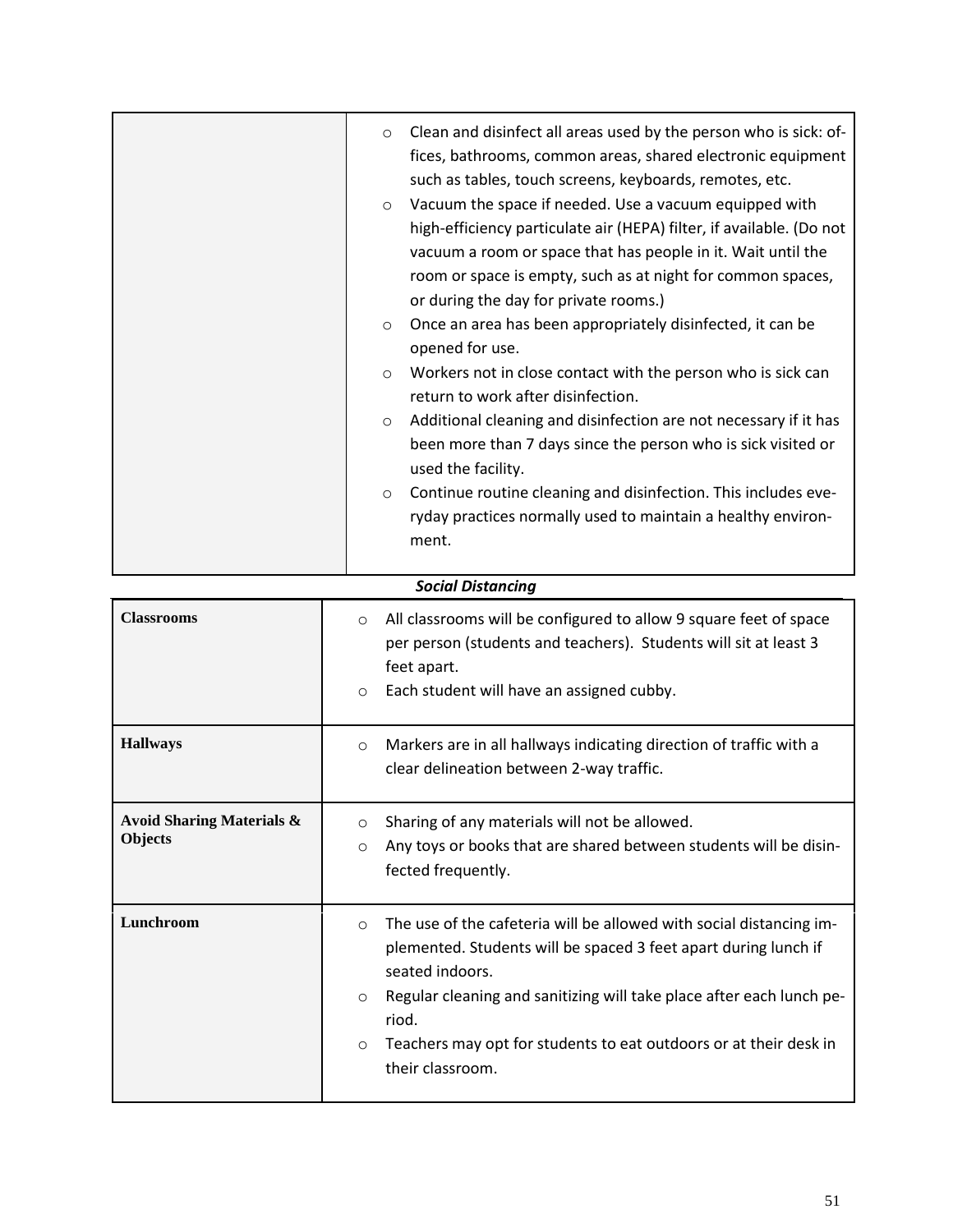| <b>Recess</b>                    | Recess will take place outdoors weather permitting. If recess<br>$\circ$<br>takes place indoors, face masks will be required.                                                                                                                                                                                                                                                                                                                           |
|----------------------------------|---------------------------------------------------------------------------------------------------------------------------------------------------------------------------------------------------------------------------------------------------------------------------------------------------------------------------------------------------------------------------------------------------------------------------------------------------------|
| <b>Arrivals &amp; Departures</b> | Front carpool will be used for grades $K4 - 1^{st}$ .<br>$\circ$<br>Back carpool will be used for grades $2^{nd} - 6^{th}$ .<br>$\circ$<br>Carpool location is determined by the youngest student in the<br>O<br>family.<br>Upon drop-off, students can report to the playground from 7:30<br>$\circ$<br>AM until 7:45 AM. After 7:45 AM, they must report to their home-<br>room class.<br>Masks will be required during afternoon carpool.<br>$\circ$ |
| <b>Field Trips</b>               | Field trips are permitted but COVID protocols will be created for<br>$\circ$<br>each trip. These protocols will be clearly communicated with fam-<br>ilies before a trip takes place. They will be decided based on the<br>location of the trip and the requirements of the transportation<br>company.                                                                                                                                                  |
| <b>Emergency Drills</b>          | All emergency drills will take place as normal.<br>$\circ$                                                                                                                                                                                                                                                                                                                                                                                              |
| <b>Liturgies</b>                 | All students will attend Mass in the Church or the Gym. Face<br>$\circ$<br>masks will be required.                                                                                                                                                                                                                                                                                                                                                      |
| <b>Parent Meetings</b>           | Parent meetings are permitted with face masks required.<br>O<br>Virtual parent meetings will be encouraged.<br>O                                                                                                                                                                                                                                                                                                                                        |
| <b>Fundraisers &amp; Events</b>  | Fundraisers and Events are permitted but COVID protocols will be<br>$\circ$<br>created for each event. These protocols will be clearly communi-<br>cated with families before the event.                                                                                                                                                                                                                                                                |
| <b>Volunteers &amp; Visitors</b> | Volunteers and visitors are permitted for academic programs.<br>O<br>Masks are required for all volunteers and visitors.<br>$\circ$                                                                                                                                                                                                                                                                                                                     |
| <b>Front Office &amp; Desk</b>   | Face masks will be required.<br>$\circ$                                                                                                                                                                                                                                                                                                                                                                                                                 |
| <b>Extended Care Programs</b>    | The first $30 - 45$ minutes of extended care is a study hall period.<br>$\circ$<br>During this time, grade levels will be mixed indoors, and social dis-<br>tancing will not be a possibility due to class size and staffing. At<br>this time, face masks will be required.                                                                                                                                                                             |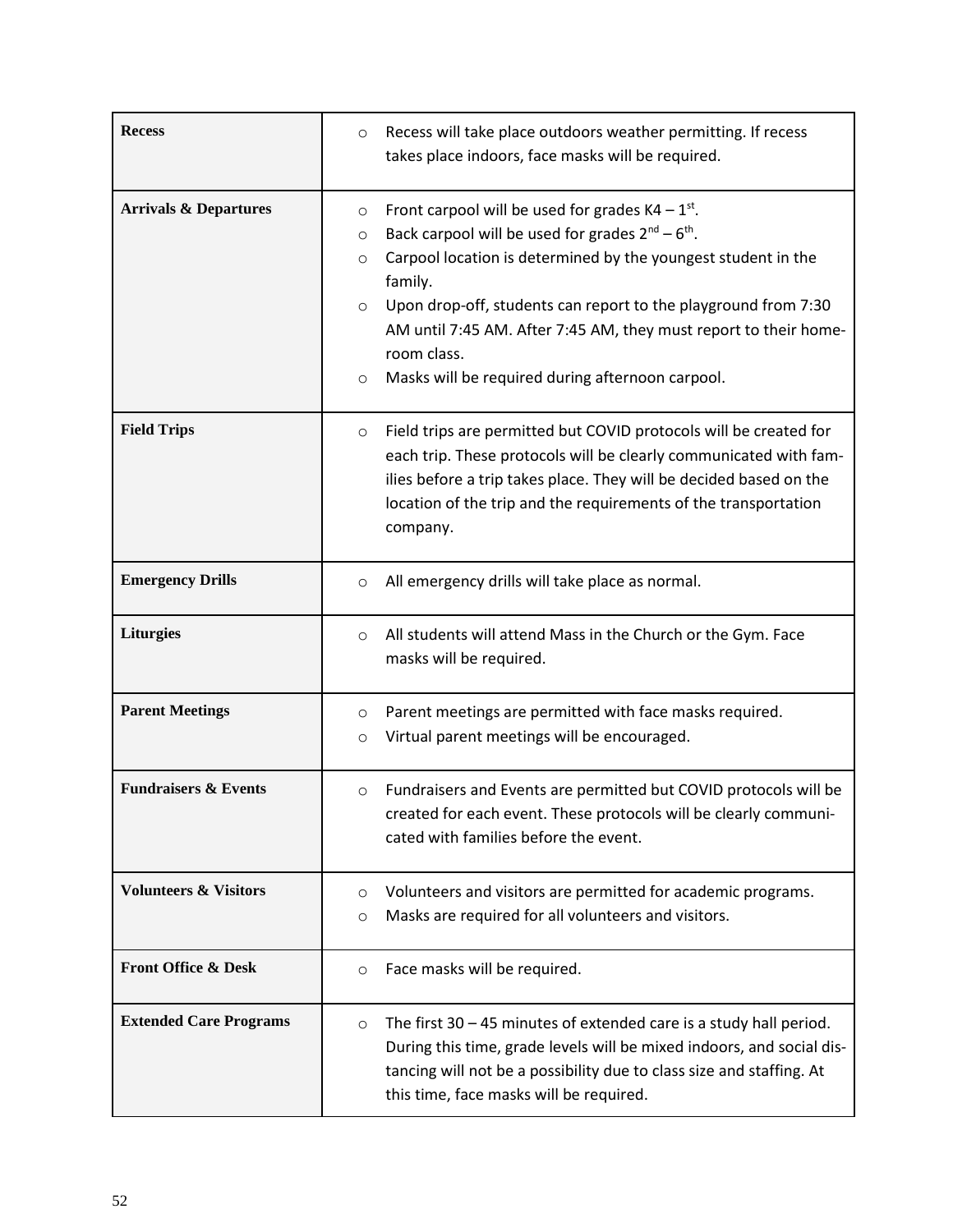|                                                          | Once students are outdoors, face masks are optional and not re-<br>$\circ$<br>quired.                                                                                                                                         |
|----------------------------------------------------------|-------------------------------------------------------------------------------------------------------------------------------------------------------------------------------------------------------------------------------|
| <b>Community Service</b>                                 | As required by the school, students may participate in any com-<br>$\circ$<br>munity service that takes place outside the school following regu-<br>lar school hour protocols.                                                |
| <b>Religious Education &amp;</b><br><b>Church Groups</b> | All religious education and church groups using the school facility<br>$\circ$<br>must follow school health guidelines. All areas used must be<br>cleaned after use, following the school's required cleaning proto-<br>cols. |
| <b>Outside Groups</b>                                    | Outside groups are permitted to use school buildings if they fol-<br>$\circ$<br>low regular school hour protocols.                                                                                                            |

| <b>Health &amp; Safety Protocols</b> |                                                                                                                                                                                                                                                                                                                                                                                                          |
|--------------------------------------|----------------------------------------------------------------------------------------------------------------------------------------------------------------------------------------------------------------------------------------------------------------------------------------------------------------------------------------------------------------------------------------------------------|
| Communication                        | The school nurse and/or school administration may contact you<br>$\circ$<br>via phone or email to discuss your student's health and well-be-<br>ing as well as update you on classroom conditions.<br>If parents need to contact the school to report a COVID-19 con-<br>$\circ$<br>tact or concern, they should contact the school nurse and/or<br>school administration if the nurse is not available. |
| <b>Sharing School Protocols</b>      | Health and safety protocols will be shared with staff and school<br>$\circ$<br>families prior to opening.<br>Parents are asked to model, practice, and reinforce proper<br>$\circ$<br>health and safety protocols at home.<br>If protocols are modified at any time, updates will be sent via<br>$\circ$<br>normal modes of communication (Sunday Notes, text, email,<br>phone call, etc.)               |

| <b>Health Monitoring Guidelines &amp; Recommendations</b> |                                                                                                                                                                                                                  |
|-----------------------------------------------------------|------------------------------------------------------------------------------------------------------------------------------------------------------------------------------------------------------------------|
| <b>Procedure for Health Moni-</b><br>toring               | Faculty/staff/nurse will monitor for symptoms and signs of ill-<br>$\circ$<br>ness.<br>The school nurse will maintain a confidential record of students<br>$\circ$<br>who are out sick and when they may return. |
| <b>Staving Home</b>                                       | Anyone who is sick should stay home.<br>$\circ$                                                                                                                                                                  |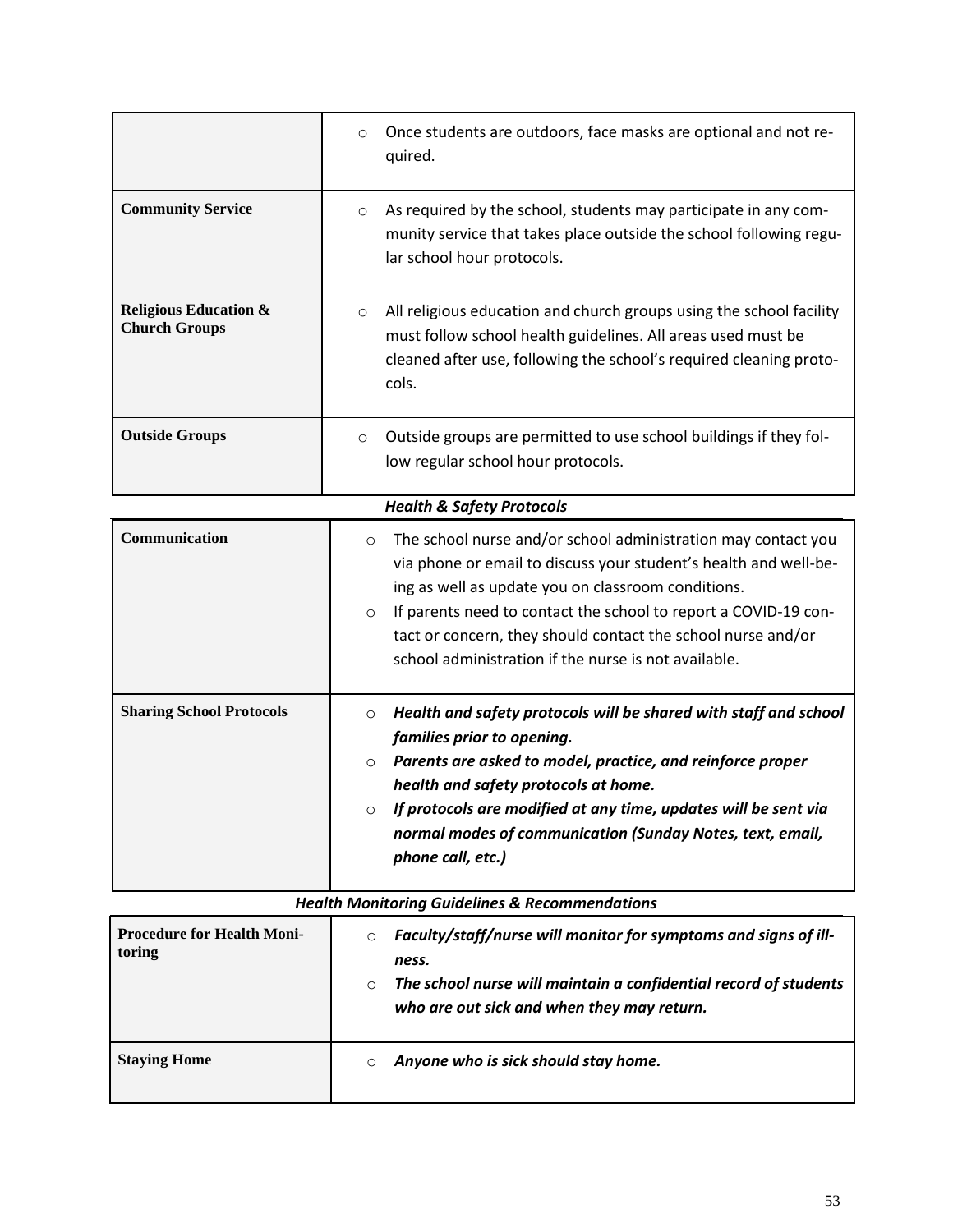| <b>Continual Screen</b>               | There will be temperature checks during the day and for those<br>$\circ$<br>who become ill.                                                                                                                                                                                                                                                              |
|---------------------------------------|----------------------------------------------------------------------------------------------------------------------------------------------------------------------------------------------------------------------------------------------------------------------------------------------------------------------------------------------------------|
| <b>Symptoms</b>                       | The school will monitor for the following symptoms:<br>O<br>Temperature 100.4 or greater<br>٠<br>Cough<br>Shortness of breath or difficulty breathing<br>Fatigue<br>Muscle or body aches<br>Headache<br>New loss of taste or smell<br>Sore throat<br>Congestion or runny nose<br>٠<br>Nausea, vomiting or diarrhea                                       |
| <b>Isolate</b>                        | Students or staff who become sick during the day will isolate at<br>$\circ$<br>the nurse's station.                                                                                                                                                                                                                                                      |
| <b>Exposure to COVID-19</b>           | In the event of exposure of staff or students to COVID-19, the<br>$\circ$<br>principal and/or nurse will communicate and monitor develop-<br>ments with local health authorities, employees, and families re-<br>garding cases, exposures and any updates to policies or proce-<br>dures.<br>Contact will include DHEC and Catholic Schools Office.<br>O |
| <b>Leave Policies &amp; Practices</b> | The Business Manager will monitor staff attendance as well as<br>$\circ$<br>contact DOC HR for staff leave policy guidance.<br>The Office Manager will monitor student attendance.<br>O                                                                                                                                                                  |
| <b>Monitor Cases</b>                  | The principal and nurse will regularly communicate and monitor<br>$\circ$<br>developments with local authorities, employees and families re-<br>garding cases, exposures, and any updates of COVID-19 cases in<br>the school.                                                                                                                            |
|                                       | <b>Academics Guidelines &amp; Recommendations</b>                                                                                                                                                                                                                                                                                                        |
| <b>Class Size</b>                     | Classrooms will be measured and a minimum of 9 square feet<br>$\circ$<br>per person will be required. All non-essential furniture will be re-                                                                                                                                                                                                            |

moved to accommodate desks.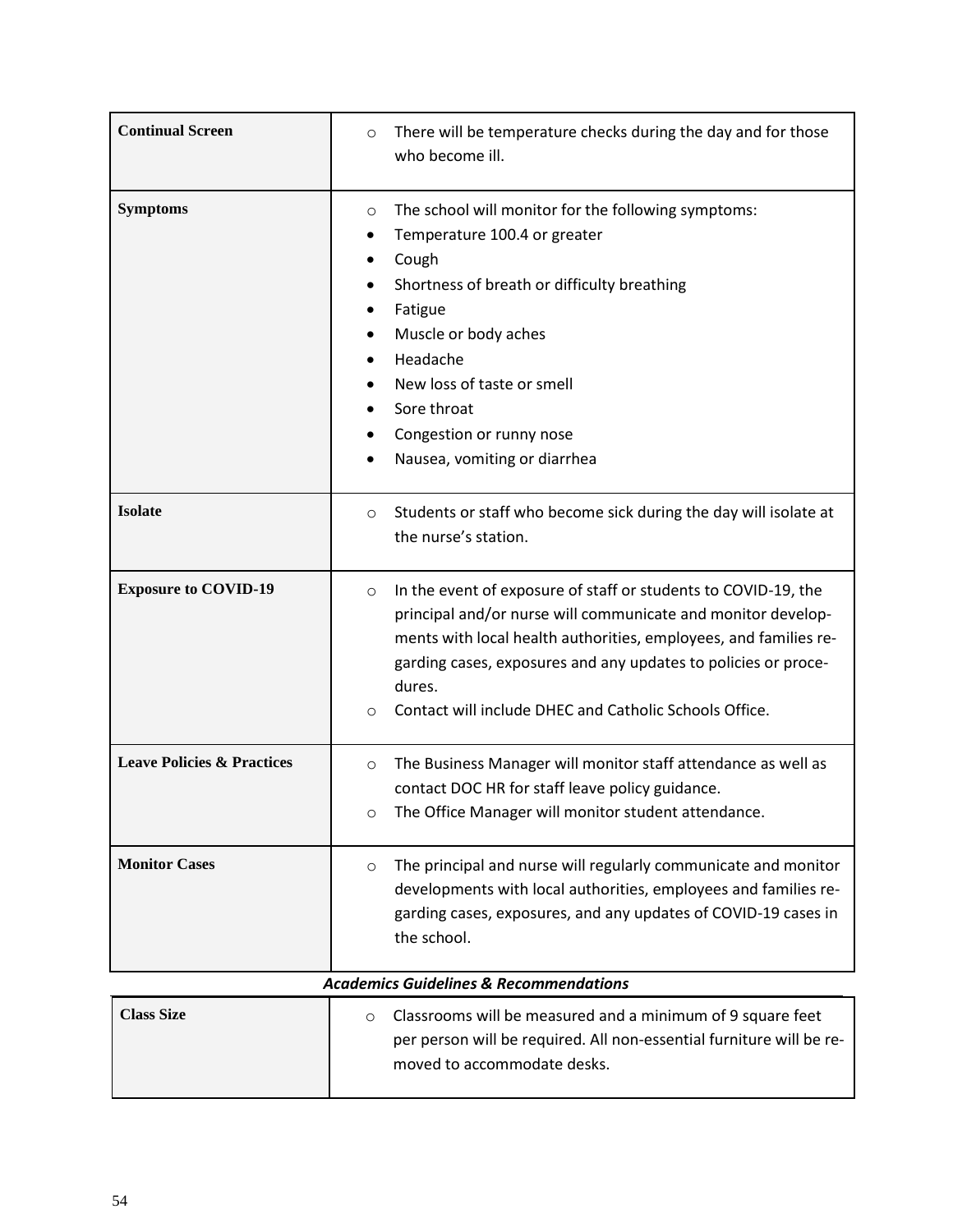| <b>Scheduling</b>             | Whenever possible, it will be recommended that teachers rotate<br>$\circ$<br>rather than students in lower grades.<br>5 <sup>th</sup> and 6 <sup>th</sup> grade students will transition between the 4 class-<br>$\circ$<br>rooms using the marked staircases (one for those going upstairs<br>and another for those going downstairs).                                                                                                                                                                                                                                                                                                                                                                                                                                                                                         |
|-------------------------------|---------------------------------------------------------------------------------------------------------------------------------------------------------------------------------------------------------------------------------------------------------------------------------------------------------------------------------------------------------------------------------------------------------------------------------------------------------------------------------------------------------------------------------------------------------------------------------------------------------------------------------------------------------------------------------------------------------------------------------------------------------------------------------------------------------------------------------|
| <b>Teaching Methodologies</b> | During small group instruction and when students are working in<br>$\circ$<br>close proximity masks are required.                                                                                                                                                                                                                                                                                                                                                                                                                                                                                                                                                                                                                                                                                                               |
| <b>Cleaning Desks</b>         | Desks will be cleaned and sanitized between classes for those<br>$\circ$<br>grade levels $(4^{th} - 6^{th})$ that transition throughout the day.<br>Desks will be cleaned daily for grades PK-3rd.<br>$\circ$                                                                                                                                                                                                                                                                                                                                                                                                                                                                                                                                                                                                                   |
| <b>Sharing Materials</b>      | Students will have supply packs so no sharing of materials will<br>$\circ$<br>take place.                                                                                                                                                                                                                                                                                                                                                                                                                                                                                                                                                                                                                                                                                                                                       |
| <b>Distance Learning Plan</b> | SJCS will update and modify the existing DLP for use during fu-<br>$\circ$<br>ture virtual learning.<br>If a student is required to stay home due to illness or exposure<br>$\circ$<br>to COVID-19, but is well enough to complete classwork, a<br>homebound teacher will work with students individually to pro-<br>vide a personalized learning experience through a blend of re-<br>sources including lesson plans, posted course content, online<br>platforms, and student-school communication. Students will be<br>trained upon return to school in how to use online platforms.<br>If a teacher is absent due to COVID-19, but is well enough to<br>$\circ$<br>teach, that teacher may choose to teach the class remotely to<br>students on campus who will be supervised by a substitute or<br>instructional assistant. |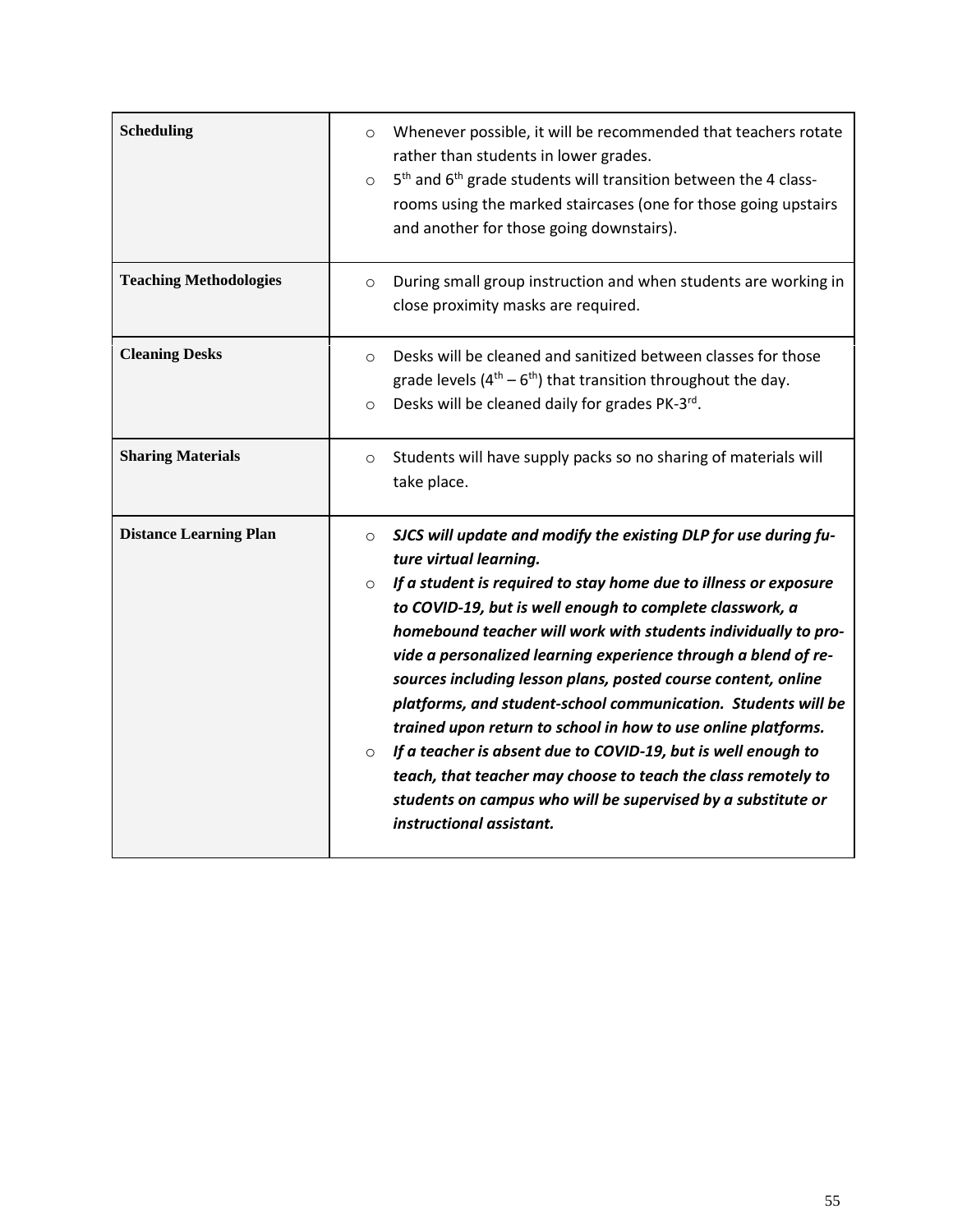| <b>Distance Learning Platforms</b> | Platforms/applications that will be used during distance learn-<br>$\circ$<br>ing will be taught in the classroom beginning in August.<br>Students may bring devices to school on designated days to re-<br>$\circ$<br>ceive training.<br>Hard copy instructions will also be provided.<br>$\circ$<br>Classroom teachers will communicate which platforms/apps<br>$\circ$<br>need to be downloaded for their class.<br>Apple iPads have been ordered for every student in the build-<br>$\circ$<br>ing. They will not arrive until after the school year begins so<br>students will need to bring a device with them at the start of<br>the year. Teachers will communicate this information with par-<br>ents and will let them know what days they need to bring their<br>device. |
|------------------------------------|-------------------------------------------------------------------------------------------------------------------------------------------------------------------------------------------------------------------------------------------------------------------------------------------------------------------------------------------------------------------------------------------------------------------------------------------------------------------------------------------------------------------------------------------------------------------------------------------------------------------------------------------------------------------------------------------------------------------------------------------------------------------------------------|
| <b>Classroom Visitors</b>          | Zoom will be utilized for guest speakers.<br>$\circ$<br>Individuals providing a service authorized by school administra-<br>$\circ$<br>tion (speech teachers, etc.) are allowed but will be screened by<br>front office staff.                                                                                                                                                                                                                                                                                                                                                                                                                                                                                                                                                      |
| <b>Enrichment classes</b>          | Enrichment classes will take place in their designated locations.<br>$\circ$<br>Masks are required.                                                                                                                                                                                                                                                                                                                                                                                                                                                                                                                                                                                                                                                                                 |